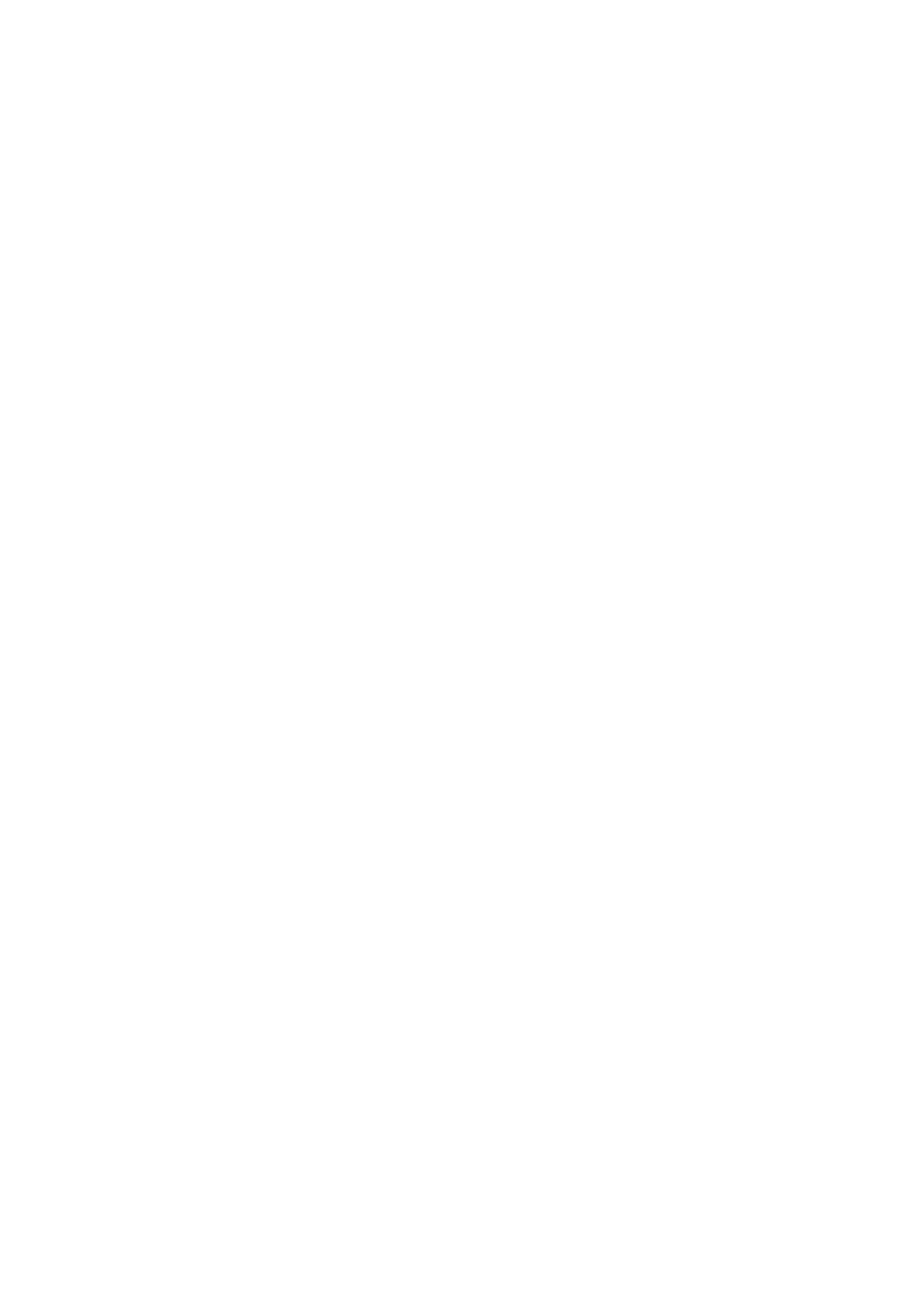| <b>Semester</b>                                          | Course<br>Code                                     | <b>Course Title</b>                                             | <b>Instructional</b><br>hours/week |                          | <b>ESA</b>  | <b>Maximum Marks</b> |            |              |                            |
|----------------------------------------------------------|----------------------------------------------------|-----------------------------------------------------------------|------------------------------------|--------------------------|-------------|----------------------|------------|--------------|----------------------------|
|                                                          |                                                    |                                                                 | <b>Theory</b>                      | Practical                | <b>Time</b> | CA                   | <b>ESA</b> | <b>Total</b> | <b>Sem</b><br><b>Total</b> |
| $\bf I$                                                  | 19PPG11                                            | Personality and Personal Growth                                 | 6                                  | $\sim$                   | 3Hrs        | 25                   | 75         | 100          |                            |
|                                                          | 19PPG12                                            | Cognitive Psychology                                            | 6                                  |                          | 3Hrs        | 25                   | 75         | 100          |                            |
|                                                          | 19PPG13                                            | Advances in Physiological Psychology                            | 6                                  |                          | 3Hrs        | 25                   | 75         | 100          | 400                        |
|                                                          | 19PPG14                                            | Introduction to Psychological<br>Assessment and Research        | $\tau$                             |                          | 3Hrs        | 25                   | 75         | 100          |                            |
| $\rm II$                                                 | 19PPG21                                            | Advanced Psychological Processes                                | $\tau$                             | $\overline{\phantom{a}}$ | 3Hrs        | 25                   | 75         | 100          |                            |
|                                                          | 19PPG22                                            | Research Methodology                                            | $\tau$                             |                          | 3Hrs        | 25                   | 75         | 100          | 400                        |
|                                                          | 19PPG23                                            | Counselling                                                     | 6                                  |                          | 3Hrs        | 25                   | 75         | 100          |                            |
|                                                          | 19PPG24                                            | <b>Experimental Psychology</b>                                  |                                    | 5                        | 3Hrs        | 25                   | 75         | 100          |                            |
| $\rm III$                                                | 19PPG31                                            | Psychopathology                                                 | $\tau$                             |                          | 3Hrs        | 25                   | 75         | 100          |                            |
|                                                          | <b>Optional Group A - Clinical Psychology</b>      |                                                                 |                                    |                          |             |                      |            |              |                            |
|                                                          | 19PPG32-A                                          | Clinical Psychology - Theory and<br>Practice                    | 6                                  |                          | 3Hrs        | 25                   | 75         | 100          |                            |
|                                                          | 19PPG33-A                                          | Psychodiagnostics and Testing                                   | 6                                  | $\overline{\phantom{a}}$ | 3Hrs        | 25                   | 75         | 100          |                            |
|                                                          | 19PPG34-A                                          | Neuropsychology                                                 | 6                                  |                          | 3Hrs        | 25                   | 75         | 100          |                            |
|                                                          | <b>Optional Group B - Organizational Behaviour</b> |                                                                 |                                    |                          |             |                      |            |              |                            |
|                                                          | 19PPG32-B                                          | Organizational Behaviour                                        | 6                                  |                          | 3Hrs        | 25                   | 75         | 100          |                            |
|                                                          | 19PPG33-B                                          | Assessment and Intervention in<br>Workplaces                    | 6                                  |                          | 3Hrs        | 25                   | 75         | 100          | 400                        |
|                                                          | 19PPG34-B                                          | Human Resource Management                                       | 6                                  | $\mathbf{r}$             | 3Hrs        | 25                   | 75         | 100          |                            |
|                                                          | <b>Optional Group C - School Psychology</b>        |                                                                 |                                    |                          |             |                      |            |              |                            |
|                                                          | 19PPG32-C                                          | Foundations of School Psychology                                | 6                                  |                          | 3Hrs        | 25                   | 75         | 100          |                            |
|                                                          | 19PPG33-C                                          | Children with Special Needs-<br>Assessment and Management       | 6                                  | $\overline{\phantom{0}}$ | 3Hrs        | 25                   | 75         | 100          |                            |
|                                                          | 19PPG34-C                                          | Child Development - Implications for<br>School Psychology       | 6                                  |                          | 3Hrs        | 25                   | 75         | 100          |                            |
| IV                                                       | 19PPG41                                            | Psychotherapy and Behaviour<br>Modification                     | 7                                  | $\overline{\phantom{a}}$ | 3Hrs        | 25                   | 75         | 100          |                            |
|                                                          | <b>Optional Group A – Clinical Psychology</b>      |                                                                 |                                    |                          |             |                      |            |              |                            |
|                                                          | 19PPG42-A                                          | <b>Clinical Interventions</b>                                   | 7                                  |                          | 3Hrs        | 25                   | 75         | 100          |                            |
|                                                          | 19PPG43-A                                          | Training and Practice                                           | 6                                  |                          | 3Hrs        | 25                   | 75         | 100          |                            |
|                                                          | 19PPG44-A                                          | Psychological Assessment                                        |                                    | 5                        | 3Hrs        | 25                   | 75         | 100          |                            |
|                                                          | <b>Optional Group B - Organizational Behaviour</b> |                                                                 |                                    |                          |             |                      |            |              |                            |
|                                                          | 19PPG42-B                                          | Current Trends and Applications of<br>Organizational Psychology | 7                                  |                          | 3Hrs        | 25                   | 75         | 100          | 400                        |
|                                                          | 19PPG43-B                                          | Training and Practice                                           | 6                                  |                          | 3Hrs        | 25                   | 75         | 100          |                            |
|                                                          | 19PPG44-B                                          | Psychological Assessment                                        |                                    | 5                        | 3Hrs        | 25                   | 75         | 100          |                            |
|                                                          | <b>Optional Group C - School Psychology</b>        |                                                                 |                                    |                          |             |                      |            |              |                            |
|                                                          | 19PPG42-C                                          | Interventions in School Settings                                | 7                                  |                          | 3Hrs        | 25                   | 75         | 100          |                            |
|                                                          | 19PPG43-C                                          | Training and Practice                                           | 6                                  |                          | 3Hrs        | 25                   | 75         | 100          |                            |
|                                                          | 19PPG44-C                                          | Psychological Assessment                                        | $\overline{a}$                     | 5                        | 3Hrs        | 25                   | 75         | 100          |                            |
|                                                          |                                                    | Dissertation                                                    |                                    |                          |             |                      |            |              | 100                        |
|                                                          |                                                    | Viva Voce                                                       |                                    |                          |             |                      |            |              | 100                        |
|                                                          |                                                    | <b>Grand Total</b>                                              |                                    |                          |             |                      |            |              | 1800                       |
| CA: Continuous Assessment, ESA: End Semester Examination |                                                    |                                                                 |                                    |                          |             |                      |            |              |                            |

# **COURSE STRUCTURE & MARK DISTRIBUTION**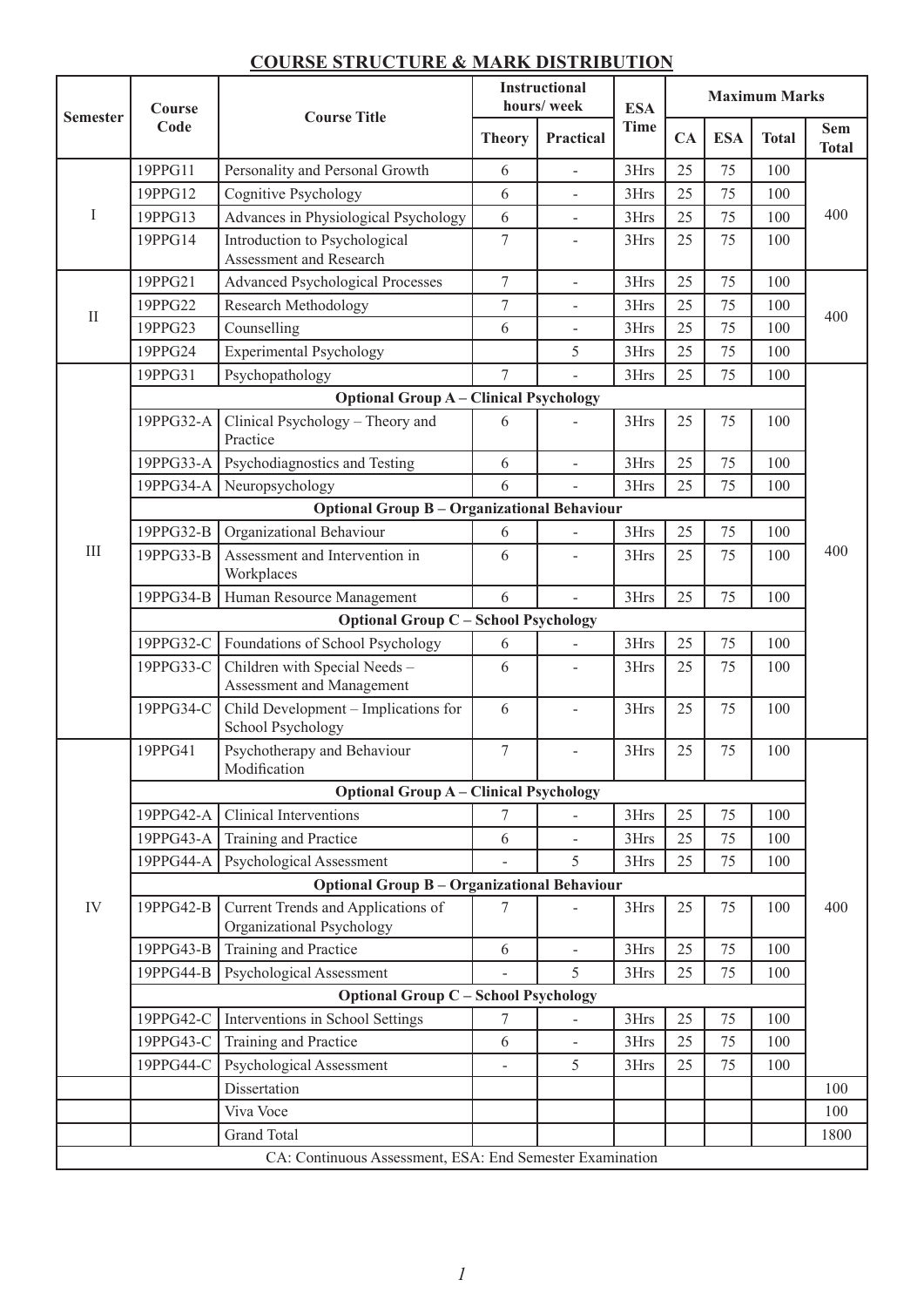#### **Overview of the course / programme**

The programme aims at enabling the students to acquire the necessary theoretical inputs and practical skills for effective functioning in the field of applied psychology. The program has been conceptualized as a comprehensive one at par with current international trends in college level training of psychology. M.Sc. in psychology is a two-year four semester programme. In semesters I and II there are four compulsory papers each. The student can choose from the three optional groups, viz. Clinical Psychology, Organizational Behaviour and School Psychology by the beginning of the 3rd semester in which there is one common paper and three applied papers of the optional group chosen by the student. In semester 4 also there is one common applied paper and three specific specialization papers of the particular optional group chosen by the students in semester 3.The course comprises 16 papers, containing both theory and practical papers. At the end of the 4th semester, the student is required to submit a dissertation that has to be started at the beginning of the third semester and to be submitted at the end of the fourth semester. The student has to appear for a comprehensive viva voce at the end of the last semester. Dissertation and viva voce are evaluated externally.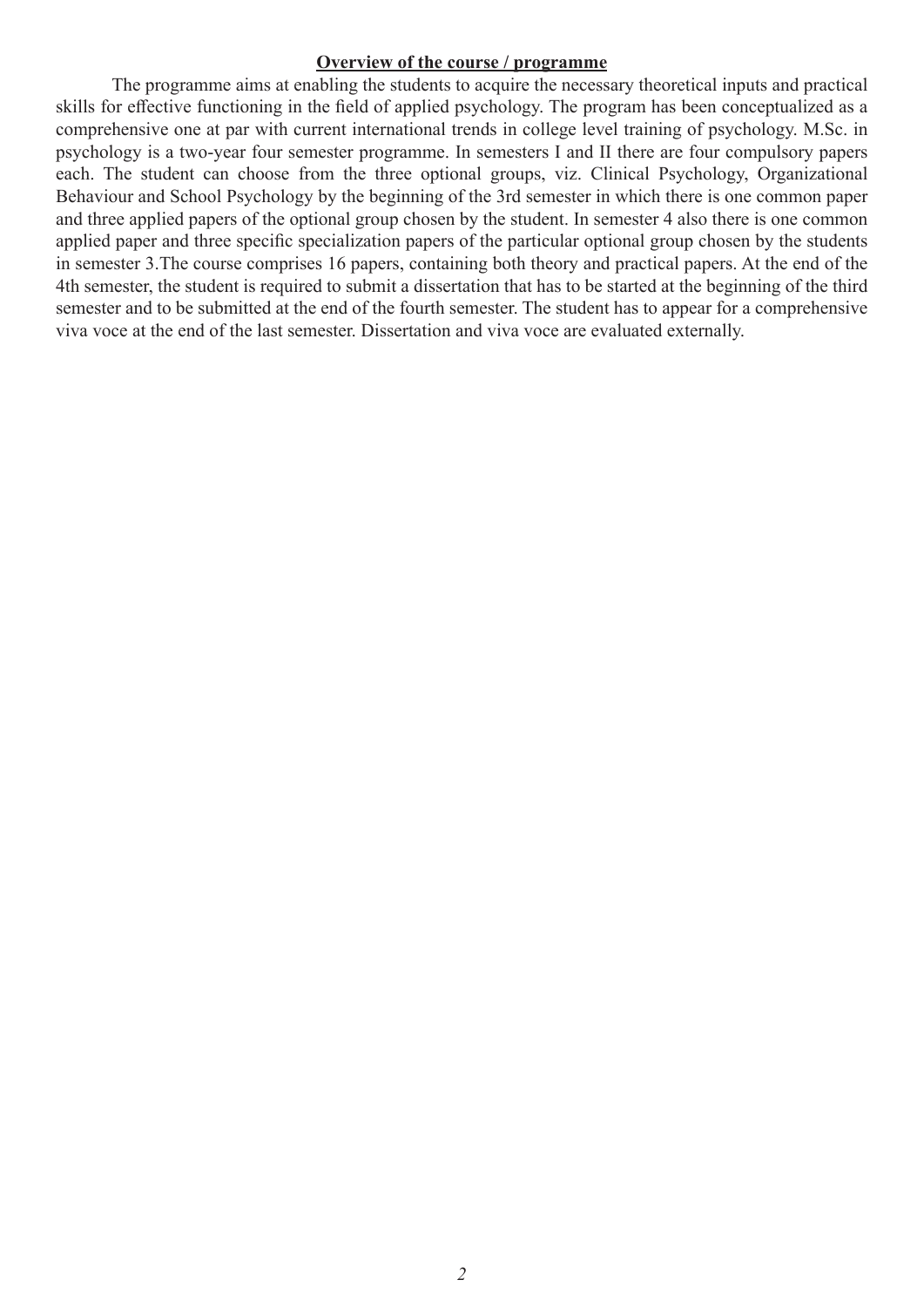#### **SCHEME OF EVALUATION**

Marks **Division of marks in each paper** Continuous Assessment 25 marks End Semester Assessment 75 marks Total 100 marks **Division of marks in the Continuous Assessment: Theory** Attendance 5 marks Seminar 5 marks Assignment 5 marks Tests 10 marks **Division of marks in the Continuous Assessment: Practical** Attendance 5 marks Record 5 marks Performance & Skill 5 marks Tests 10 marks **Division of marks in the End Semester Assessment: Theory** Section  $A - 3$  out of 5 questions, each carrying 10 marks  $30$  marks Section  $B - 5$  out of 8 questions, each carrying 5 marks 25 marks Section  $C - 10$  out of 14 questions, each carrying 2 marks 20 marks Total 75 marks **Division of marks in the End Semester Assessment: Practical** Plan and Procedure 15 marks 15 marks Administration 15 marks Results and Discussion 15 marks Viva Voce 15 marks 15 marks Record and 15 marks Total 75 marks Total Marks in each semester **1400 marks Total for all the four semesters 1600 marks Marks for dissertation 100 marks Comprehensive Viva 100 marks Total marks for the course 1800 marks**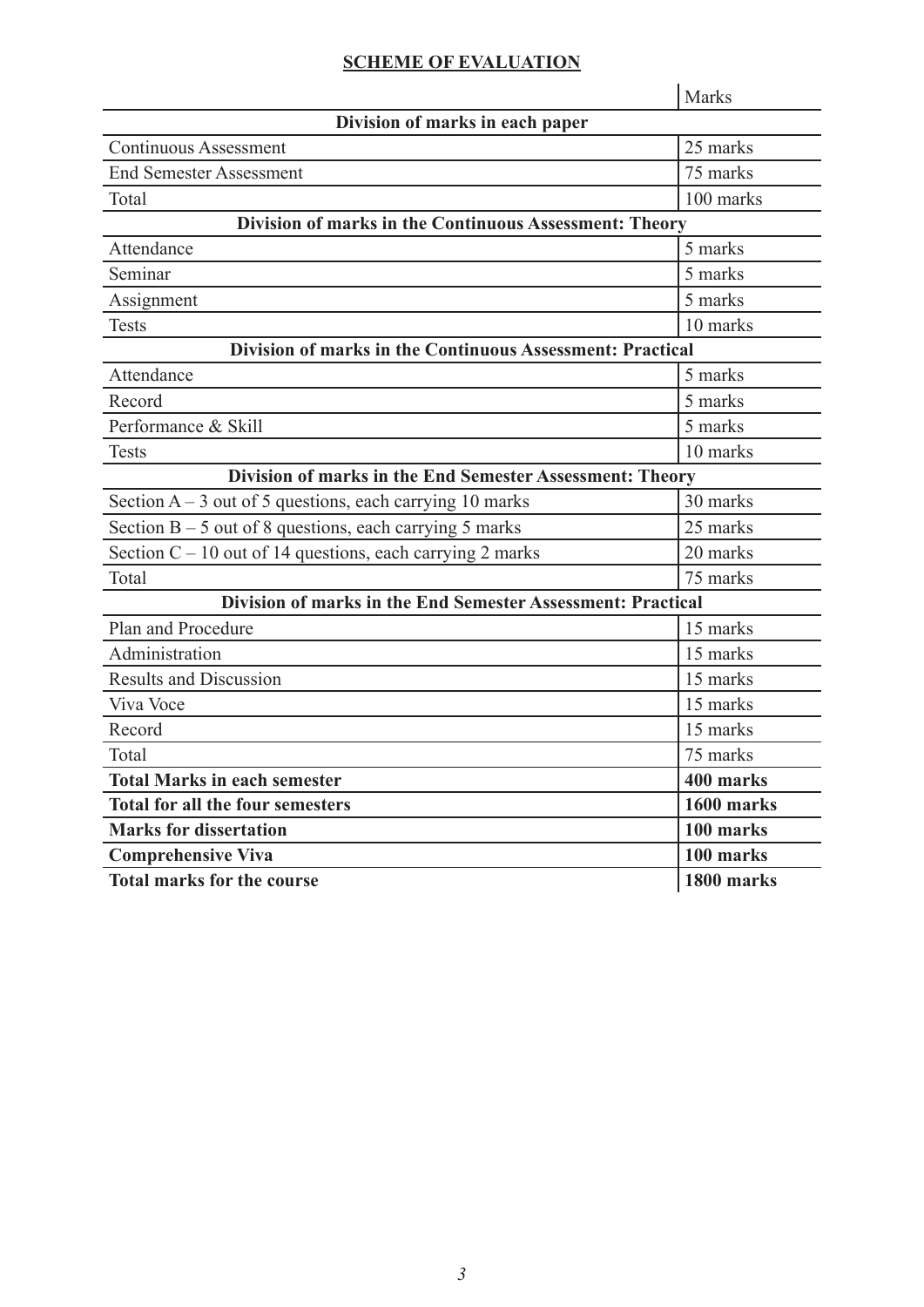#### **PROGRAMME SPECIFIC OUTCOME**

Develop an understanding at a progressive level about the complex psychological mechanisms that characterize the modern society with a strong cultural, ethnic and indigenous base. The formation of in-depth knowledge regarding the assessment criteria's, the professional code of ethics, and the range of probable applications in the employability scenarios enable better performance when employed. The capacity to commence the application of diagnostic criteria's and handle various psychology-oriented classes for the community becomes an added advantage. The research methodology paper as well as the research/ dissertation works add to the employability dimension by providing knowledge that will help to undertake research projects for various NGO's or other institutions; as well as in pursuing higher studies. The practical papers help promote knowledge related to the development of empirical knowledge and in testing as well as assessment under employability situations. The counselling paper helps in developing the knowledge about the practical applications of different theories and concepts already acquired and also understand the different techniques involved in it and know when, where, and how to apply the same. The internship provided as part of the curriculum helps to fine tune the skills and the knowledge acquired from the syllabus. The specialization of Organizational Behavior helps the student to apply the knowledge in the organizations and institutions and enable the employees to reach their maximum potential, while the clinical specialization helps acquire knowledge about various psychological disorders and the techniques to promote wellbeing as well as the know how to proceed to a clinical MPhil. The education specialization focuses attention on the different issues that need to be tackled in Educational institutions and knowledge about the technicalities that need to be followed while employed in the organization.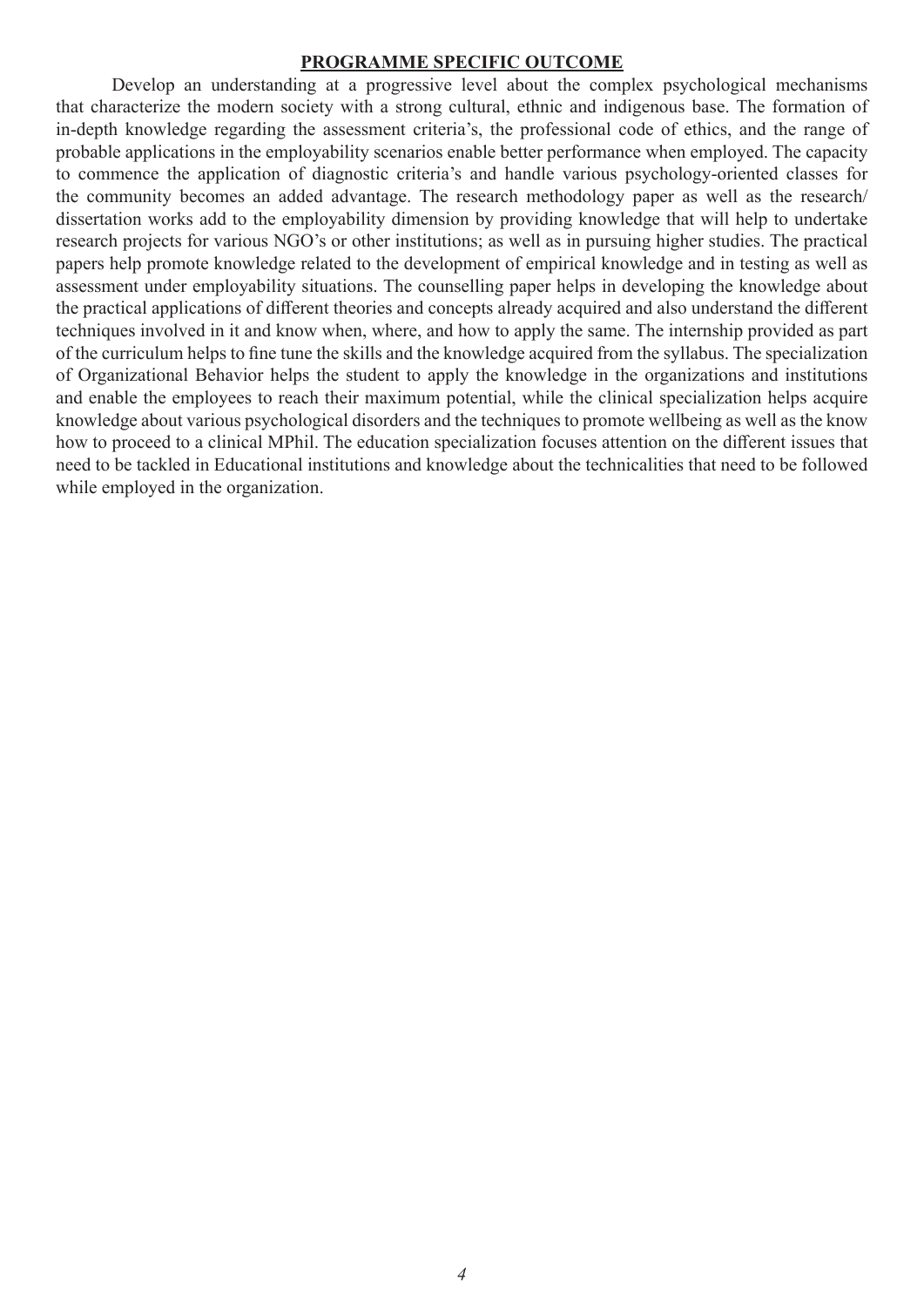# **SEMESTER I**

# **19PPG11: PERSONALITY AND PERSONAL GROWTH**

# **Course Outcome**

Understand the concept of personality and various approaches that attempted to conceptualizing personality. Compare the various personality theories and apply concepts of personality theories in facilitating one's own personal growth as well as that of others.

# **Unit I: Personality - Introduction**

Definition and concept of Personality Definition and Development of Self Role of Temperament in Personality Development Approaches to Personality Theory Evaluation of Personality theories - *Note: Basic concepts, dimensions and evaluation of each theory to be included* Additional Topics for Self-study: (For Continuous Assessment only; Not to be asked for End Semester Assessment) Indigenous Psychology

# **Unit II: Psychoanalytically-oriented Theories**

Sigmund Freud Carl Jung Neo Freudians: Erik Erikson, Henry Murray, Alfred Adler, Karen Horney, Erich Fromm Object-relations Theories and Ego Psychologists: Anna Freud, Melanie Klein, Donald Winnicott Attachment Theory: John Bowlby Additional Topics for Self-study: (For Continuous Assessment only; Not to be asked for End Semester Assessment) Harry Stack Sullivan, Heinz Kohut

# **Unit III: Trait Theories**

Gordon Allport, Raymond Cattell, Hans Eysenck

Additional Topics for Self-study: (For Continuous Assessment only; Not to be asked for End Semester Assessment)

Big 5 Theory, Type A.B, C, D & E

# **Unit IV: Behaviouristic and Cognitive Theories**

Skinner, Albert Bandura, George Kelley Additional Topics for Self-study: (For Continuous Assessment only; Not to be asked for End Semester Assessment) Dollard-Miller

# **Unit V: Humanistic and Existential Theories**

Carl Rogers, Abraham Maslow Viktor Frankl, Rollo May Additional Topics for Self-study: (For Continuous Assessment only; Not to be asked for End Semester Assessment) Kurt Lewin

# **Unit VI: Personal Growth and Resilience Theories**

Enlightenment and Self-realization in the Indian Tradition Fully functioning Individual - Rogers Self-actualization- Maslow Resilience - Positive Psychology Additional Topics for Self-study: (For Continuous Assessment only; Not to be asked for End Semester Assessment) Elements in Buddhism, Zen, Sufism, Holistic Psychology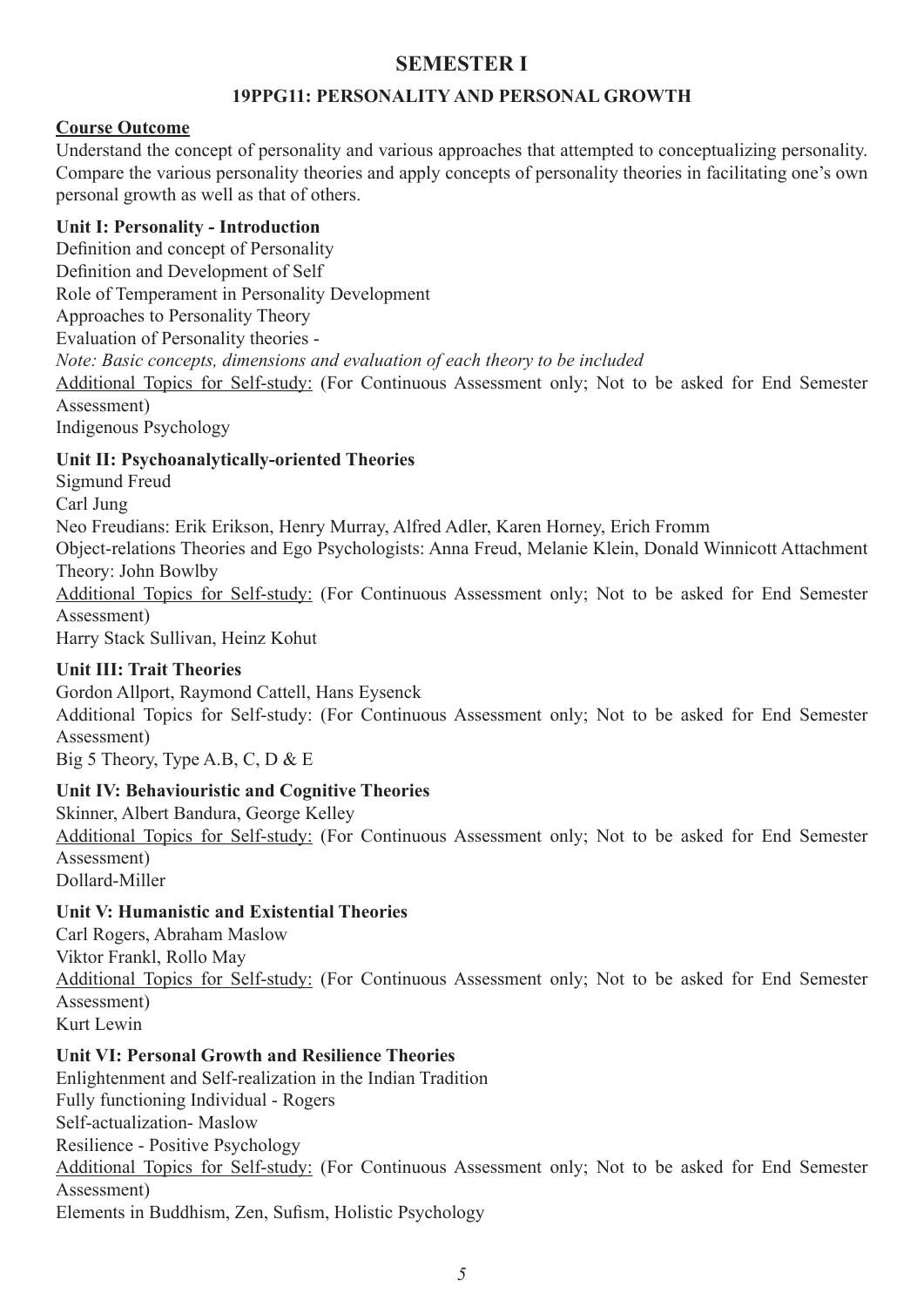#### **Assignment required**

Compare various personality theories using the repertory grid and present.

#### **Assignment required**

Compare various personality theories using the repertory grid and present.

#### **References**

- 1. Hall, C. S., Lindzey, G., & Campbell, J. B. (1998). *Theories of personality*, 4th Edition. New Delhi: John Wiley& Sons.
- 2. Friedman, H. S., &Schustack, M.W. (2003). *Personality: Classic theories and modern research,* 2nd Edition. Delhi: Pearson Education.
- 3. Fadiman, J., & and Frazer, R. (1976). *Personality and personal growth*. New York: Harper & Row.
- 4. Hjelle, L.A. and Ziegler, D.J. (2002). *Personality theories: Basic assumptions, research, and applications*, 3rd Edition. New Delhi: McGraw-Hill.
- 5. Mathew, V.G. (2008). *Oriental psychology*. Retrieved from the web November10, 2008 from
- 6. Kaplan &Sadock.(1988). *Comprehensive textbook of psychiatry*. Baltimore: Williams Wilkin.
- 7. Carr, A. (2008). *Positive psychology: The science of happiness and human strength*. Routledge.

# **MODEL QUESTION PAPER**

# **19PPG11: PERSONALITY AND PERSONAL GROWTH**

#### **Time: 3 Hrs** Max. Marks: 75

#### **Section A**

#### **Answer three of the following. Each question carries 10 marks.**

- 1. Explain the different approaches to Personality Theory.
- 2. Discuss the theory proposed by Carl Jung.
- 3. Compare any two trait theories and highlight the major points of difference.
- 4. Discuss the relevance of Kelley's theory to the behaviouristic school of thought.
- 5. Write a note on the theory of personality and hope proposed by Viktor Frankl.

 $(3 \times 10 = 30 \text{ marks})$ 

### **Section B**

#### **Write short essays on five of the following. Each question carries 5 marks.**

- 6. What do you mean by 'LOC'? Explain.
- 7. Define the role of temperament in personality development.
- 8. Write a short note on attachment theory.
- 9. Discuss the meaning, assumptions and the significance of the type A, B, C, D & E personality theory.
- 10. Write a short note on the theory proposed by Hans Eysenck.
- 11. Explain Kurt Lewin's contribution to personality theory.
- 12. Distinguish how elements in Buddhism, Zen, Sufism has influenced Holistic Psychology.
- 13. Explain the theory proposed by Heinz Kohut.

 $(5 x 5 = 25$  marks)

#### **Section C**

#### **Write short note on ten of the following. Each question carries 2 marks.**

- 14. Behaviour Potential
- 15. Observational Learning
- 16. Self-efficacy
- 17. Outcome Expectancy
- 18. Positive reinforcers
- 19. Basic Evil
- 20. Self
- 21. Imprinting
- 22. Proprium
- 23. Cardinal trait
- 24. Entropy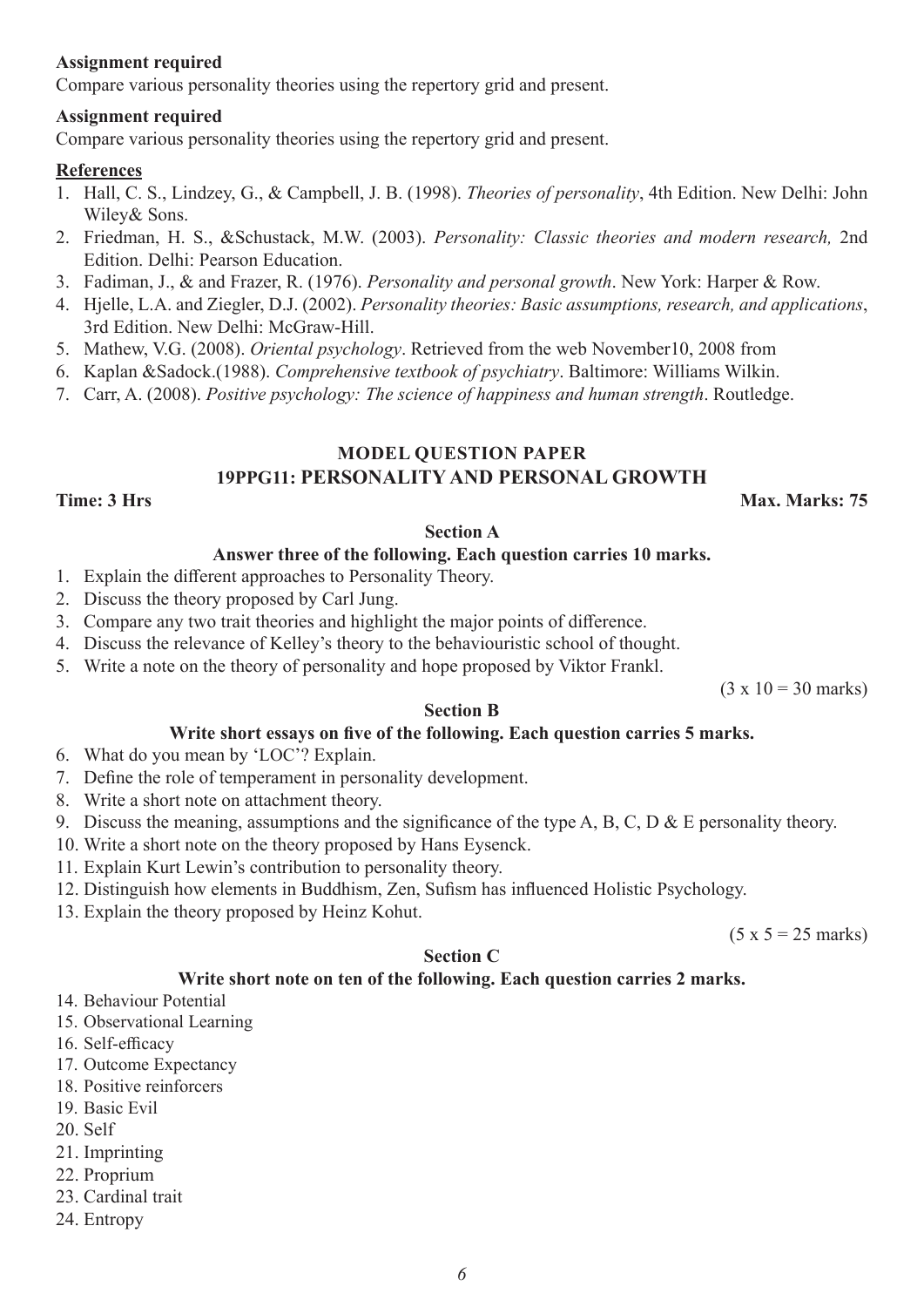# **19PPG12: COGNITIVE PSYCHOLOGY**

#### **Course Outcome**

Acquire a deep understanding of the core concepts of human condition and to appreciate the scientific process. Develop a clear understanding of oneself and those around; apply the knowledge of cognitive processes and concepts to real life situations and scenarios.

# **Unit 1: Introduction to Cognitive Psychology**

Cognitive Psychology and its relevance

Different approaches to the study of Cognitive Psychology – Behavioural approach, biological, humanistic, psychodynamic and socio-cultural.

# **Unit 2: Attention**

Attention and its Process, Componetns (Perceived, target and situation) and factors affecting attention. Models of Attention

- Early selection theories Broadbent's model of selective attention or Filter theory, Triesman's Attenuation model
- Late selection theories The Pertinence model, Limited capacity models, Neisser's synthesis model Neurological organization and attention

Reading to be done (For Continuous Assessment only; Not to be asked for End Semester Examination) Important cognitive psychologists and their contributions

# **Unit 2: Perception**

Perception and its theories

- Bottom up theory of perception-Theory of direct perception (Ecological view)
- Template theories
- Prototype theories
- Feature theories
- Structural description theory
- Top Down theory of perception-Constructive perception
- Computational theory of perception
- Spatiotemporal Boundary formation theory

Classical psychophysics

- Absolute threshold, Difference threshold, JND
- Psychophysical methods
- Weber's law, Fechner's law, Steven's power law
- Signal detection theory (SDT), Applications of SDT- Receiver operating curve

Theories of illusion

Theories of colour perception

Theories of pain perception

Perceptual styles

- Field dependent Vs Field independent
- Repressors Vs Sensitizers
- Levellers Vs Sharpeners

Reading to be done (For Continuous Assessment only; Not to be asked for End Semester Examination) ESP- Subliminal Perception - Perceptual vigilance- Perceptual defence Role of emotion, motivation and learning in perception

#### **Unit 3: Cognition**

Theories of cognitive organization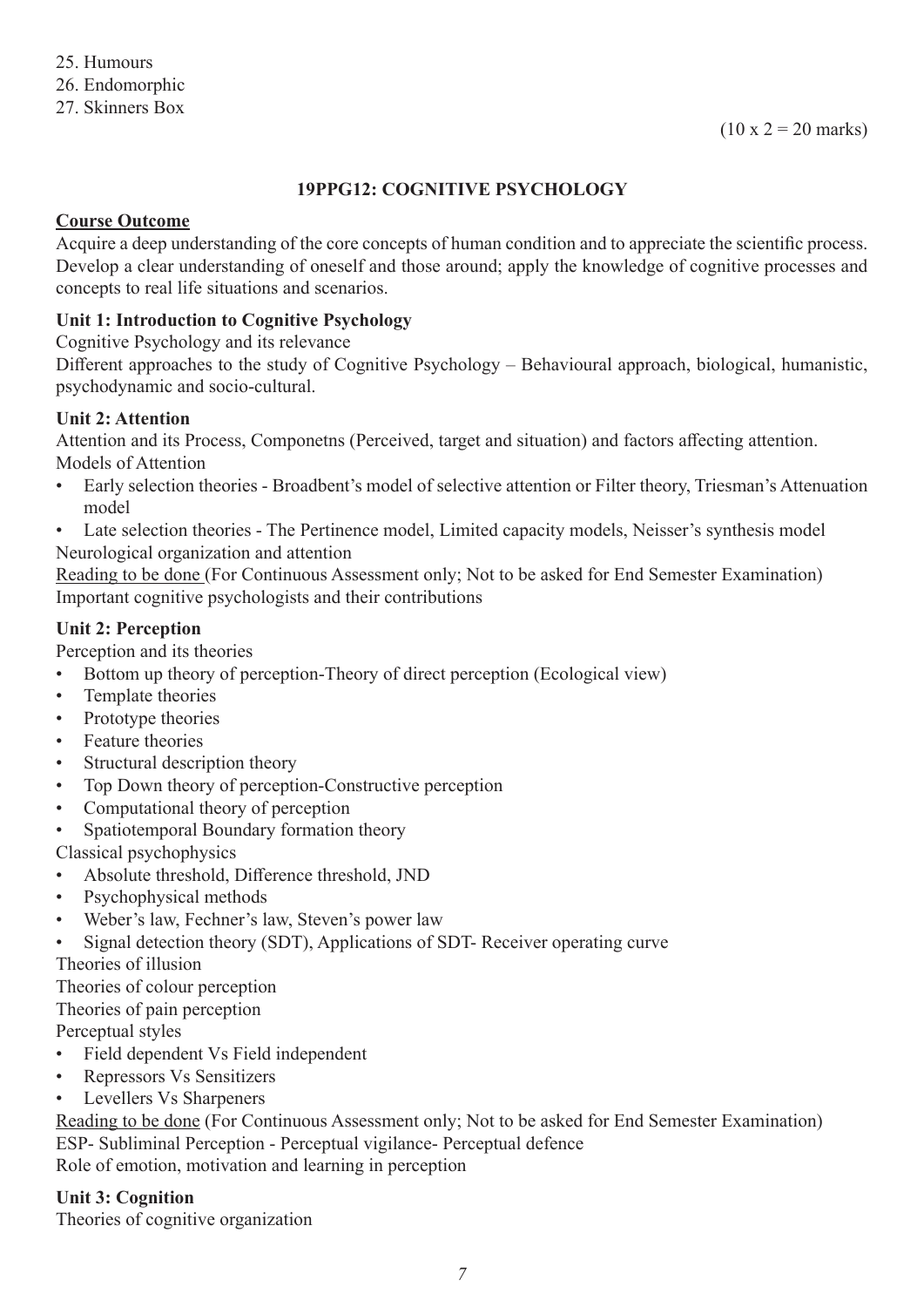- Network models (Collins &Quillian network Model, Collins & Loftus Network model)
- ACT&ACT\*
- The connectionist model (PDP)
- Representation of knowledge
- Categories, Prototypes, Schemas, Scripts
- Acquisition of declarative & procedural knowledge
- Knowledge representation model based on human brain (declarative & non declarative knowledge) Cognitive Psychology and neuroscience

Meta cognition

Psycholinguistics

- Structure of language Phonology, Syntax, Semantics, Pragmatics Language and Cognition
- Modularity Hypothesis
- Whorfian hypothesis
- Neuropsychological views
- Cognitive approach to language acquisition

Bilingualism

Reasoning

- Types- Inductive, Deductive, Propositional, Syllogistic, Analogical, Categorical
- Approaches- The componential, Rules/ Heuristics, Mental models
- Problem solving
- Classification of problems Well defined Vs ill defined, Routine Vs Non routine, Adversary Vs Non Adversary, Knowledge rich Vs knowledge lean problems
- Strategies of problems solving Algorithms, Heuristics, Search strategy, Means end analysis, Hill climbing, Analogical transfer, Working backward, Back tracking, Schema based models, Multiple trace model.
- Factors affecting problem solving Set effects, Functional fixedness, Incubation effect, Incorrect representations, Lack of expertise.
- Reading to be done (For Continuous Assessment only; Not to be asked for End Semester Examination) Role of cognition in emotional arousal- Two factor theory- excitation transfer
- Improving problem solving, Creative problem solving

Decision making and its strategies

# **Unit 4: Memory**

Sensory Memory- registration, representation and characteristics

STM and LTM - Characteristics

- Narrative and autobiographical memory
- Semantic and episodic memory
- Declarative and Procedural memory
- Implicit and Explicit Memory

# Flash bulb memories

Constructive Processes in memory

Information processing models

- Atkinson- Shiffrin three store model (stage model or modal models) of memory
- Levels of Processing model (Self- Reference Effect)
- Transfer appropriate processing.
- Baddely- Hitch model of working memory.
- Newell's Soar model

Theories of forgetting

- Decay theory /Fading theory
- Interference theory
- Tulving's cue dependent theory of forgetting, state dependent memory and forgetting.
- Retrieval inhibition as a theory of forgetting.
- Trace dependent forgetting
- Motivated forgetting theory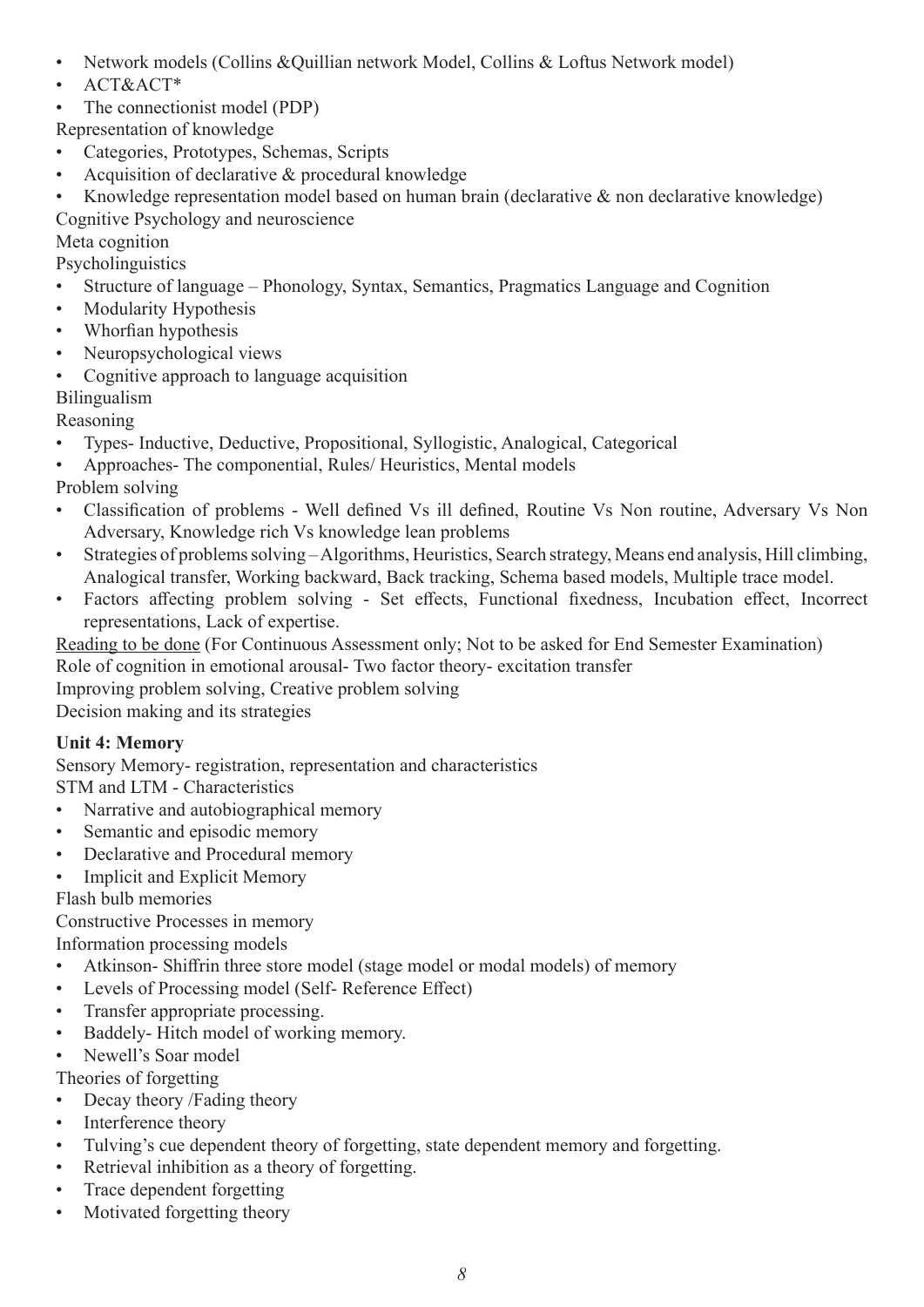Neurological basis of memory, Brain damage and dysfunction of memory, PET, Search for engram, Biochemical basis of memory

Biogenic and psychogenic forgetting

- Alzheimer's disease Retrograde amnesia
- Infantile Amnesia anterograde amnesia
- Korsakoff's Syndrome Posttraumatic amnesia

Computer simulation and Artificial Intelligence

Reading to be done (For Continuous Assessment only; Not to be asked for End Semester Examination) Memory processes – Encoding, Storage, Retrieval

Eye witness testimony

# **References**

- 1. Glass, A. L. (1986). *Cognition*. New York: McGraw Hill.
- 2. Hayes, N. (1994). *Foundations of psychology*. London: Routledge.
- 3. Bernstein, D.A., & Stewart, A.C. (1994). *Psychology* ,3rdEdn., Houghton Edward.
- 4. Baron, R.(1995). *Psychology*. New Delhi: Prentice Hall.
- 5. Zimbardo, P. (1998). *Psychology and life.* London: ScohForesman& Co.
- 6. Morgan, C.T. (1993). *Introduction to psychology*. New York: McGraw Hill.
- 7. Matlin, W. M. (1988). *Sensation and perception.* London: Allyn and Bacon Inc.
- 8. Matlin, W. M. (1994). *Cognition.* Holt Rinehart and Winston Inc.
- 9. Haberlandt, K. (1977). *Cognitive psychology*. London: Allyn Bacon.
- 10. Sternberg, R. J. (1996). *Coginitive psychology.* Newyork: Harcourt Brace College Publishers.
- 11. Feldman.(2002).*Understanding psychology*, 6thEdn. New Delhi: Tata McGraw Hill.
- 12. Solso, R.T. (2005). *Cognitive psychology*. Delhi: Pearson Education.
- 13. Jahnke, J. C &Nowaczysk, R. H. (1997). *Cognition*. Delhi: Pearson Education.
- 14. Schneider, A. M. (1986). *Introduction to Physiological Psychology*. New YorkMcGraw-Hill.

# **MODEL QUESTION PAPER PC212: COGNITIVE PSYCHOLOGY**

#### **Time: 3 Hrs** Max. Marks: 75

#### **Section A**

#### **Answer three of the following. Each question carries 10 marks.**

- 1. Elucidate the information processing models of memory.
- 2. Write a detailed note on different approaches to cognitive Psychology.
- 3. Explain the major models of attention.
- 4. Discuss the important theories of perception.
- 5. Write a note on psychophysical methods with proper examples.

 $(3 \times 10 = 30 \text{ marks})$ 

# **Section B**

#### **Write short essays on five of the following. Each question carries 5 marks.**

- 6. Process of attention.
- 7. Neurological organization of attention.
- 8. Signal detection theory
- 9. Colour perception theory.
- 10. Problem solving strategies.
- 11. Structure of language
- 12. Network models
- 13. Perceptual styles.

#### **Section C**

# **Write short note on ten of the following. Each question carries 2 marks.**

# 14. Declarative memory

15. Bilingualism

 $(5 x 5 = 25 marks)$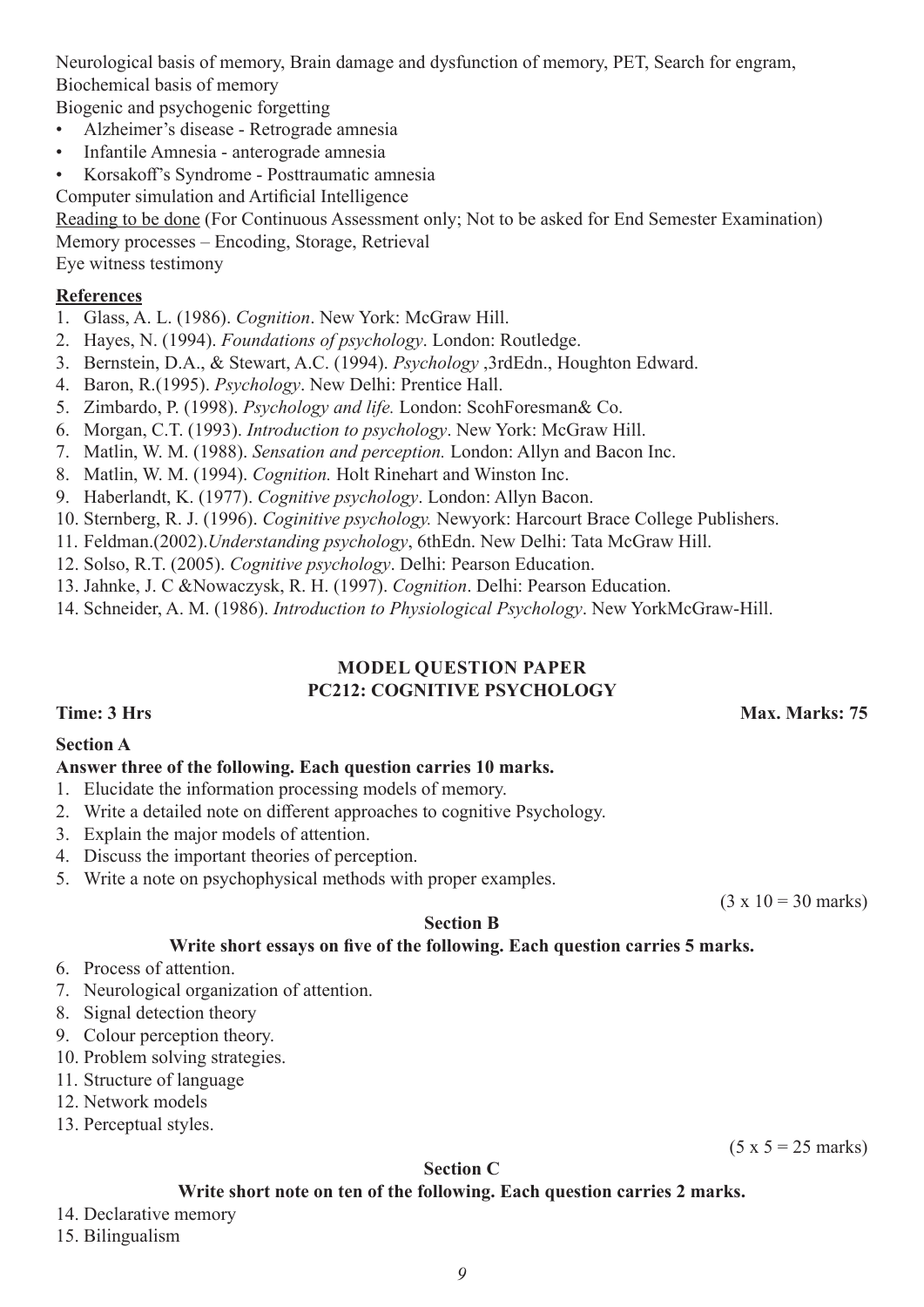- 16. Inductive reasoning
- 17. ESP
- 18. Metacognition
- 19. Psycholinguistics
- 20. Subliminal perception
- 21. Field dependent Vs independent
- 22. Weber's law
- 23. Alzheimer
- 24. Interference
- 25. Flash bulb memory
- 26. PDP
- 27. Top down theory

 $(10 \times 2 = 20 \text{ marks})$ 

#### **19PPG13: ADVANCES IN PHYSIOLOGICAL PSYCHOLOGY**

#### **Course Outcome**

Become familiar with the methods employed by bio-psychologists to investigate the biological underpinnings of human behaviour. Develop a basic understanding of the structure and function of neuron & supportive cells, the brain and the endocrine glands. Develop know how of the specialized functions of hemispheres, the neural networks & altered state of consciousness. After completion of this course, students will become familiar to critically evaluate published biopsychological researches, role of brain and nervous system in health & disease, and how physiological knowledge can be applied to address a wide range of behavioural and psychological problems.

#### **Unit-I: Introduction**

Nature and Scope of Physiological Psychology. Techniques in neurophysiology: Anatomic, electrical and chemical, radiological and behaviour techniques

#### **Unit-II: Structure and functions of nerve cells**

Structure, types and functions of Neurons and supportive cells of Brain; Resting potential, Propagation of action potential, Blood brain barrier, Synaptic transmission; neurotransmitters.

#### **Unit-III: Anatomy of Nervous System**

Central Nervous system: Forebrain, Midbrain, Hindbrain, Hypothalamus, Cortex, Spinal cord; Autonomic Nervous system: Sympathetic and Parasympathetic Nervous system.

#### **Unit-IV: Chemical Bases of Behaviour**

Major endocrine glands: Thyroid, Parathyroid, Adrenal, pancreas, Pituitary, Gonads, Hormones of the hypothalamus; general principles of hormonal activity; interaction between neural system and hormones to produce integrated responses. Hormonal basis of behavior.

#### **Unit-V: Recent advances**

Neurophysiology, Neural network, hemispheric specialization and localization, consciousness, Altered status of consciousness, psycho-physiological basis of meditation. Altered states of consciousness.

#### **Reference:**

- 1. John, P.H. Pinel, (2011). *Biopsychology*, Pearson Education, Boston.
- 2. Neil R. Carlson, (2013). *Physiology of behaviour*, Pearson Education, Boston.
- 3. James W. Kalat, (2009). *Biological Psychology*, Wodsworth, Balmont. USA.
- 4. Laura A Freberg, (2010). *Discovering Biological Psychology*, Wadsworth, Balmont.
- 5. Frederick Toates, (2011). *Biological psychology*, Pearson, Harlow.
- 6. Lauralee Sherwood, (2012). *Fundamentals of Human Physiology*, Brooks/Cole, Belmont.
- 7. Maria A Patestas, & Leslie P Gartner, (2006). *A Textbook of Neuroanatomy*, Blackwell publishing company.
- 8. Arthur, C Guyton & John Hall, (2006). *Textbook of Medical Physiology*, Elsevier, Philadelphia.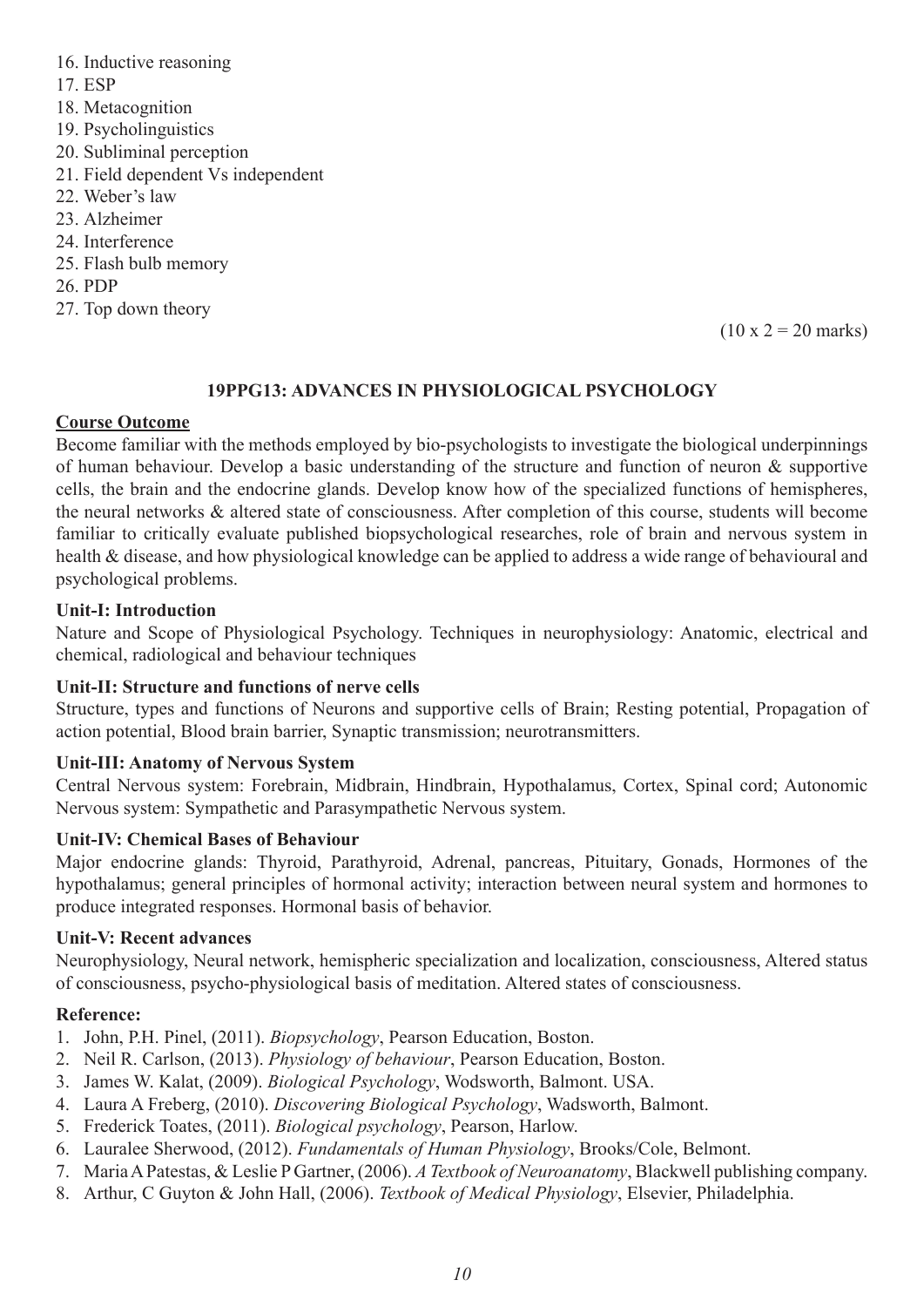#### **MODEL QUESTION PAPER 19PPG13: ADVANCES IN PHYSIOLOGICAL PSYCHOLOGY**

#### **Time: 3 Hrs** Max. Marks: 75

#### **Section A**

#### **Answer three of the following. Each question carries 10 marks.**

- 1. Explain the major neurophysiological techniques.
- 2. Elucidate the structure and function of neuron with diagrammatic representation.
- 3. Write a detailed note on the structure and functions of central nervous system.
- 4. Discuss the hormonal basis of behaviour.
- 5. Write a note on altered states of consciousness.

 $(3 \times 10 = 30 \text{ marks})$ 

#### **Section B**

#### **Write short essays on five of the following. Each question carries 5 marks.**

- 6. Explain the role of neurotransmitters in signal conduction.
- 7. Briefly explain the nature and scope of physiological psychology.
- 8. Elucidate the major parts of brain.
- 9. Distinguish between resting potential and action potential.
- 10. Discuss the principles of hormonal activity.
- 11. Discuss the psycho-physiological basis of meditation.
- 12. Briefly explain the interaction between neural system and hormone to produce integrated responses.
- 13. Distinguish between sympathetic and parasympathetic nervous system.

 $(5 x 5 = 25$  marks)

#### **Section C**

#### **Write short note on ten of the following. Each question carries 2 marks.**

- 14. Hypothalamus
- 15. Action potential
- 16. Neurotransmitter
- 17. PET
- 18. ANS
- 19. Pancreas
- 20. Consciousness
- 21. Hemispheric specialization
- 22. Synaptic transmission
- 23. fMRI
- 24. Resting potential
- 25. Glial cells
- 26. Spinal cord
- 27. HPA

 $(10 \times 2 = 20 \text{ marks})$ 

#### **19PPG14: INTRODUCTION TO PSYCHOLOGICAL ASSESSMENT AND RESEARCH**

#### **Course Outcome**

Understand the concepts of test development, and acquire knowledge about various assessment tools used in various settings. Know about the styles of writing used in the current academic scenario and able to critically evaluate as well as review academic writing and articles.

#### **Unit 1- Psychological Measurement**

Scales of measurement-Nominal, Ordinal, Interval and ratio scales. Quantitative and qualitative measurements.

#### **Unit 2- Scaling**

Rating scales –types Q-sort, Semantic differential, Sociometry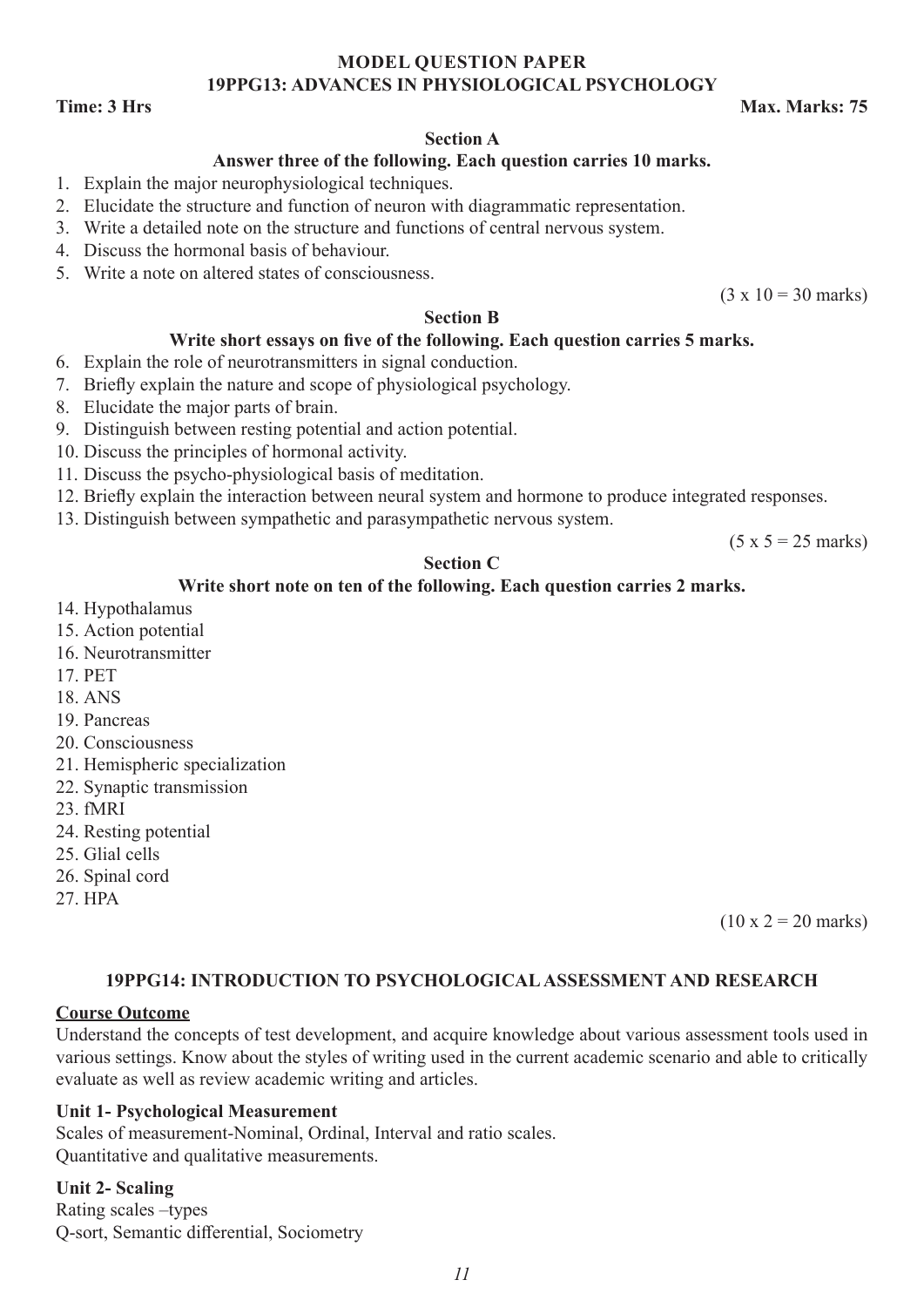Psychological scaling methods. Application of scaling methods in attitude measurement- Methods of Thurstone, Likert and Guttmann

# **Unit 3- Test Development**

Requirements of a standardized test

Reliability: meaning, types - Test-retest, Alternate forms, Split half, Coefficient alpha, KR-20, Interscorer reliability.

Validity: meaning, types - Content, Criterion related, Construct, Face validity.

Norms: Types - Age, Grade, Percentile, Standardized norms

Construction and standardization of psychological tests: Planning, Item writing, Item analysis,

Calculation of indices of item difficulty and item discrimination.

Item characteristic curve. Sources of bias in testing. Ethical issues in testing.

# **Unit 4-Types of Tests**

Different types of psychological tests: Intelligence test - Binet, Wechsler, Culture-fair tests. Indian tests- BKT, Malin's, Bhatia Aptitude tests – The Differential Aptitude Test, The Scholastic Assessment Test Achievement tests Creativity tests - Personality tests a) Inventories- MMPI, CPI, 16 PF, EPQ. b) Projective techniques- Classification. Rorschach, TAT, Word association test, Sentence completion test, Drawing tests. Interest inventories Behavioural procedures Neuropsychological tests – Luria – Nebraska Neuropsychological Battery

# **Unit 5- Introduction to Research**

Basic classifications of psychological research: Quantitative vs. Qualitative studies, Experimental vs. Nonexperimental (Observational) studies.

Non-experimental studies: Survey research, archival research, case study, ethnography, content analysis. Ethics in psychological research.

#### **Unit 6- Initial Steps in Research**

Steps in investigation Types of variables Selecting a research problem. Review of Literature. Operationalizing the variables. Formulating the hypotheses. Population and Sample. Sampling: Different types and uses of probability and non-probability sampling. Sample size estimation. Sampling distribution – Mean, Median, Mode, Skewness & Kurtosis

#### **Unit 7- Academic Writing**

Introduction to Academic Writing

Key issues: plagiarism, biases and frequent errors. Guidelines and rules in academic writing: Introduction to style and formatting guidelines from APA; specific guidelines pertaining to in-text citations and references Forms of Academic Writing: Abstract writing; summarization; review of literature; scientific poster presentations; reflective, analytic and descriptive reports; book review; film review; tables and graphs in academic courses.

**Self Study Unit** (for Continuous Assessment, not for End Semester Assessment)

Data collection methods: Observation, survey, case study, interview, psychological tests.

History of testing. Nature and use of tests. Individual and group tests, Speed and power tests, Verbal, nonverbal and performance tests

Scientific method: Assumptions of science, scientific investigation

Meaning of research. Types of research- fundamental, applied, action researches.Field studies and laboratory experiments. Cross-cultural studies. Descriptive, Exploratory, Correlational and Experimental research in psychology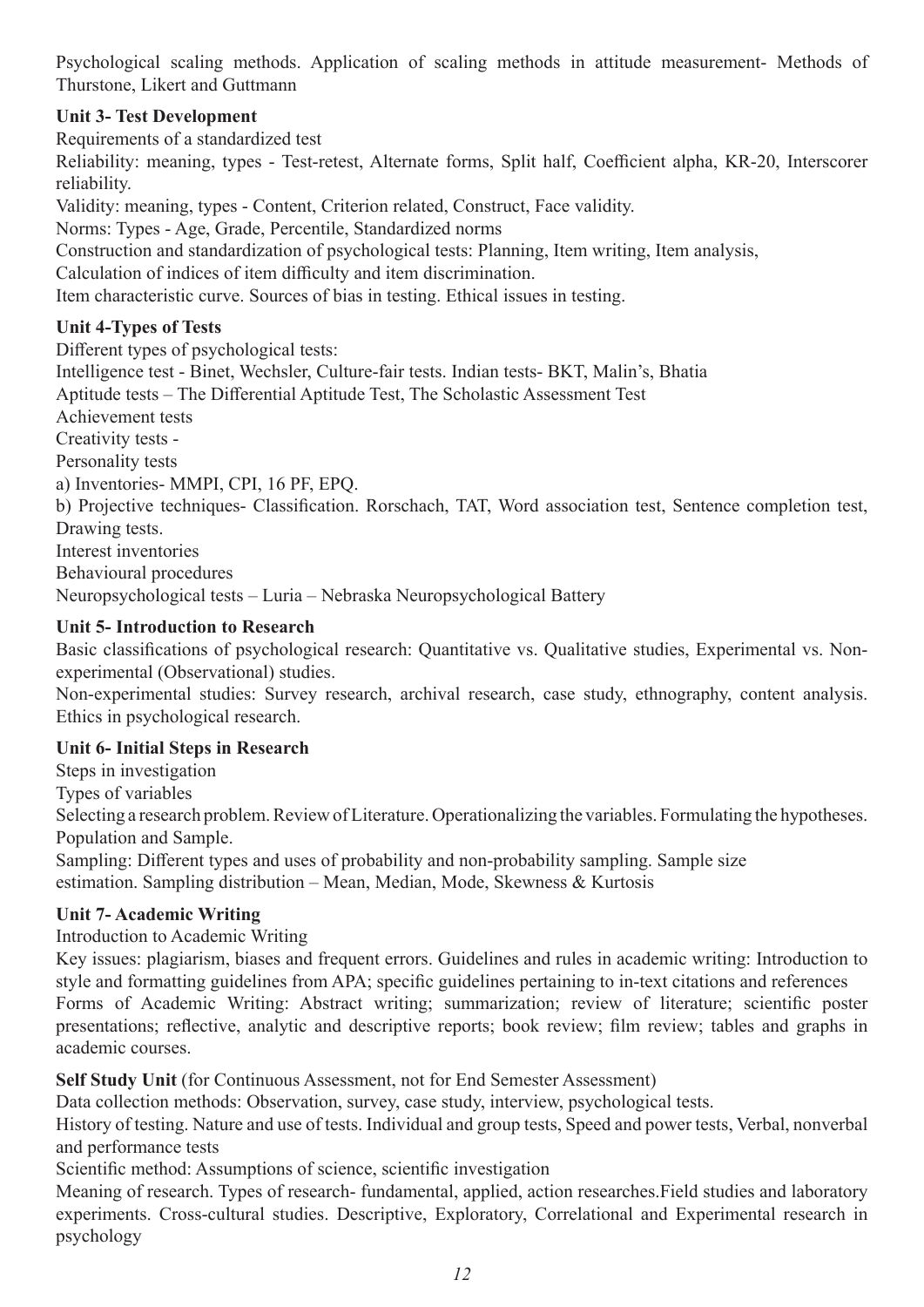### **Assignments required**

- 1. Generate abstract of a study/ prepare a poster/ write a review.
- 2. Students are required to construct and standardize a psychological test, on individual or group basis, and submit the same along with the manual before ESA. The same is to be included in the record of PC 224 EXPERIMENTAL PSYCHOLOGY (Practicals).

(Students are to be encouraged to prepare descriptive assignments of other courses, if any, electronically and submit it online. The same is to be submitted to plagiarism check by means of software.)

#### **References**

- 1. Gregory, R.J. (2000). *Psychological testing: History, principles and applications*. Boston: Allyn and Bacon.
- 2. Anastasi, A., & Urbina, S. (1997). *Psychological testing*. USA: Prentice Hall.
- 3. Freeman, F.S. (1965). *Theory and practice of psychological testing*. New York: Cornell University.
- 4. Murphy, K.R., &Davidshofer, C.O.(1998). *Psychological testing: Principles and Applications*.4th Edition. New Jersey: prentice Hall International.
- 5. Groth-Marnat, G. (1999). *Handbook of psychological assessment*. London: John Wiley & Sons.
- 6. Garret, H.E. (1962). *Statistics in psychology and education*. London: Longmans.
- 7. Singh, A.K. (2002). *Tests, measurements and research methods in behavioural sciences*. Patna: BharatiBhawan Publishers.
- 8. Hartley, J. (2008). *Academic Writing and Publishing*. Routedlege, New York.
- 9. Leki, L.(2010). *Academic Writing* 2/E South Asian Edition.Cambridge University Press.
- 10. Kerlinger, F. N., & Lee, H.W. (2000). *Foundations of behavioural research*.4th Edition. Fortworth: Harcourt College Publishers.
- 11. Singh, A.K. (2002). *Tests, Measurements and Research Methods in Behavioural Sciences*. Patna: BharatiBhawan Publishers.
- 12. Hart, C. (2006). *Doing your Masters Dissertation*. New Delhi: Sage
- 13. Hartley, J. (2008). *Academic Writing and Publishing*. New York: Routledge.
- 14. Leki, L. (2010). *Academic Writing 2/E South Asian Edition*. Cambridge University Press

# **MODEL QUESTION PAPER**

#### **19PPG14: INTRODUCTION TO PSYCHOLOGICAL ASSESSMENT AND RESEARCH Time: 3 Hrs** Max. Marks: 75

#### **Section A**

#### **Answer three of the following. Each question carries 10 marks.**

- 1. Explain different scales of measurement.
- 2. Discuss major psychological scaling methods and its application.
- 3. Narrate the construction and standardization of a psychological test.
- 4. Write a note on forms of academic writing in Psychology.
- 5. Elucidate different types of psychological tests.

 $(3 \times 10 = 30 \text{ marks})$ 

#### **Section B**

#### **Write short essays on five of the following. Each question carries 5 marks.**

- 6. Distinguish between qualitative and quantitative measurement.
- 7. Briefly explain different types of rating scales.
- 8. Define validity and explain its types.
- 9. Write a short note on neuropsychological tests.
- 10. Explain different types of sampling.
- 11. Discuss the concept and types of reliability.
- 12. Discuss the key issues in academic writing.
- 13. Narrate the meaning and types of norms.

 $(5 x 5 = 25 marks)$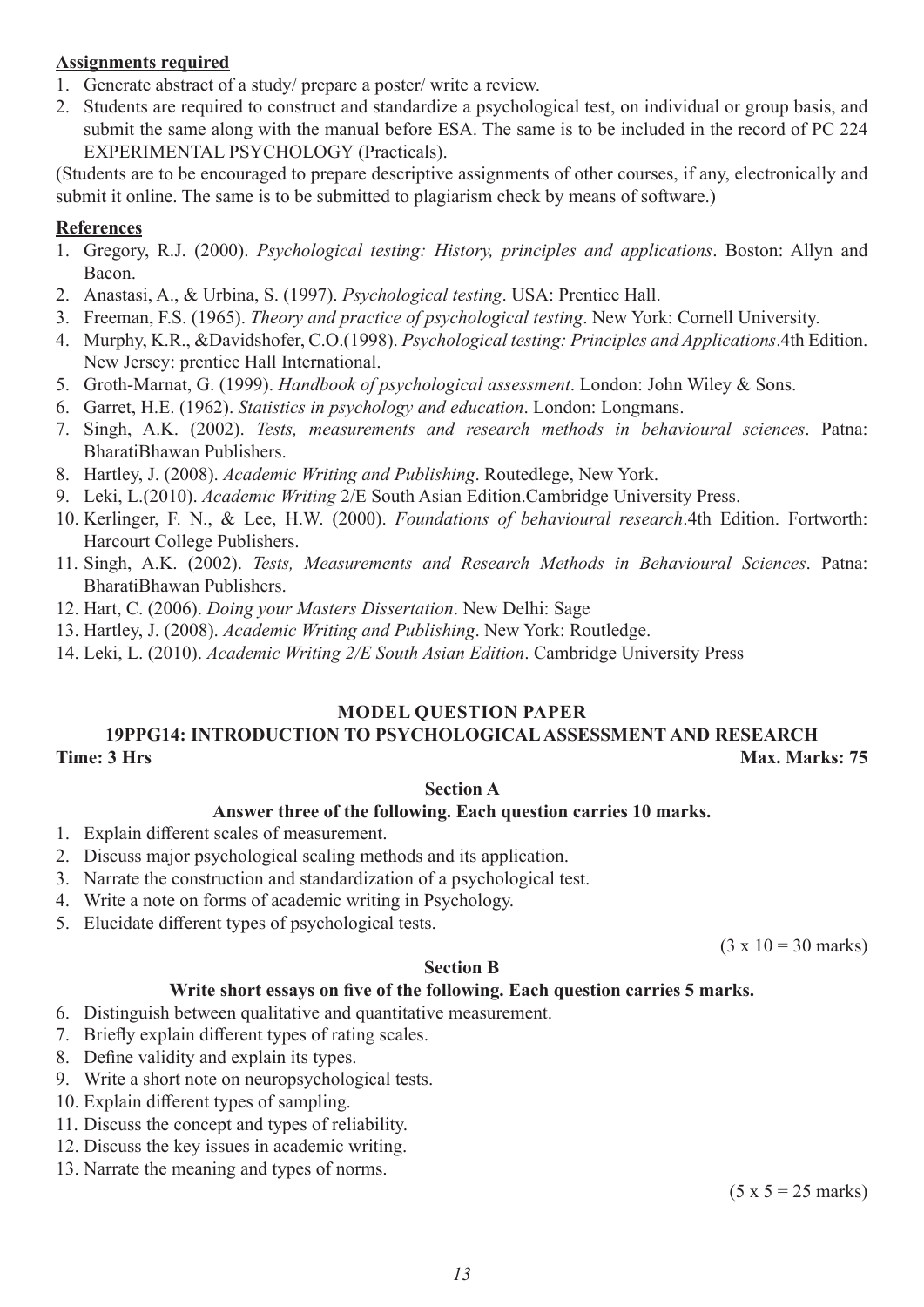# **Section C**

# **Write short note on ten of the following. Each question carries 2 marks.**

- 14. Ordinal scale
- 15. Q-sort
- 16. Thurston scale
- 17. Grade norm
- 18. Item difficulty index
- 19. Culture fair test
- 20. MMPI
- 21. Archival research
- 22. Sociometry
- 23. SAS
- 24. Dependent variable
- 25. ICC
- 26. Hypothesis
- 27. Skewness

 $(10 \times 2 = 20 \text{ marks})$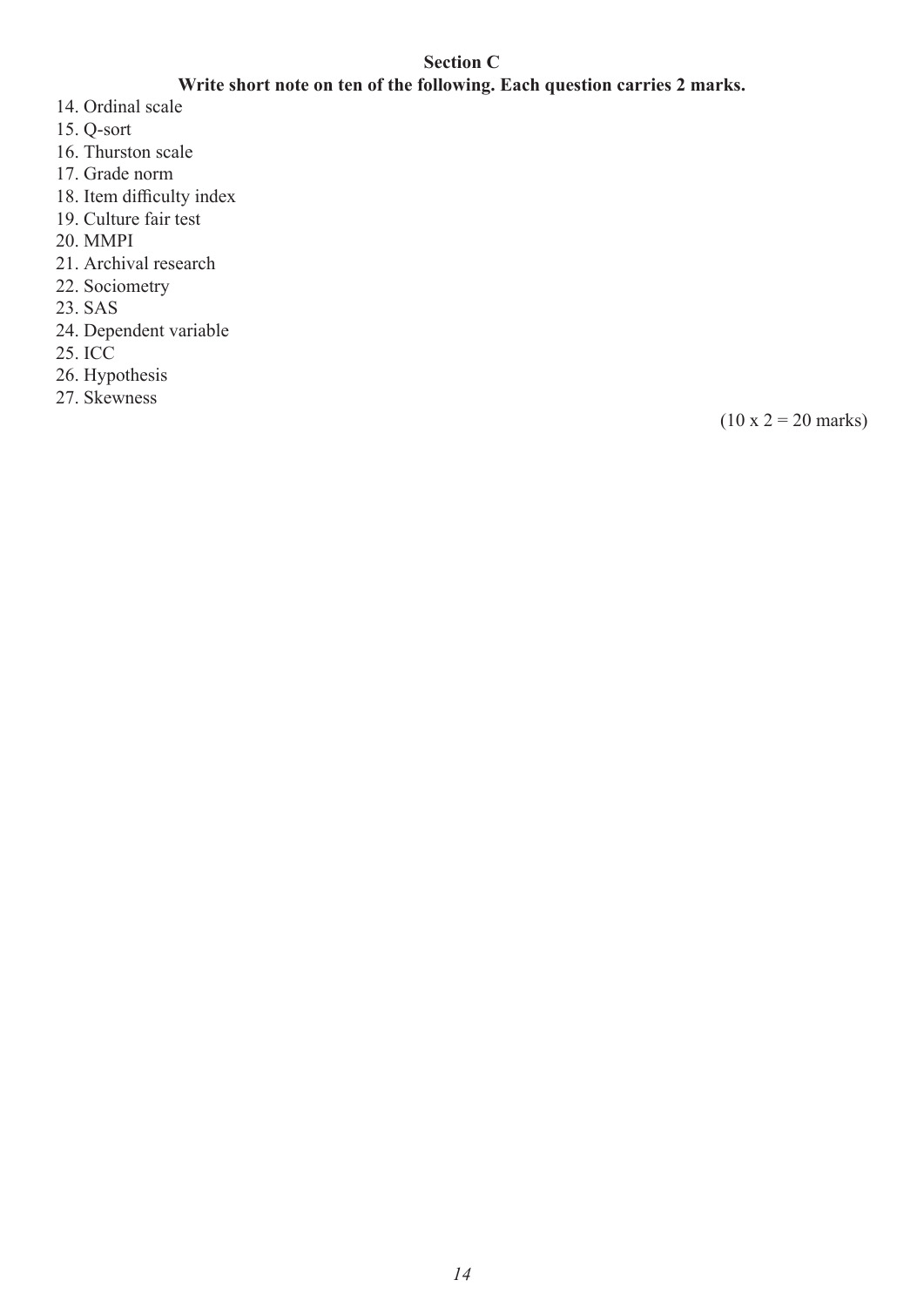# **SEMESTER II**

# **19PPG21: ADVANCED PSYCHOLOGICAL PROCESSES**

# **Course Outcome**

Better the understanding of higher mental processes, and understand the relevance of these psychological processes in daily life.

# **Unit 1: Biology of Behaviour**

The Nervous system: Communication in the Nervous system and interaction between neuron.

Neurotransmitters and its functions

The Spinal cord and its functions

The Brain and its functions

The Endocrine systems and its functions

# **Unit 2: Motivation**

Concept of Motivation - Motivational cycle - Homeostasis

Instinct theory and ethology

Theories of Motivation:-

Hedonistic and activation theories of

- Young
- McClelland
- Schlosberg
- **Lindsley**

Concept of motivation as portrayed in the theory of Lewin

Motivational aspects involved in

- Psychoanalytical theory of Freud
- SR theory-Hull and Spence
- Cognitive theory of Tolman

Biological motives and its physiology-Hunger,thirst,sleep and sex

Social motives-Achievement, Affiliation and Approval

Reading to be done (For Continuous Assessment only; Not to be asked for End Semester Examination) Incentive Approach, Maslow's Need Hierarchy Approach, Murray's Need for Achievement Other Motives: Exploration, Curiosity,Manipulation& Contact Aggression.

# **Unit 3: Emotion**

Concept, Components and Measurement of emotion

Neural mechanisms (central and peripheral) of Emotion; the limbic system

Development of emotions, briefly. Emotion regulation, Emotional competence

Theories of emotion

- James Lange
- Cannon Bard
- Schachter and Singer

Facial Feedback hypothesis

Reading to be done (For Continuous Assessment only; Not to be asked for End Semester Examination) Common emotions, Stress and coping

# **Unit 4: Learning**

Habituation and sensitization Opponent process theory Verbal Learning – Materials and Methods Biological basis and influences of learning, Synaptic plasticity Conditioning

- Pavlovian conditioning and application
- Appetitive and Aversive conditioning
- Garcia Effect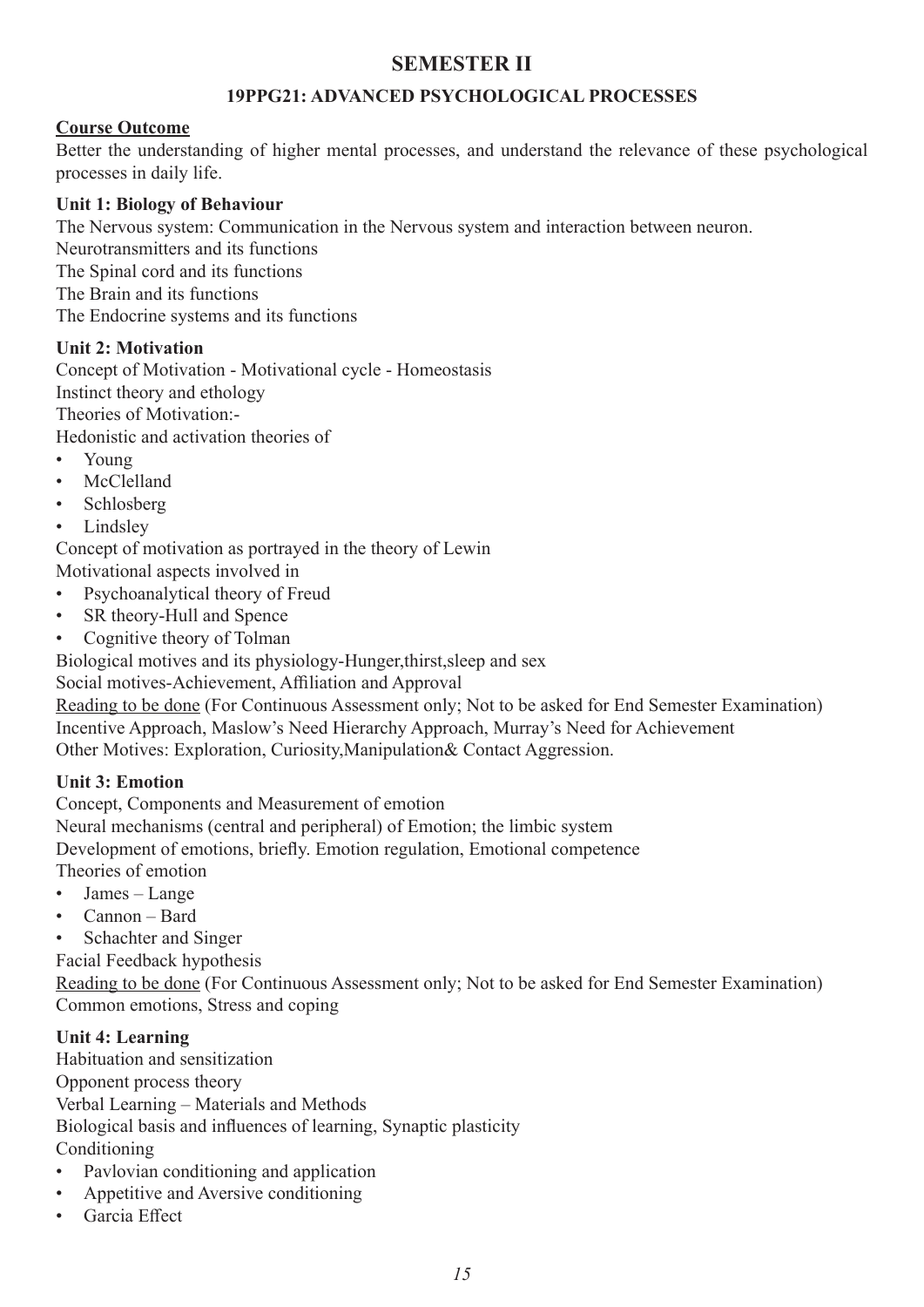- Skinnerian conditioning and application
- Reinforcement and its schedules
- Stimulus control of behaviour
- Learning and cognition
- Sign learning-Tolman
- Latent or hidden learning
- Insight learning
- Set learning
- Observational learning
- Blocking
- Sensory pre-conditioning
- Learned helplessness

Learning Theories

- Hull
- Tolman
- **Guthrie**
- Mowrer
- Razran

Neural mechanisms of learning

Reading to be done (For Continuous Assessment only; Not to be asked for End Semester Examination) Reinforcement and punishment and their types Escape and avoidance conditioning

Superstitions

# **Unit 5: Intelligence**

Theories of intelligence:

- Factor theories Spearman, Cattell, Thurstone, Vernon, Guilford
- Process Oriented theories Piaget, Bruner
- Information processing theory
- Sternberg's triarchic theory
- Hunt's problems solving intelligence
- Jensen's theory of intelligence
- Gardner's theory of intelligence
- PASS model of intelligence

Mental chronometry- RT and speed of response

Creativity-concept, components, stages and factors

Views of Torrance, Getzel, and Guilford on creativity

Emotional intelligence and its relevance

Reading to be done (For Continuous Assessment only; Not to be asked for End Semester Examination) Concept of intelligence, Determinants of Intelligence: Heredity and Environment, Brief history of Intelligence Testing. Types of Intelligence Tests.

# **MODEL QUESTION PAPER 19PPG21: ADVANCED PSYCHOLOGICAL PROCESSES**

**Time: 3 Hrs Max. Marks: 75** 

#### **Section A**

#### **Answer three of the following. Each question carries 10 marks.**

- 1. List out the major neurotransmitters and explain its function.
- 2. Elucidate the theories of motivation.
- 3. Explain major theories of emotion.
- 4. Write a note on nature, principle and application of classical conditioning.
- 5. Narrate the major theories of intelligence.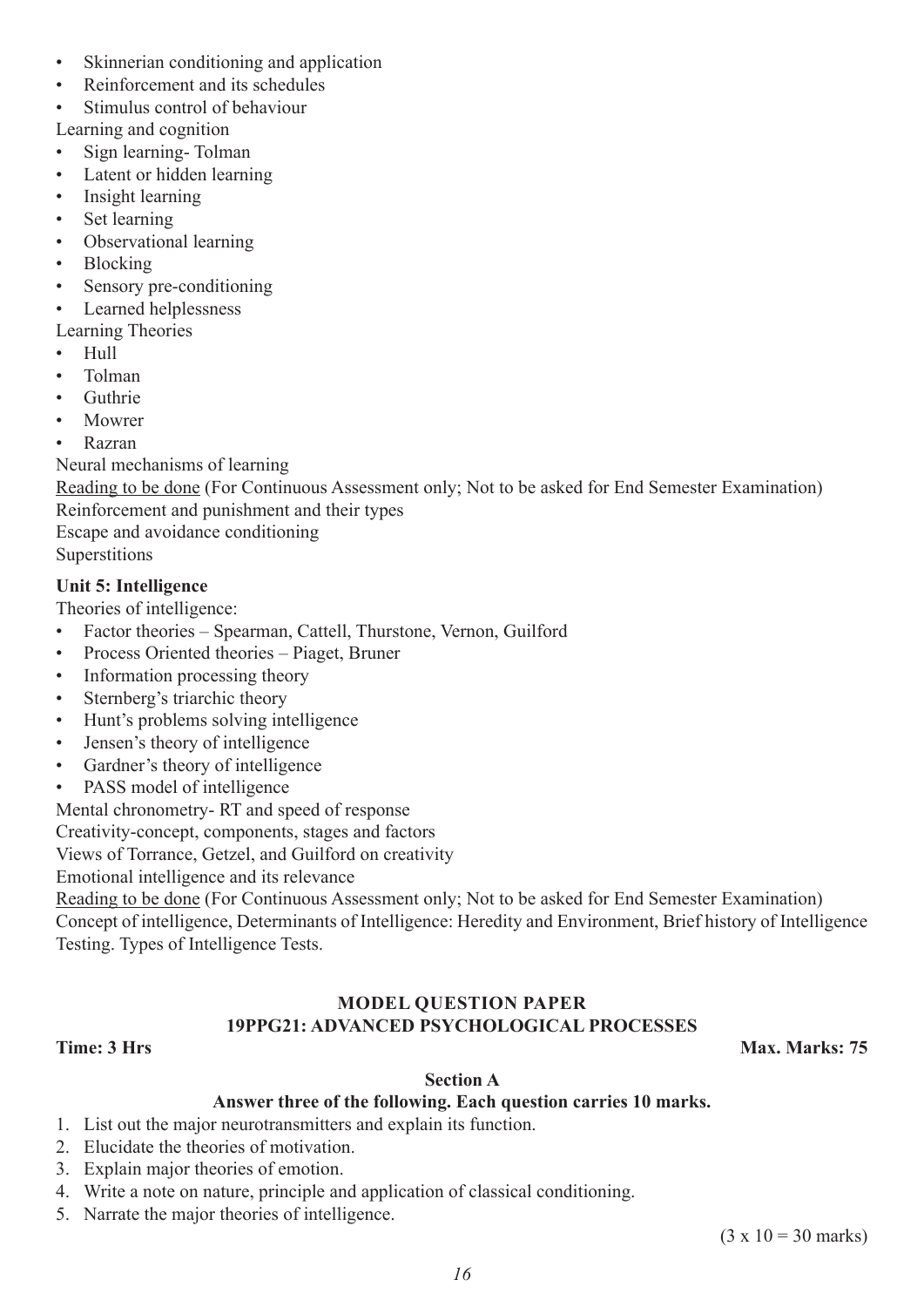# **Section B**

# **Write short essays on five of the following. Each question carries 5 marks.**

- 6. Write a short note on brain and its functions.
- 7. Briefly explain the functions of endocrine system.
- 8. Write a short note on biological motives.
- 9. Discuss the neural mechanisms of emotion.
- 10. Explain the biological basis of learning.
- 11. Briefly explain the stages and factors of creativity.
- 12. Insight learning
- 13. Critically analyse Gardner's theory of intelligence.

 $(5 x 5 = 25$  marks)

# **Section C**

# **Write short note on ten of the following. Each question carries 2 marks.**

- 14. Homeostasis
- 15. Motivation
- 16. Limbic system
- 17. Facial feedback hypothesis
- 18. Habituation
- 19. Synaptic plasticity
- 20. Garcia effect
- 21. Blocking
- 22. Learned helplessness
- 23. Information processing theory
- 24. Sensitization
- 25. Creativity
- 26. Emotional intelligence
- 27. IQ

 $(10 \times 2 = 20 \text{ marks})$ 

#### **19PPG22: RESEARCH METHODOLOGY**

#### **Course Outcome**

Understand and apply the concepts of quantitative and qualitative research designs, demonstrate the skills for preparing a research proposal; as well as conducting various statistical analysis.

#### **Unit 1- Experimental Research Design**

Research Design- Introduction

Experimental designs: Purpose and principles. Important concepts- Variance, Partitioning of variance, Sources of error variance.

Control techniques- Elimination, Constancy, Making a secondary variable an IV, Statistical Control and Randomization. Blocking and matching techniques.

Within group designs

Between group: Two-group, multi-group, factorial designs

Small-N designs

# **Unit 2- Non-experimental Research Designs**

Important concepts, purpose and principles of: pseudo experiments, quasi experiments, correlational experiments, ex- post facto research and time series design.

#### **Unit 3- Data processing**-**1**

Descriptive statistics, Inferential statistics.

Correlation and Regression analysis. Various correlation coefficient. Correlation: product-moment, spearman's correlation, point-biserial, phi, biserial, tetrachoric coefficients

Multivariate analyses: Brief descriptions of multiple regression, Discriminant analysis, Path analysis and Analysis of Covariance.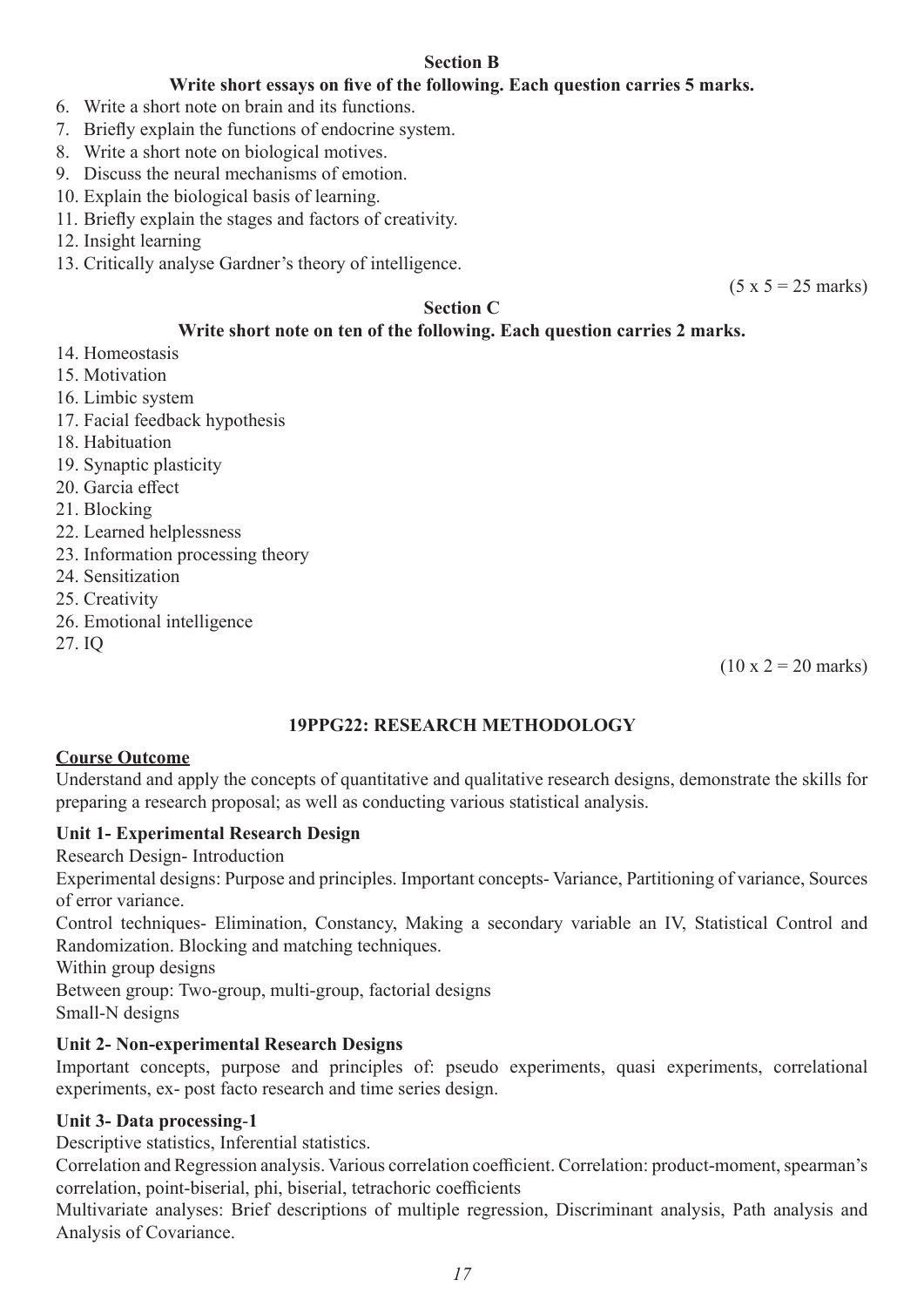Factor analysis: Major concepts and methods. Rotations.Applications in test standardization. Measures of effect size, odds ratio.

Randomized controlled trials. Efficacy, effectiveness and efficiency.Meta analysis

# **Unit 4- Data processing**-**2**

Normal curve- assumptions. Hypothesis testing. Type I& Type II errors. Parametric assumptions. Major parametric tests: t-test, One-Way ANOVA, Post hoc tests, Two-Way ANOVA. Interpreting the ANOVA table and results. Interpreting interaction, Chi- square Major non-parametric tests:

**Unit 5- Foundations of Qualitative Research**

Qualitative method as criticism of quantitative research. Contrasting quantitative and qualitative methods. Defining qualitative research. Different traditions of qualitative research: Grounded theory, Narrative approach, Ethnography, Action research and Discourse analysis

# **Unit 6- Qualitative Research Designs**

Qualitative research designs (Methods of data collection and analysis): Paradigm, Theoretical Sampling. Issues of credibility and trustworthiness in qualitative research.

Qualitative data. Various methods of collecting qualitative data: participant observation, interviewing, focus groups, life history and oral history, documents, diaries, photographs, films and videos, conversation, texts and case studies.

Qualitative data analysis: Codes, Different types of coding, Memos, Themes, Diagrams.

Analysis methods: Thematic analysis, Qualitative Content Analysis, Narrative analysis, Discourse analysis, Visual analysis.

# **Unit 7- Research-associated Practices**

Computer applications in research - Use of statistical packages

How to write a research proposal

How to write a research report

Ethical considerations in research

Political considerations in research - Issues of gender, race and culture

# Assignments required

- 1. A classic research, an important research work or a referred journal article is to be presented and explained by each student in the class.
- 2. Each student is required to submit a research proposal with all details written in the prescribed APA format, preferably that of the proposed dissertation work of the student.
- 3. Research problems using t-test, One way ANOVA, Two way ANOVA, Pearson's correlation, Simple regression and Chi-square are to be worked out in the class. Training is to be given to the students for doing statistical analyses (using statistical software packages like SPSS) necessary for their dissertation work.
- 4. A minor qualitative exploratory research wok using observation/ interview/ interpretation, preferably in the area of the proposed dissertation is to be undertaken and presented by the student.

Serial numbers 2, 3 and 4 are to be included in the record of PC 224 EXPERIMENTAL PSYCHOLOGY (Practicals).

# **References**

- 1. Kerlinger, F. N., & Lee, H.W. (2000). *Foundations of behavioral research*, 4th Edition. Fortworth: Harcourt College Publishers.
- 2. Robinson, P.W. (1981). *Fundamentals of experimental psychology*. New Jersey: Prentice Hall.
- 3. Broota, K.D. (1989). *Experimental design in behavioural research*. New Delhi: Wiley Eastern Ltd.
- 4. Singh, A.K. (2002). *Tests, Measurements and Research Methods in Behavioural Sciences*. Patna: BharatiBhawan Publishers.
- 5. Smith, J. A. (2007). *Qualitative psychology: A practical guide to research methods*. New Delhi: Sage Publications.
- 6. Silverman, D. (2006). *Interpreting qualitative data: Methods for analyzing talk, text and interaction*. New Delhi: Sage Publications.
- 7. Flick, U. (2006). *An introduction to qualitative research*. New Delhi: Sage Publications.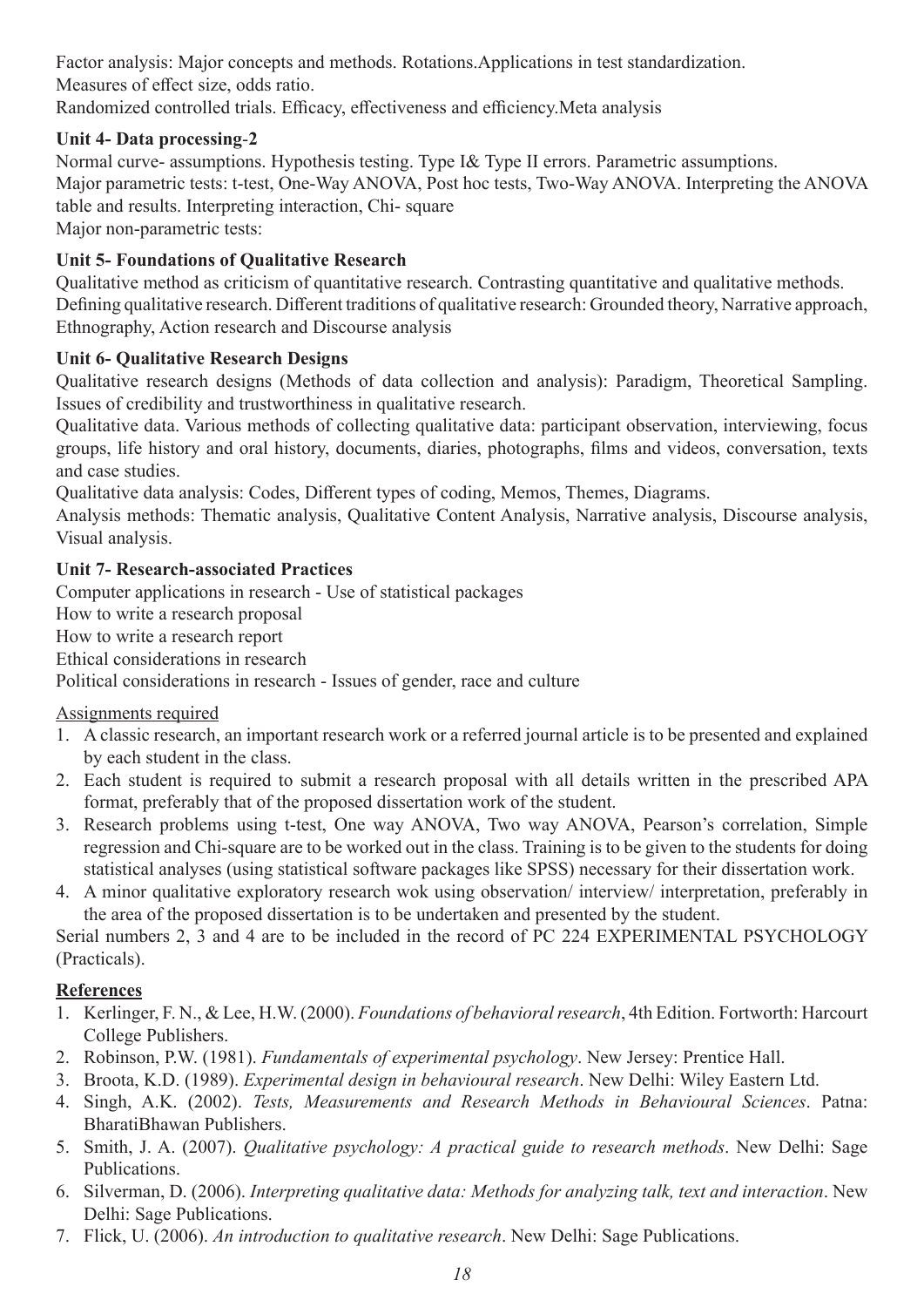- 8. Biber, S. N. H. &Leavy.(2006). *The practice of qualitative research*. New Delhi:Sage publications.
- 9. Ritchi. E. J. & Lewis, J.(Eds.).(2003). *Qualitative research practice: A guide for social science students and researchers.* New Delhi: Sage
- 10. Gross, R. (1998). *Themes, issues and debates in psychology*. London: Allyn& Bacon
- 11. Sapsford, R., & Abbott, P. (1996). *Ethics, Politics and research*. In Roger Sapsford & Victor Jupp (Ed.), Data Collection and analysis. (pp.317-342). London: Sage Publishers.
- 12. Minium, E.W., King, B. M., & Bear, G. (2001). *Statistical reasoning psychology and education*. New York: John Wiley& Sons Inc.
- 13. Heyman, G. W. (2000). *Basic statistics for the behavioral sciences*. Boston: Houghton Mifflin Co.
- 14. Gravetter, F.J., &Wallnau, L.B. (2002). *Essentials of statistics for the behavioral sciences* (4th ed.). Pacific Grove, CA: Wadsworth/Thomson Learning

#### **MODEL QUESTION PAPER 19PPG22: RSEAERCH METHODOLOGY**

**Time: 3 Hrs** Max. Marks: 75

 $(3 \times 10 = 30 \text{ marks})$ 

#### **Section A**

#### **Answer three of the following. Each question carries 10 marks.**

- 1. Explain the purpose and principles of experimental design.
- 2. Write a note on correlation analysis.
- 3. Compare and contrast one-way and two-way ANOVA.
- 4. Explain different data collection methods in qualitative research.
- 5. Elucidate the purpose and principles of non-experimental design.

#### **Section B**

#### **Write short essays on five of the following. Each question carries 5 marks.**

- 6. Prepare a short note on sources of error variance.
- 7. Distinguish between within group and between group design.
- 8. Elucidate quasi experiment research design.
- 9. Explain the concept and methods of factor analysis.
- 10. Discuss the meaning and purpose of analysis of covariance.
- 11. Discuss the major assumptions of normal curve.
- 12. Write a short note on ex-post facto design.
- 13. Explain the application of computer in psychological research.

 $(5 x 5 = 25$  marks)

#### **Section C**

#### **Write short note on ten of the following. Each question carries 2 marks.**

- 14. Randomization
- 15. Small n design
- 16. Control group
- 17. Descriptive statistics
- 18. Spearman's correlation
- 19. Path analysis
- 20. Odds ratio
- 21. Type II error
- 22. Parametric test
- 23. Chi-square test
- 24. Ethnography
- 25. Participant observation
- 26. Thematic analysis
- 27. Discourse analysis

 $(10 \times 2 = 20 \text{ marks})$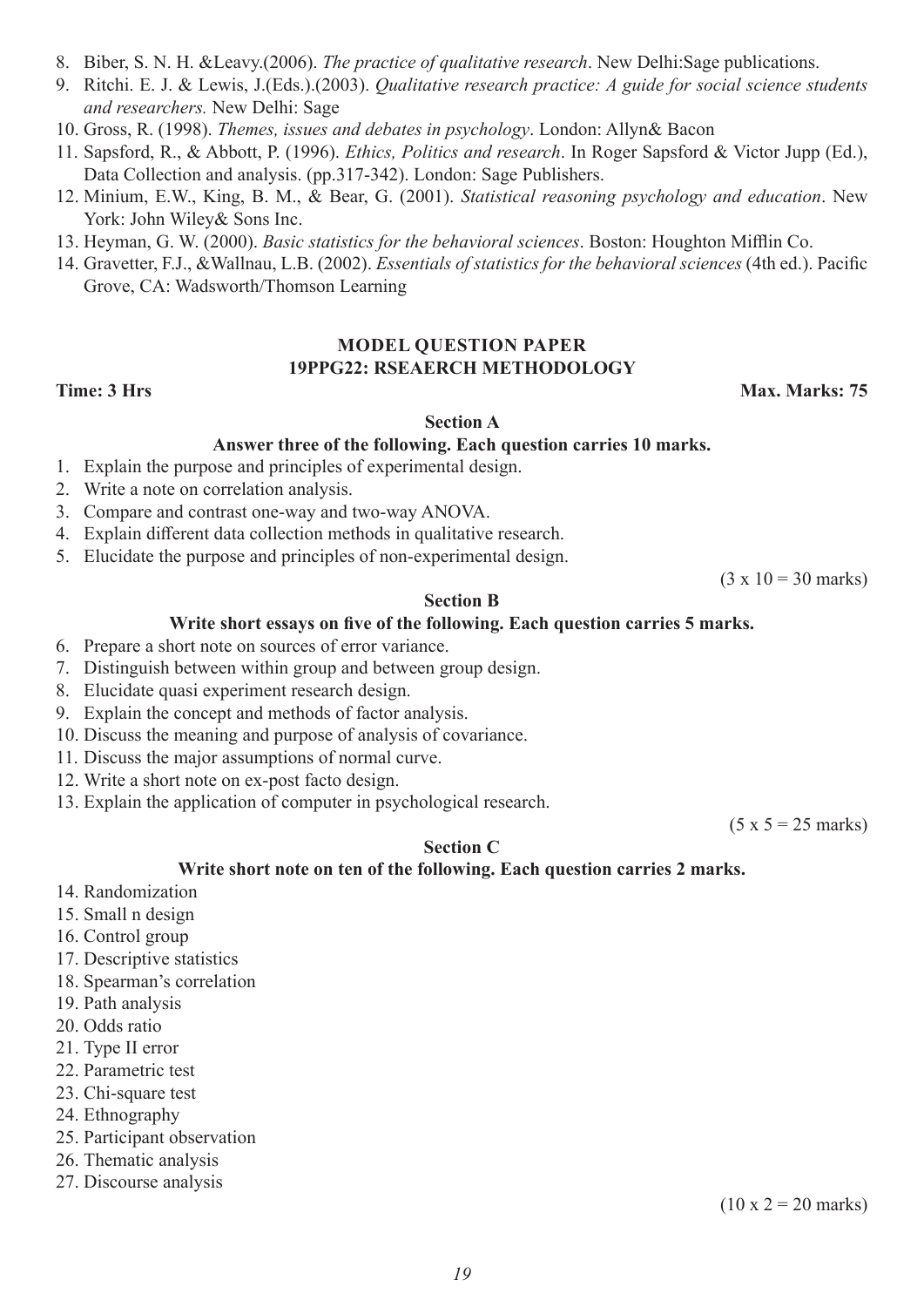# **19PPG23: COUNSELLING**

# **Course Outcome**

Learn the theoretical and practical aspects of counselling, understand the role and functions of counselors in different settings. Demonstrate the techniques and skills of counseling as well as enable oneself to practice counseling in an applied extension service.

# **Unit 1: Introduction to Counselling**

Definition and scope of counseling. Related concepts: Case formulation, Anecdotal methods, Cumulative records. Differentiate guidance, counseling and psychotherapy. Goals of counselling, Conditions facilitating effective counselling.

Counsellor and counsellee characteristics

Characteristics of an effective counsellor.

Process and outcome goals in counselling

Values in counselling. Professional codes and ethics in counselling. Legal aspects in counselling.

# **Unit 2: Techniques and Skills in Couselling**

Opening Techniques – Greeting, topics, physical arrangements, attitudes, Non verbal skills (SOLER), Listening techniques - Active and passive listening.

Open-ended questions, Silence, Focusing, Empathic responding, Reflective relationship techniques, Paraphrasing & reflecting meaning, Paraphrasing & reflecting feeling, Helping clients manage reluctance and resistance, Empathic responding, Probing and Summarising, Structuring

Acceptance techniques, Structuring techniques, Leading techniques, Reassurance and suggestion methods, Recognising patterns & themes, Alternate frames of reference, Self-disclosure, Immediacy, Challenging, Interpretation & confrontation, Timing & Pacing, Advanced empathy

Divergent thinking, Goal setting, Decision making, Problem solving, Role playing, Advice and information giving strategies, Terminating skills, Programme choice, Evaluate knowledge of resources, Using knowledge of how behaviour is changed, using knowledge of how useful behaviour is maintained, Teaching skills & promoting learning skills

*Skills specific to each stage of counseling are to be practiced and reviewed.*

#### **Unit 3: Helping Model of Counselling**

An overview of Egan's Model – Problem-management and Opportunity-development approach to Helping – Outline of the three stages.

Stage 1 – The Current Picture: Help clients clarify the key issues,

Stage 2- The preferred picture: Help clients identify and set goals.

Stage 3- The Way Forward: Help clients develop strategies and plans for goal implementation

Conceptualizing process in stages of Initial disclosure, In-depth exploration and Commitment to Action.

#### **Unit 5: Approaches to counselling (briefly)**

Person-centered counselling, Gestalt counselling, Psychoanalytic counselling, Cognitive counselling, Trait factor counselling, Behavioral counselling, Eclectic approach

#### **Unit 6: Group Counselling**

Significance of group counselling, Psychology of groups, Types of groups, Principles of group dynamics, Procedures in group counselling, Strategies of group counselling, When to recommend group counselling.

#### **Unit 7: Counseling in various settings:**

Life span development counselling, Educational counselling, Vocational and Career Counseling and Guidance, Premarital counselling , Couples counselling, Family counselling, Geriatric counselling, Community counselling, Counselling for Suicide Prevention and addictive behaviours, Trauma counselling, Crisis Intervention, Sex counselling , HIV/AIDS counselling, Adoption counselling, Infertility counselling , Pregnancy time counselling, counselling for terminally ill, Palliative counselling

*Basic components and approaches of each of these counseling areas are to be discussed. Additional reading:* Working with Defensive Clients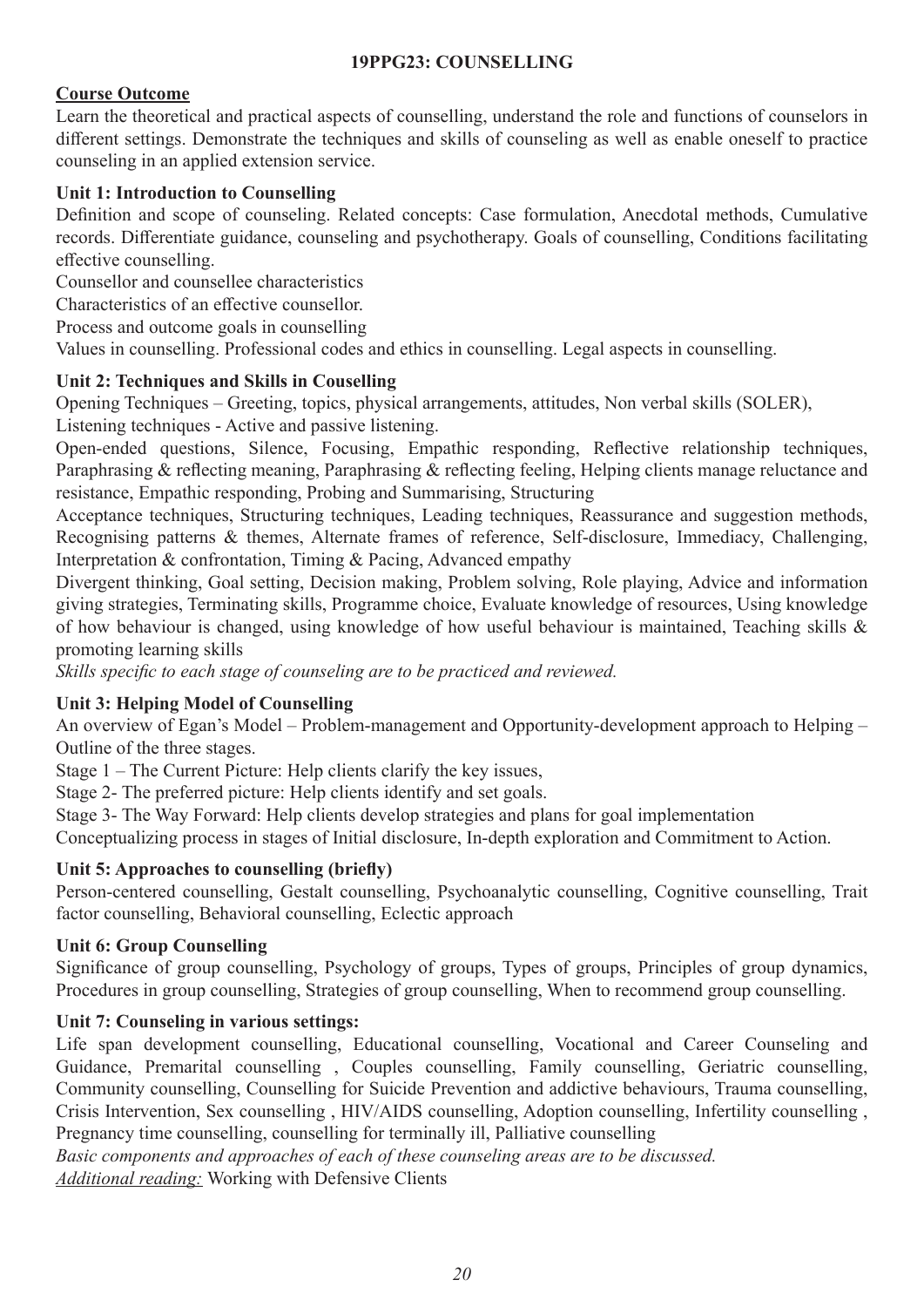#### **Assignment required**

Verbatim report of a counselling session that depicts most of the skills is to be submitted. Identify and mention the skills used in each response of the counsellor. Discuss and identify areas for self-improvement. This report is to be attached in the record of EXPERIMENTAL PSYCHOLOGY.

#### **Suggested assignments**

-In-class role plays are to be videotaped, played back and feedbacks given.

-Students are to be posted in a counselingcenter. Conduct a group counselling and make a report of the same. -Visit places where counselling for special population is done to get familiarised with such occupations.

# **References**

- 1. Egan, G. (2007). *The Skilled Helper: A Problem-Management and Opportunity-Development Approach to Helping*. (9th ed. )
- 2. Jones, R. N. (2008). *Basic skills: A helper's manual*. New Delhi: Sage Publications.
- 3. Patterson, E.L., & Welfel, E.R. (2000). *The counselling process*. California: Brooks /Cole publishing Company.
- 4. Corey, G. (1986). *Theory and practices of counselling and psychotherapy*. California: Brooks /Cole.
- 5. Woolfe, R. & Dryden, W. (1996). *Handbook of Psychology*. New Delhi: Sage Publications
- 6. Capuzzi, D. & Gross, R. D. (2008). *Counselling and Psychotherapy: Theories and Interventions.* California : Sage publications.
- 7. George, R. L., & Christiani, J. S. (1986). *Counselling: theory and practice*. New York: Prentice hall
- 8. George, R. L., & Christiani, J. S. (1981). *Theory, method and process of counselling and psychotherapy*, New York: Prentice hall.

#### **MODEL QUESTION PAPER 19PPG23: COUNSELLING**

**Time: 3 Hrs** Max. Marks: 75

#### **Section A**

#### **Answer three of the following. Each question carries 10 marks.**

- 1. Write a detailed note on importance techniques and skills in counselling.
- 2. Explain Egan's model of counselling.
- 3. Narrate different approaches to counselling.
- 4. Discuss the need and importance of group counselling.
- 5. Explain the professional codes and ethics in counselling.

 $(3 \times 10 = 30 \text{ marks})$ 

#### **Section B Write short essays on five of the following. Each question carries 5 marks.**

- 6. Describe the goals of counselling.
- 7. Narrate the counsellor-counselee characteristics.
- 8. List out the characteristics of effective counsellor.
- 9. Briefly explain the legal aspects in counselling.
- 10. Distinguish between process and outcome goals in counselling.
- 11. Elucidate the behavioural approach to counselling.
- 12. Briefly explain the procedures in group counselling.
- 13. Narrate the strategies of group counselling.

 $(5 x 5 = 25$  marks)

#### **Section C**

#### **Write short note on ten of the following. Each question carries 2 marks.**

- 14. Anecdotal method
- 15. Non-verbal skills
- 16. Passive listening
- 17. Paraphrasing
- 18. Probing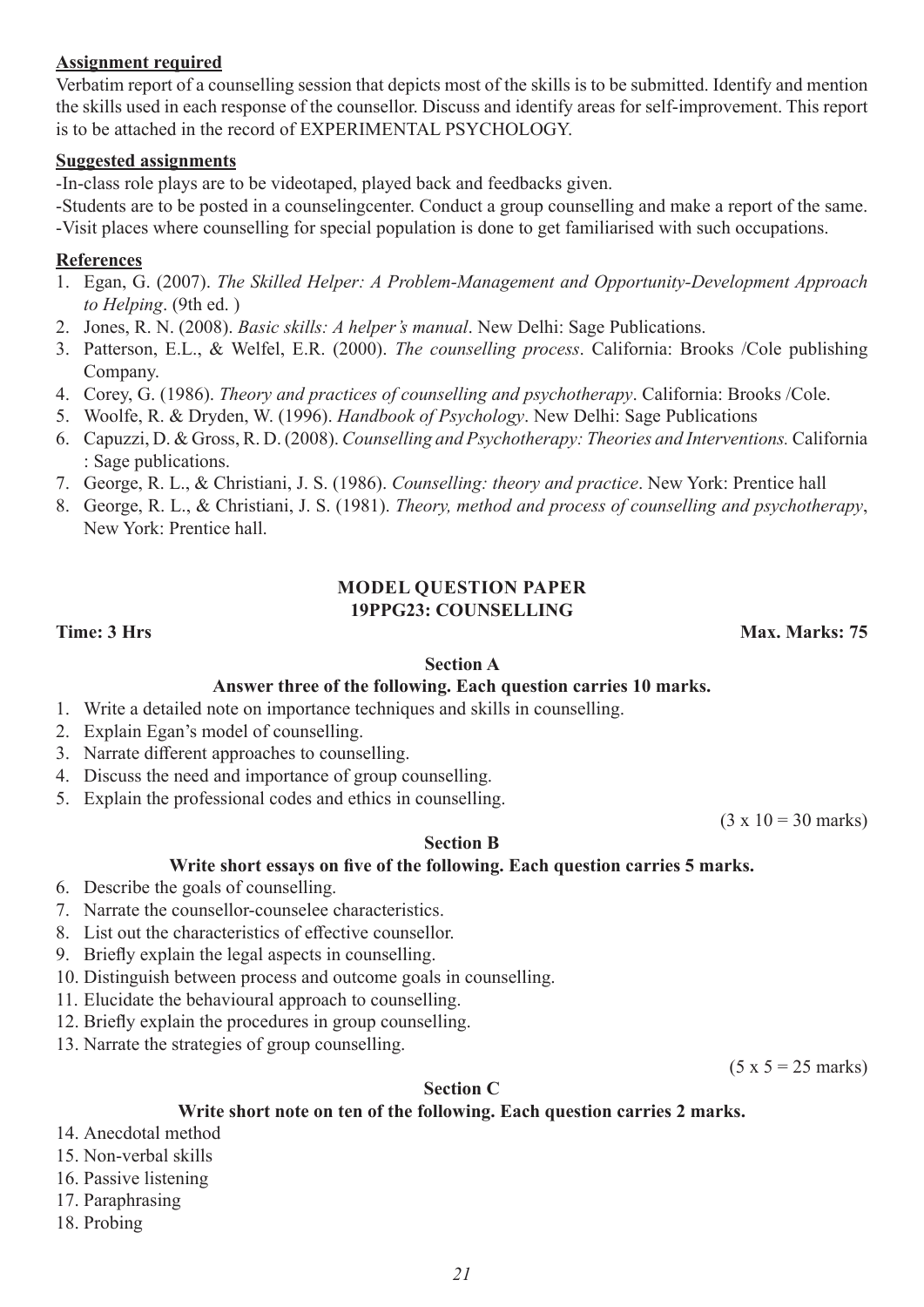- 19. Self-disclosure
- 20. Role playing
- 21. Gestalt counselling
- 22. Educational counselling
- 23. Vocational counselling
- 24. Premarital counselling
- 25. Trauma counselling
- 26. Crisis intervention
- 27. HIV/AIDS counselling

 $(10 \times 2 = 20 \text{ marks})$ 

# **19PPG24: EXPERIMENTAL PSYCHOLOGY (Practicals)**

# **Course Outcome**

Understand the role of a clinician, and process of assessment, use Psychological Assessment tools in varied settings including the conduction of experiments and administration of tests, be capable to write reports, and have the know how to ethically practice. Employability skills are developed and fine-tuned owing to the practical nature of the paper.

This paper requires the student to conduct a minimum of 12 practical's, preferably 6 experiments and 6 tests. List of Experiments for Experimental Psychology

- 1. Stroop Effect
- 2. Depth Perception
- 3. Habit Interference
- 4. Assessment of Memory (STM/LTM)
- 5. Reaction Time
- 6. Zeigarnik Effect
- 7. Assessment of Intelligence
- 8. Problem Solving

List of Tests for Experimental Psychology

- 1. Guidance need inventory
- 2. Bell's Adjustment Inventory
- 3. Dimensional Personality Inventory
- 4. Personal Value Scale
- 5. Assessment of Emotional Intelligence
- 6. Type A/B Behavior Pattern Scale
- 7. Motivation Analysis Test
- 8. Social Maturity Scale
- 9. Career Decision Making Scale
- 10. Decision Making Scale
- 11. PGI Memory Scale
- 12. Perceived Loneliness Scale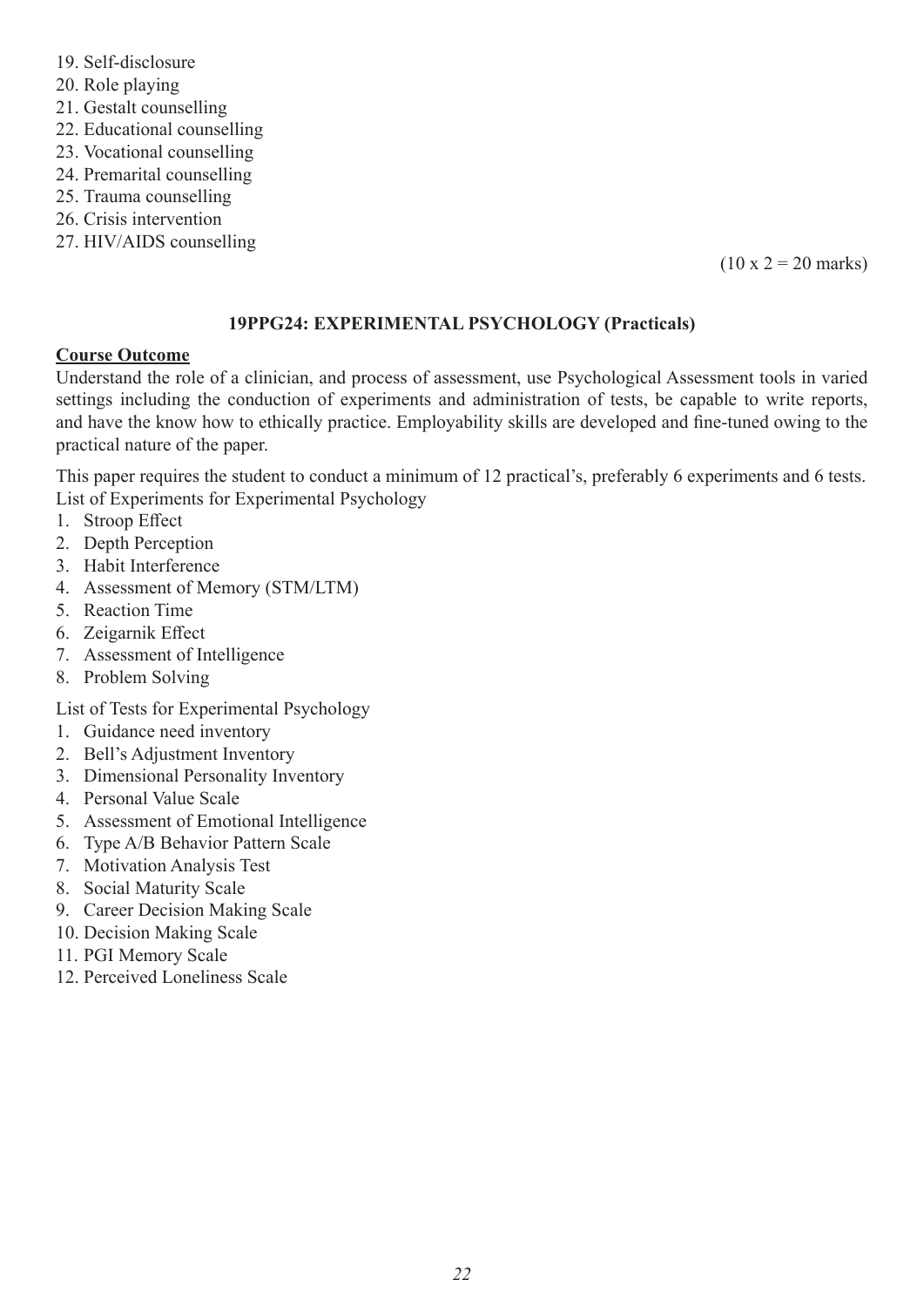# **SEMESTER III**

# **19PPG31: PSYCHOPATHOLOGY**

# **Course Outcome**

Understand the systems in classification of mental disorders, identify the disorders based on the diagnostic criteria specified in DSM 5, as well as understand the etiological factors underlying common mental health disorders.

# **Unit I: Classification of Mental Disorders**

ICD and DSM Concept of normality vs abnormality Principal Diagnosis, Provisional Diagnosis DSM 5 From Multi-axial Classification to Single Axis

# **Unit II: Skills in Diagnosis of Mental Disorders**

Case History Taking Mental Status Examination Diagnostic Formulation and Clinical Case Formulation – basics,

*Note: In the subsequent chapters, the diagnostic criteria, characteristic features, and etiological factors (biological and psycho-social) of the disorders and conditions mentioned are included.*

# **Unit III: Neuro-developmental Disorders**

Intellectual Disabilities Autism Spectrum Disorder Attention-Deficit/Hyperactivity Disorder Specific Learning Disorder

# **Unit IV: Schizophrenia Spectrum and Other Psychotic Disorders**

Delusional Disorder Brief Psychotic Disorder Schizophreniform Disorder Schizophrenia Schizoaffective Disorder Psychotic Disorder Due to another Medical Condition- briefly

#### **Unit V: Bipolar and Related Disorders Depressive Disorders**

Bipolar I Disorder Bipolar II Disorder Cyclothymic Disorder Disruptive Mood Dysregulation Disorder Major Depressive Disorder Persistent Depressive Disorder (Dysthymia)

#### **Unit VI: Anxiety Disorders, Obsessive-Compulsive and related Disorders**

Separation Anxiety Disorder Selective Mutism Specific Phobia Social Anxiety Disorder (Social Phobia) Panic Disorder Agoraphobia Generalized Anxiety Disorder Obsessive-Compulsive Disorder OC related disorder-briefly (Body Dysmorphic Disorder, Hoarding Disorder, Trichotillomania Excoriation Disorder)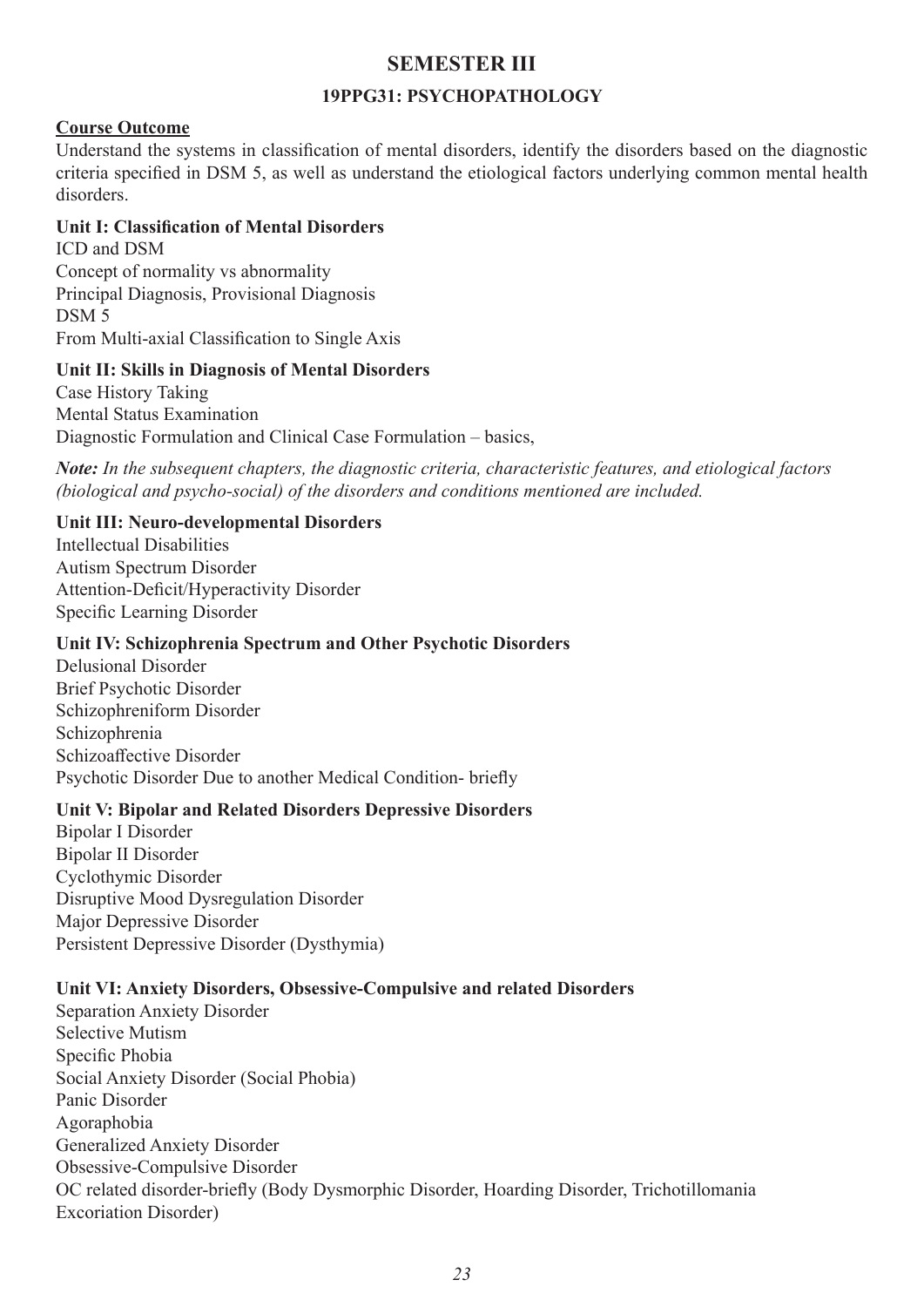# **Unit VII: Trauma-and Stressor-Related Disorders**

Reactive Attachment Disorder and Disinhibited Social Engagement Disorder Posttraumatic Stress Disorder Acute Stress Disorder Adjustment Disorders

#### **Unit VIII: Dissociative Disorders**

Dissociative Identity Disorder Dissociative Amnesia Depersonalization/Derealization Disorder

#### **Unit IX: Somatic Symptom Disorders**

Somatic Symptom Disorder Illness Anxiety Disorder Conversion Disorder, Factitious Disorder

#### **Unit X: Gender Dysphoria**

Gender Dysphoria in Children, Adolescents and Adults- briefly

#### **Unit XI: Disruptive, Impulse Control and Conduct Disorders**

Oppositional Defiant Disorder Intermittent Explosive Disorder Conduct Disorder Pyromania and Kleptomania

#### **Unit XII: Substance Use and Addictive Disorders**

Alcohol-Related Disorders Other Substances commonly used – Caffeine, Cocaine, Cannabis, Hallucinogens, Inhalants, Opium, Stimulants, Tobacco Non-substance related Disorders – Gambling

#### **Unit XIII: Neuro-cognitive Disorders**

Brief descriptions of Delirium, Alzheimer's disease, Parkinson's Disease and other neuro-cognitive disorders

#### **Unit XIV: Personality Disorders**

Paranoid Personality Disorder Schizoid Personality Disorder Schizotypal Personality Disorder Antisocial Personality Disorder Borderline Personality Disorder Histrionic Personality Disorder Narcissistic Personality Disorder Avoidant Personality Disorder Dependent Personality Disorder Obsessive-Compulsive Personality Disorder

#### **Unit XV: Paraphilic Disorders**

Brief descriptions of Voyeuristic Disorder**,** Pedophilic Disorder and other paraphilic disorders.

#### **References**

- 1. Diagnostic and Statistical Manual 5 .(2013). American Psychiatric Association.
- 2. Carson, R.C., Butcher, J.N., & Mineka, S. (2014). *Abnormal psychology and modern life*.16th edition.
- 3. Wenar, C., &Kerig, P. (2000). *Developmental Psychopathology: From Infancy through Adolescence*. (4th ed.), Singapore: The McGraw-Hill Co. Inc.
- 4. Korchin, J. S. (2004 ). *Modern clinical psychology: Principles of intervention in the clinic and community*. CBS Publishing Co.
- 5. Bellack, A.S., &Hersen, M. (1998). *Comprehensive Clinical Psychology*. Volume 6. Adults: Clinical Formulation & Treatment. Imprint of Elsevier Science.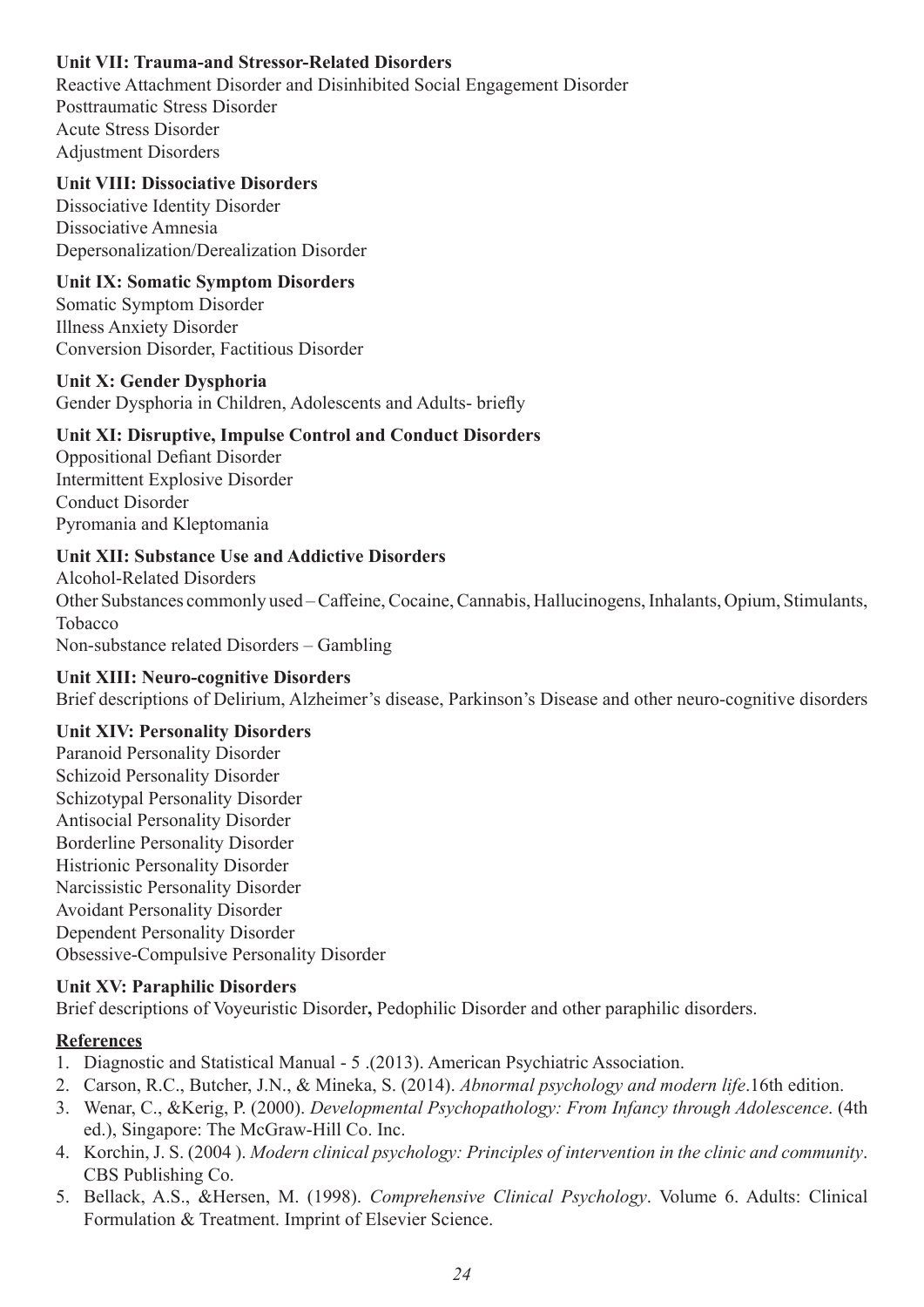- 6. Kaplan, Sadock&Grebb.(1994). *Synopsis of psychiatry*, 7th Edition.
- 7. Comer R.J. (1996). *Fundamentals of abnormal psychology*. New York: W.H. Freeminced Co.
- 8. Millon, T., Blaney, H. P., & Davis, D. R. (1999). *Oxford Textbook of Psychopathology*. New York: Oxford University Press.
- 9. Pomerants, A. M. (2008). *Clinical Psychology: Science, practice and culture*. New Delhi: Sage Publications.
- 10. Hecker, J. E., & Thorpe, G. L. (2011). *Introduction to Clinical psychology: Science, practice, and ethics*. 4th edition, India: Dorling Kindsley Pvt. Ltd.
- 11. Ahuja, A. (2000). *A Short Textbook of Psychiatry*. 4th edition.Jaypee.

#### **MODEL QUESTION PAPER 19PPG31: PSYCHOPATHOLOGY**

#### **Time: 3 Hrs** Max. Marks: 75

#### **Section A**

#### **Answer three of the following. Each question carries 10 marks.**

- 1. Explain the evolution from multiaxial classification to single axis.
- 2. Discuss the importance of MSE and the steps involved.
- 3. Prepare a note on the autism spectrum disorder.
- 4. Discuss how brief psychotic disorder differs from schizoaffective disorder.
- 5. Write a note on major depressive disorders.

 $(3 \times 10 = 30 \text{ marks})$ 

#### **Section B**

#### **Write short essays on five of the following. Each question carries 5 marks.**

- 6. What you mean by 'separation anxiety disorder'.
- 7. Explain OCD.
- 8. What do you mean by disinhibited social engagement disorder?
- 9. What is dissociative identity disorder.
- 10. What do you mean by somatic symptom disorder?
- 11. What is gender dysphoria
- 12. What is ODD
- 13. What are the non-substance related disorders? explain

 $(5 x 5 = 25$  marks)

#### **Section C**

#### **Write short note on ten of the following. Each question carries 2 marks.**

- 14. Paraphilia
- 15. Avoidant personality disorder
- 16. Antisocial personality disorder
- 17. Conduct disorder
- 18. Paedophilia
- 19. Factitious disorder
- 20. Selective mutism
- 21. GAD
- 22. Social Ani9xiety Disorder
- 23. One OC related disorder
- 24. Cyclothymic disorder
- 25. Principal diagnosis
- 26. DSM
- 27. LD
- 28. ADD

 $(10 \times 2 = 20 \text{ marks})$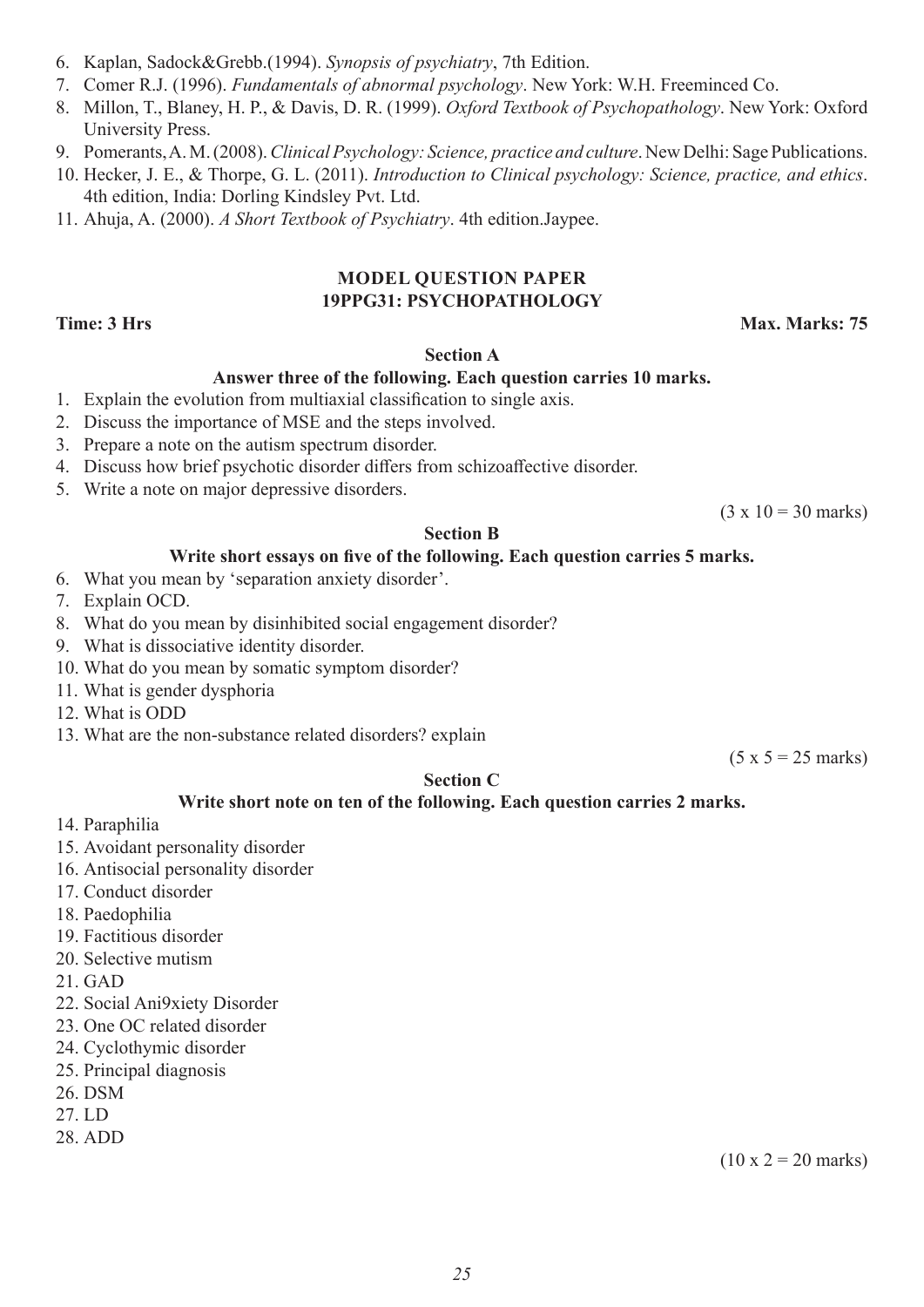# **19PPG32-A: CLINICAL PSYCHOLOGY- THEORY AND PRACTICE**

### **Course Outcome**

Know about the origins of the field of clinical psychology, understand the role of clinical psychologist in different settings; and the theories that guide the practice of clinical psychology.

# **Unit I: Introduction**

Brief History of Clinical Psychology – Lightner Witmer's contributions, William Healy Definition and Characteristics of clinical psychology Professional activities and employment settings of clinical psychologists

# **Unit II: Clinical Psychologist in a Psychiatric Setting**

Assessment, Diagnosis and Management. Overview of Psychological Management methods- Intervention, Psychotherapy, Counselling, Rehabilitation, Prevention Working in a team.

Transdiagnostic perspective in understanding psychiatric disorders

#### **Unit III: Health/Hospital Settings**

Role of a Clinical Psychologist in the Medical Settings – Counseling, Consulting, Part of a Multidisciplinary team

Psychological factors affecting physical conditions

Bio-psycho-social model of Health

Psychoneuroimmunology- immunocompetence / immunocompromise. Stress and immune functioning Theories of health behavior - Health belief model, Theory of planned behavior

Emotional response to chronic illness, Coping with chronic illness, Psychological issues in advancing illness.

#### **Unit IV: Educational Settings**

Role of a Clinical Psychologist in the School Setting Response-to-intervention Model Interventions that a Clinical Psychologist can provide at the last tier Clinical Psychologist as a Consultant – Teaming, Collaborating

#### **Unit V: Community Settings**

Promotion of Health - resilience building in the community Prevention Programs – Social Engineering for Change Engaging in Action Research Role of clinical psychology in Policy building

#### **Unit VI: Positive Psychology in Clinical Practice**

Conceptual Organization of the Field – Pleasant Life, Engaged Life and Meaningful Life Assessment - Measuring Subjective Well-Being, Strengths of Character, Engagement and Flow, Meaning Evidence-Based Positive Interventions Resilience building Strength-based counseling

**Assignment Required:** The student has to make a plan using the Problem-solving Approach in Consultation to deal with a Child Behavior Problem (hypothetical). Delineate the steps in the process and write-up a report.

**Assignment Suggested:** Design a training program (write up the modules) that promotes the need for Exercising and eating a Balanced Diet among Youth.

#### **References**

- 1. Hecker, J. E. & Thorpe, G. L. (2011). *Introduction to Clinical psychology: Science, practice, and ethics.* (4th ed.), India: Dorling Kindersley Pvt. Ltd.
- 2. Korchin, J. S. (2004 ). *Modern clinical psychology: Principles of intervention in the clinic and community.* CBS Publishing.
- 3. Pomerants, A. M. (2008). *Clinical Psychology: Science, practice and culture*. New Delhi: Sage Publications.
- 4. Wolman, B.B. (1965). *Handbook of clinical psychology*, N.Y: McGraw Hill INC.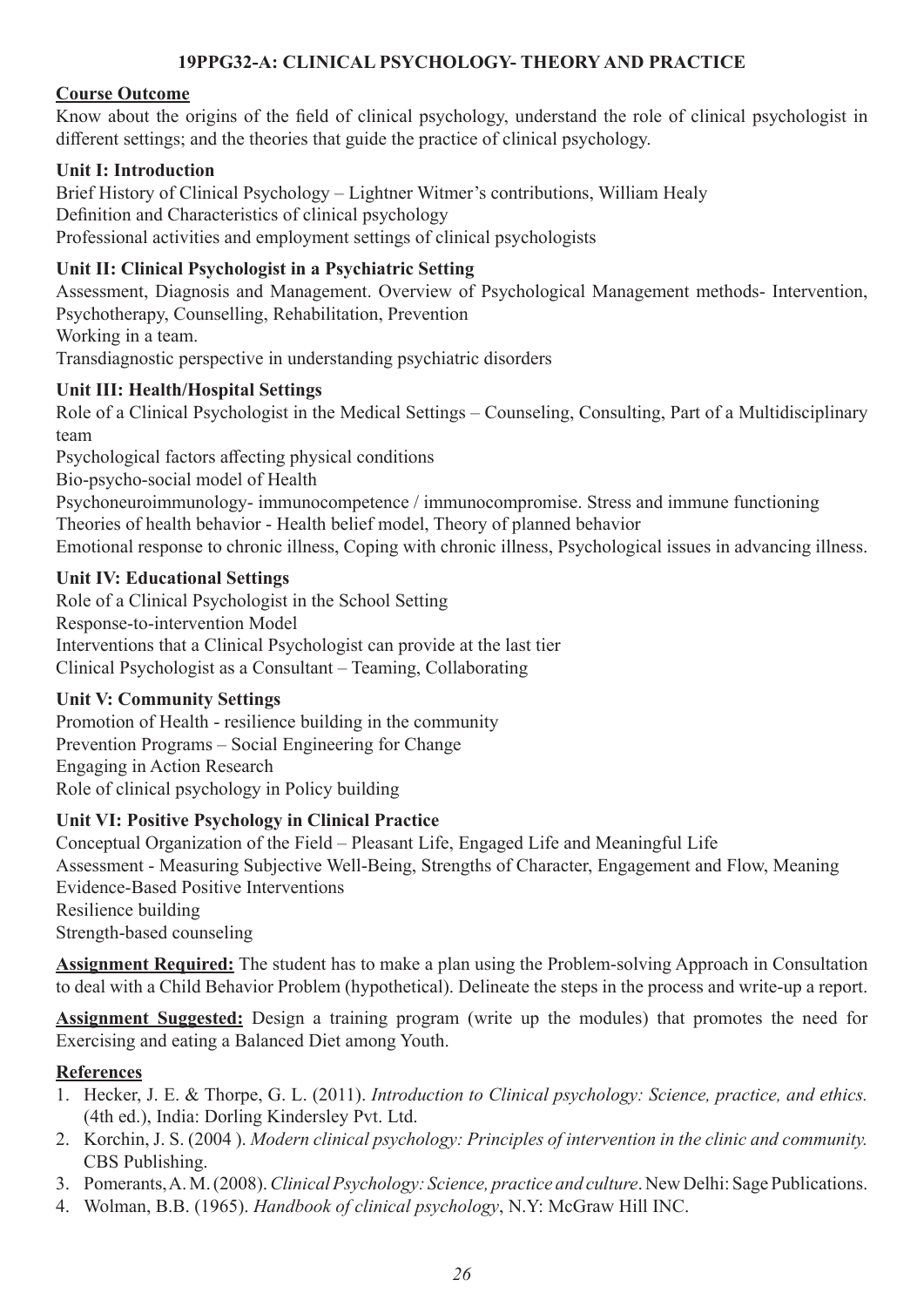- 5. Angela Lee Duckworth, A.L., Steen, T.A. & Seligman, M.E.P. (2005) *Annual Review of Clinical Psychology*. 1:629–51
- 6. Sarafino, P.E. *Health Psychology: Bio- psychosocial interactions*, 3rd Edn.
- 7. Taylor, E. *Health Psychology*. 2ndEdn, Mc graw Hill.
- 8. Reynolds, W. M., Miller, G. E., & Weiner, I. B. (2003). *Handbook of psychology*: Volume 7 Educational Psychology. John Wiley & Sons.

#### **MODEL QUESTION PAPER**

# **19PPG32-A: CLINICLA PSYCHOLOGY -THEORY AND PRACTICE**

**Time: 3 Hrs** Max. Marks: 75

#### **Section A**

#### **Answer three of the following. Each question carries 10 marks.**

- 1. Provide a brief history of Clinical Psychology.
- 2. Provide an overview of the psychological management methods.
- 3. Prepare a note on the role of clinical psychologist in the medical settings
- 4. Explain the Response to Intervention Model.
- 5. Provide an overview as to how a social engineering for change program can be designed.

 $(3 \times 10 = 30 \text{ marks})$ 

#### **Section B**

#### **Write short essays on five of the following. Each question carries 5 marks.**

- 6. What you mean by 'Engagement' and 'Flow'.
- 7. Explain how to build resilience in the community
- 8. Explain how a clinical psychologist can function as a consultant
- 9. Explain the theory of planned behaviour
- 10. What is the transdiagnostic perspective in understanding psychiatric disorders
- 11. Explain some of the professional activities of a clinical psychologist
- 12. How do evidence-based positive interventions work?
- 13. How can one engage in action research.

 $(5 x 5 = 25$  marks)

#### **Section C**

#### **Write short note on ten of the following. Each question carries 2 marks.**

- 14. Resilience
- 15. Policy building
- 16. Interventions
- 17. Psychotherapy
- 18. Psycho-Neuro Immunology
- 19. Coping
- 20. Collaborating
- 21. Immuno-Compromise
- 22. Vulnerability
- 23. Chronic illness
- 24. Bio psycho social model
- 25. Stress
- 26. Assessment
- 27. Counselling

 $(10 \times 2 = 20 \text{ marks})$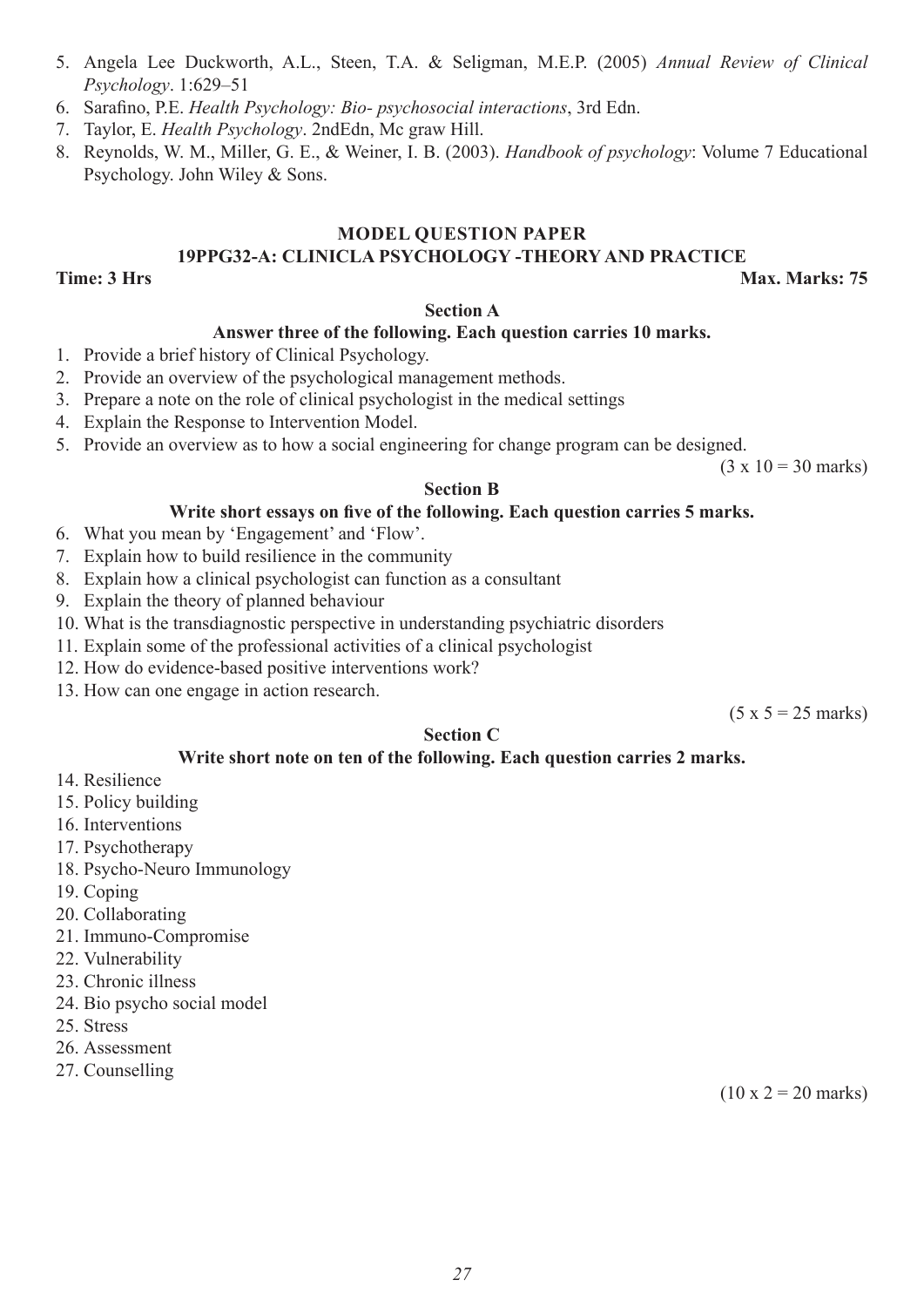### **19PPG33-A: PSYCHODIAGNOSTICS AND TESTING IN VARIED SETTINGS**

# **Course Outcome**

Understand the process of assessment and role of clinician, use psychological assessment tools in varied settings, be capable to write reports, and have the know how to practice ethically.

# **Unit 1: Introduction**

Role of the clinician in the Assessment Process Diagnosis and Clinical Assessment Phases in Clinical Assessment Person perception and traits involved in it Sources of error in judgment Qualities of a good judge of personality Goals of Assessment – Diagnostic Clarification, Guide for Treatment Ethical Practices in Clinical Assessment Writing case reports

#### **Unit II: Assessment Tools**

Interviews, Objective Tests, Projective Tests, Clinical Judgment Assessment Interview – Case history Taking, Mental Status Examination Behavioural Assessment – Kanfer and Saslow Model, BASIC-ID (Lazarus) Informal Assessment – Observation as a method

# **Unit III: Assessment in Various Settings**

An overview of referral systems, issues in assessment and reporting and commonly used tests in:

- Adult Mental Health
- Child and Adolescent Mental Health
- Educational settings
- Industrial/organizational settings
- Forensic settings
- Medical/Hospital Settings
- Geriatric Settings
- Trauma Care with children and adults

#### **Unit IV: Cognitive Assessment**

Raven's Progressive Matrices - Coloured, Standard and Advanced Progressive Matrices Wechsler Scales – WISC IV, WAIS Bhatia's Battery or Performance Test of Intelligence, Seguin Form Board Test Memory - PGI memory Scale, Wechsler Memory Scale –III, Benton Visual Retention Test, Full object memory evaluation Aptitude - Differential Aptitude Test Hanfman-Kasanin concept formation test Pyramid Puzzle Rey Auditory Verbal Learning Test

#### **Unit V: Personality Assessment**

MMPI, EPQ, EPI, Behaviour Rating Scale Projective testing: Sentence Completion Test, Rorschach Inkblot Test, TAT, CAT, Picture-Frustration Test, Blacky Pictures, Draw-A-Person test

# **Unit VI: Neuropsychological Assessment**

Bender Gestalt Test Halstied Reiten neuropsychological battery NIMHANS neuropsychological battery Assessment of sensory input-Finger localization Test Measurement of Attention and Concentration- Test of everyday attention, Continuous performance Test, Paced Auditory Serial Addition Test,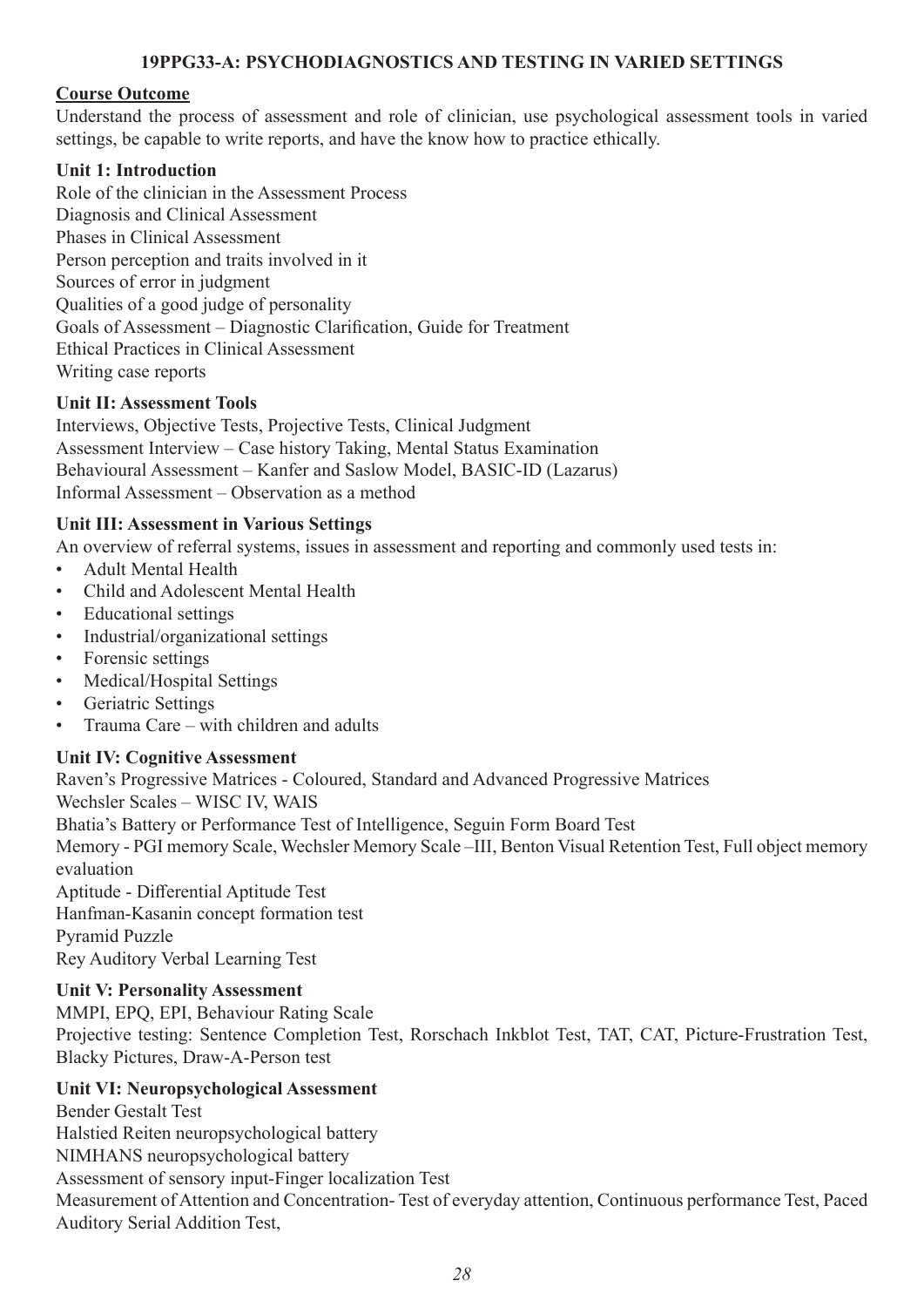Clinical examination for aphasia - screening and comprehensive diagnostic Tests for aphasia Tests of spatial and manipulatory ability- drawing tests, assembly tests Assessment of Executive functions

Assessment of Motor output- Luria-Nebraska neuropsychological battery

# **Unit VII: Assessment in Medical Settings**

Types of Medical Settings that require Assessment

Attributes to measure in patients with medical disease: (a) well-being or affect balance, (b) psychological distress, (c) cognitive functioning, (d) psychosocial adjustment to illness, and (e) personality or health related constructs

Commonly used measures in each area stated earlier (briefly)

Issues – Ethical Practice, Recommendation for Assessment in Medical Settings (Groth-Marnat)

# **Assignment Required**

Assess intellectual, personality (objective & projective), aptitude / interest and neuropsychological functions of a single person and give her/ him a psychological feedback. Submit the report along with practical record of PSYCHOLOGICAL ASSESSMENT.

# **References**

- 1. Kolb, B,.&Whishaw, I. (2009). *Fundamentals of neuropsychology*, 4thEdn, New York: Freeman & Company.
- 2. Walsh, K. (2005). *Neuropsychology*, 3rdEdn, London: Church hill, Lining stone, Edimsburg,.
- 3. Joseph, R. (2013). *Neuropsychology, neuropsychiatry and behavioural neurology*. Springer Science & Business Media.

# **MODEL QUESTION PAPER**

#### **19PPG33-A: PSYCHODIAGNOSTICS AND TESTING IN VARIED SETTINGS Time: 3 Hrs** Max. Marks: 75

#### **Section A**

# **Answer three of the following. Each question carries 10 marks.**

- 1. Explain the role of the clinician in the assessment process.
- 2. Discuss the importance of behavioural assessment.
- 3. Prepare an overview of the different issues in assessment and reporting.
- 4. Discuss the tests employed to assess cognitive capacity.
- 5. Write a note on Personality Assessment.

 $(3 \times 10 = 30 \text{ marks})$ 

# **Section B**

# **Write short essays on five of the following. Each question carries 5 marks.**

- 6. What you mean by measurement of attention and concentration; how to do it.
- 7. Write a short note on the assessment of motor output.
- 8. What are the types of medical settings that require assessment? Explain
- 9. Explain assessment of sensory input finger localisation test.
- 10. Write a short note on clinical examination for aphasia
- 11. Full object memory evaluation. Explain its conduction, importance and application.
- 12. What is picture frustration test? What is it used for and how?
- 13. What are the qualities of a good judge of personality?

 $(5 x 5 = 25$  marks)

# **Section C**

#### **Write short note on ten of the following. Each question carries 2 marks.**

14. BASIC – ID

15. WISC IV

16. Aphasia

- 17. Paced Auditory Serial Addition Test
- 18. Assembly Tests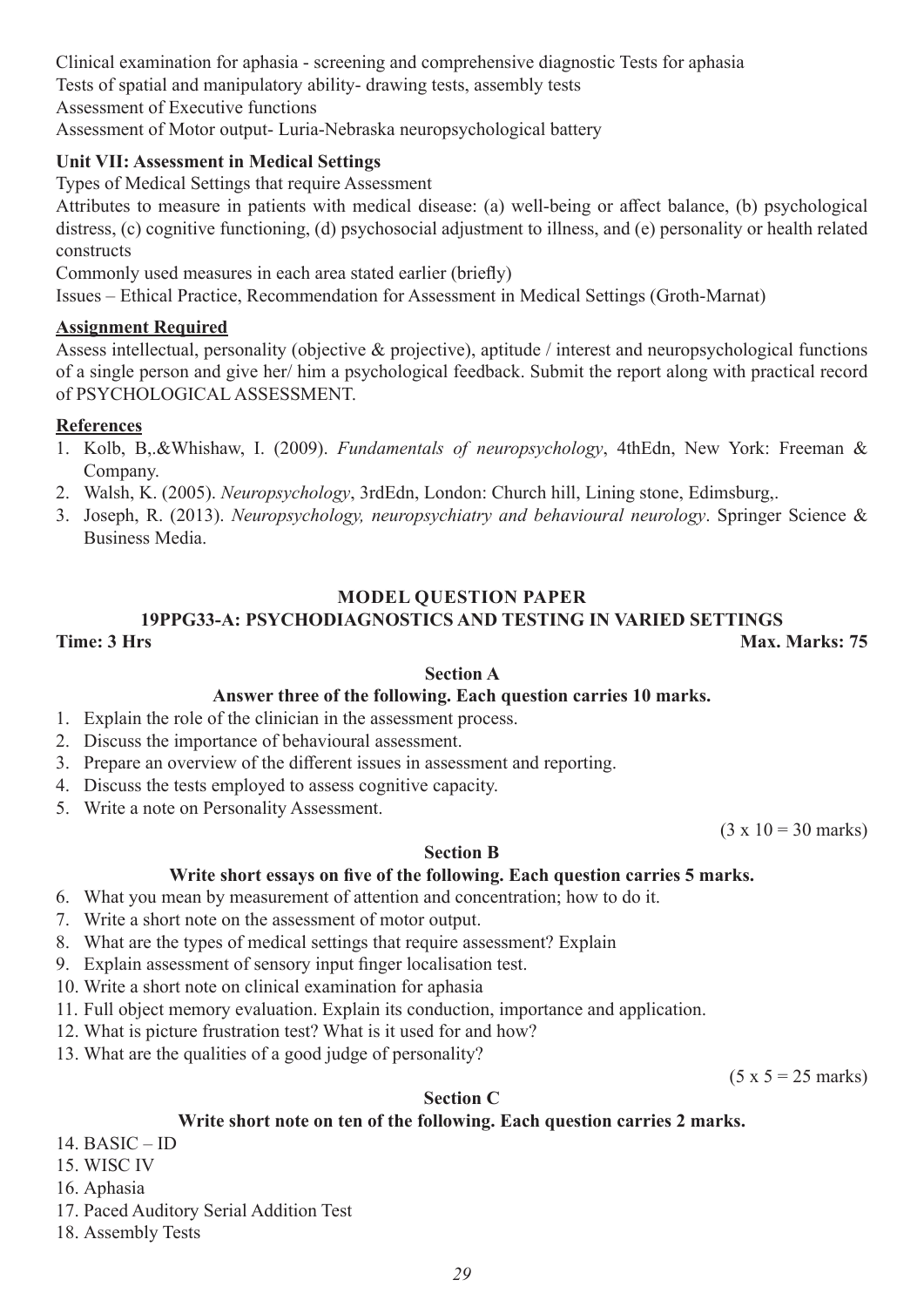- 19. Pyramid puzzle 20. DAT 21. Benton Visual Retention Test 22. Blacky pictures 23. Ethical practice 24. Rey Auditory Verbal Learning Test 25. Executive functions
- 26. BGT
- 27. SPM

 $(10 \times 2 = 20 \text{ marks})$ 

#### **19PPG34-A: NEUROPSYCHOLOGY**

#### **Course Outcome**

Understand the basics of the functional aspects of the brain, as well as the brain behavior relationship. Be aware of the advancements in the field of neuropsychology, and interpret basic neurological correlates of psychological processes and functions.

#### **Unit 1**

Introduction- the development of Neuropsychology, Brain hypothesis, mind- body problem, phrenology, localization of language- Broca, Wernicke - Sequential programming and Disconnection, Neuron hypothesis - neurons system structure, Hebb synapse.

Later developments- EEG, Neurosurgery, Psychometrics and statistical evaluation.

Advanced techniques in neuropsychology- fMRI, stereotaxic surgery, deep brain stimulation, Wada technique.

#### **Unit 2**

Anatomy of Nervous system, neurons and glia, nuclei and tracts.

Approaches to the study of anatomy, Brain development, Orientation, Spinal cord, Brain stem,

Diencephalon. Forebrain, Midbrain, Hind brain. Cortex, fissures, Sulci & Gyri. Cranial nerves.

Topography of neo-cortex, Projection maps, Cytoarchitectonic maps, Functional maps, Cortical connections. Limbic lobe, Basal ganglia, Thalamus, Ventricles.

Cellular Organisation of the Nervous System. Neuron structure, Neuron's electrical activity, Nerve impulse, Synaptic transmission.

#### **Unit 3**

Anatomy, functional organization and symptoms of the lobes.

The frontal lobes: Anatomical and functional organization: Anatomy of the frontal lobes. A theory of frontal lobe function. Symptoms of frontal lobe function.

The Temporal lobes: Anatomical and Functional organization: Anatomy of the Temporal lobe. A theory of temporal lobe function. Asymmetry of temporal lobe function, symptoms of temporal lobe damage.

#### **Unit 4**

Parietal lobes: Anatomical and Functional organisation: A theory of parietal lobe function.

Somatosensory symptoms of parietal lobe lesions. Symptoms of posterior parietal damage.

Occipital lobes: Anatomical and Functional organisation: Anatomy of the occipital lobe. A theory of occipital lobe function. Disorders of visual pathways. Disorders of cortical function, Visual agnosia.

#### **Unit 5**

Hemispheric Asymmetry of function. The concept of cerebral dominance. Hemispherectomy. Cerebral commisurotomy.

#### **Unit 6**

Common Neurological Disorders: Traumatic Brain injury, Vascular Disorders, Stroke, Vascular Dementia-Multi-infarct dementia-Hypertension-Migraine, Degenerative Disorders, Cortical Dementias- Subcortical Dementias-Multiple Sclerosis-Normal Pressure, Hydrocephalus Brain Tumours, Toxic conditions, Disorders of Higher cerebral functions, Aphasis-Apraxia-Agnosia-Amnesia-Epilepsy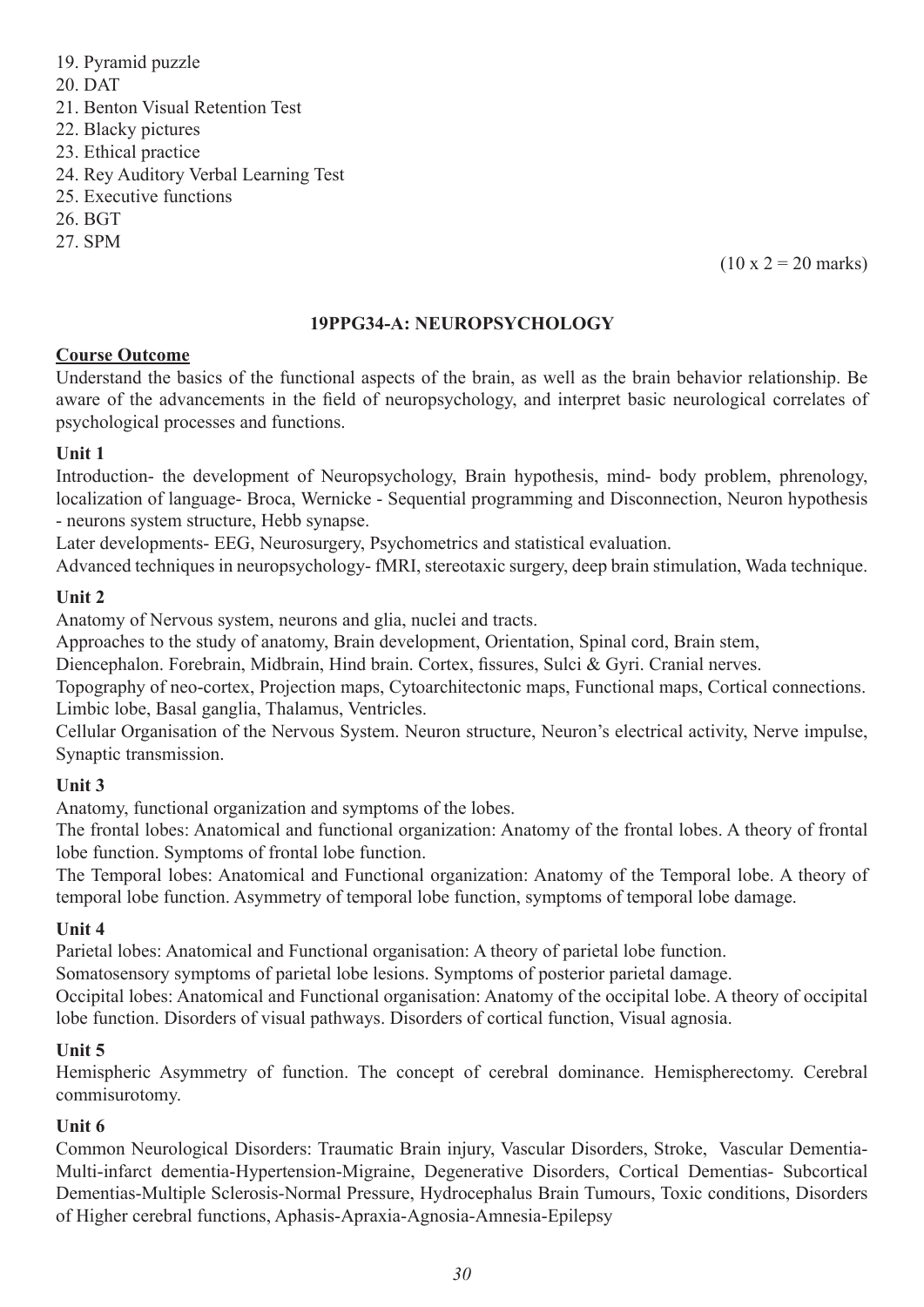#### **References**

- 1. John S.,& Stewart M. (2012). *Human Resource Management*: Amazon Asia Pacific Holding Pvt.
- 2. Kinicki, A., &Kreitner, R. (2006). *Organisational behaviour: Concept, skill, practices*, 2nd edition. New Delhi: Tata Mc-Graw Hill.
- 3. Luthans, F. (1989). *Organisational behaviour*: New Delhi: Tata Mc-Graw Hill.
- 4. Robbins , S P. (2009). *Organizational Behaviour*.13th edition. New Delhi: PHI.
- 5. Suri , R.K. ( 2007). *International Encyclopedia of Organizational Behavior*. Pentagon Press.
- 6. Torrington, D., Hall, L., Taylor,S., &Atkinson,C. (2014). *Human Resource Management*. Pearson Publications.
- 7. Anderson, N., Ones, D.S., Sinagil , H.K., &Viswesvaran ,C. (2001). *Handbook of Industrial and Organizational Psychology* (vol. 1. & 2 ). Sage Publishers.

#### **MODEL QUESTION PAPER 19PPG34-A: NEURO PSYCHOLOGY**

#### **Time: 3 Hrs** Max. Marks: 75

#### **Section A**

#### **Answer three of the following. Each question carries 10 marks.**

- 1. Explain the different propositions on the localization of language.
- 2. Discuss the different approaches to the study of anatomy.
- 3. Prepare a note on the Frontal Lobes.
- 4. Discuss the different symptoms of posterior parietal damage
- 5. Write a note on the most common neurological disorders.

 $(3 \times 10 = 30 \text{ marks})$ 

#### **Section B**

#### **Write short essays on five of the following. Each question carries 5 marks.**

- 6. What you mean by hemispheric asymmetry of function
- 7. What does the term Subcortical Dementias mean for you?
- 8. Write a short note on the disorders of visual pathways.
- 9. Discuss the importance of Cytoarchitectonic Maps.
- 10. What does the term asymmetry of temporal lobe function mean?
- 11. Explain the cellular organization of the Nervous System
- 12. Write a short note about the advanced techniques in Neuro Psychology
- 13. Write a short note on the anatomical and functional organization of the parietal lobes

 $(5 x 5 = 25$  marks)

#### **Section C**

#### **Write short note on ten of the following. Each question carries 2 marks.**

- 14. Hind brain
- 15. Glia
- 16. Fissures
- 17. EEG
- 18. Saccadic movement
- 19. Saltatory propagation
- 20. Ventricles
- 21. Agnosia
- 22. Stroke
- 23. Hemispherectomy
- 24. Cerebral commissurotomy
- 25. Epilepsy
- 26. Schwann cells
- 27. Efferent Neurons

 $(10 \times 2 = 20 \text{ marks})$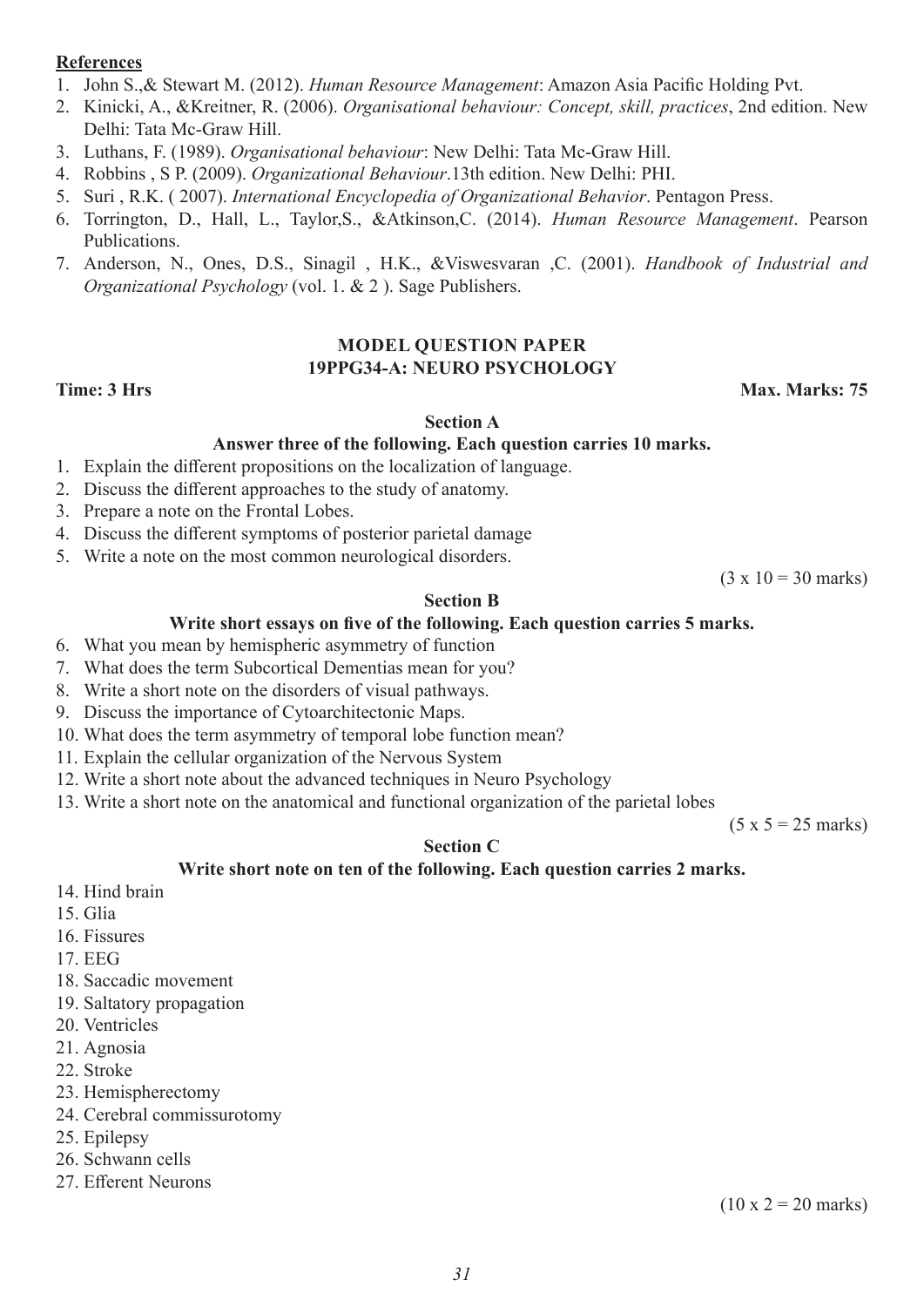# **19PPG32-B: ORGANISATIONAL BEHAVIOUR**

# **Course Outcome**

Understand the need and application of psychological principles in the industrial settings, understand the dynamics of human behavior as well as be capable of appreciating the uniqueness of the individual employee. Develop the know how to promote people to achieve goals in a group, and resolve conflicts; and also, to acquire skills in tapping the talents of each employee. Learn the interpersonal skills most necessary to become an efficient manager of social capital.

# **Unit 1**

Introduction – Field of Organizational Behaviour: Past and Present. Contribution of Behavioural Sciences, Characteristics of OB, Challenges and Opportunities in OB,

Human Relations Movement, Total Quality Management Movement. Emerging area of positive OB, Internet Revolution and OB

#### **Individual processes:**

#### **Unit 2**

Human & Social capital

Definition of human capital and social capital. The strategic importance and dimensions of human and social capital.

#### **Unit 3**

Organizational culture, socialization and developing Global Managers, Layers of organizational culture, Functions of organizational culture, Ethnocentrism, Removing ethnocentrism, Hofstede study GLOBE projects.

#### **Unit 4**

Understanding social perception & Managing diversity, Social cognition model of perception, Attribution theory, Managing diversity in organizations.

#### **Interpersonal processes:**

#### **Unit 5**

Stages of group development, Group properties, Group decision making, Group Vs Teams,

Communication: Types, Communication network, Communication process-barriers to effective communication.

#### **Unit 6**

Work Motivation - needs, early and contemporary theories, Job satisfaction, Equity,

Expectancy and goal setting, Organizational application of motivational concepts, Self-development in organizations.

#### **Unit 7**

Leadership: Concepts, trait, behavioral, contingency and contemporary theories of leadership, Power and politics, Causes and consequences of political behaviour, Role and Strategies for becoming an effective administrator.

Managing conflict and negotiations: Modern view of conflict, A conflict continuum,

Functional Vs Dysfunctional conflict, Desired outcomes of conflict, Managing conflict, Programming functional conflict, Impact of conflict on organizational Behaviour.

#### **Organizational processes:**

#### **Unit 8**

Career Development: Career change, turnover, retirement, retrenchment, lay off,

nature of career, career anchors, out sourcing. The career development programme -career problem, Employee Retention- meaning, strategies for retaining employees.

Employee Attrition- meaning, Causes and consequences of employee attrition, Significance of exit interviews in attrition scenario.

#### **Unit 9**

Organizational Structure, Organizational Design, Managing evolving organizations: Organisation chart, Organization as military/ mechanical bureaucracies, Organization as biological system, Organization as cognitive systems, Contingency approach to designing organization, Virtual organizations.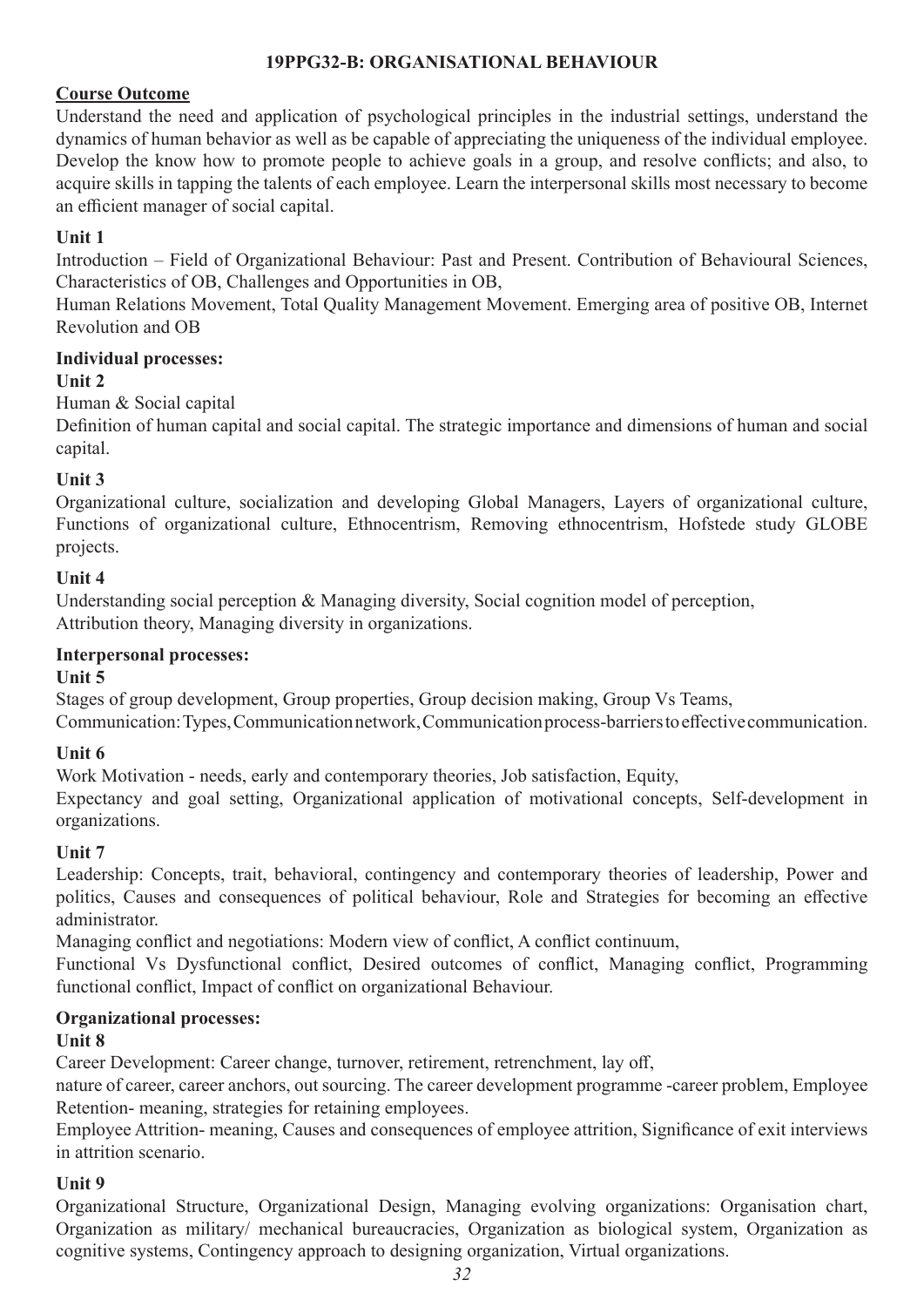# **References**

- 1. Furnham, A. (2005). *The Psychology of behaviour at work. The individual in the organization.* New York: Psychology press.
- 2. Arnol J., & Robertson, I .T.,& Coopen, C. L. (1995). *Work Psychology- Understanding human behaviour in workplace.* London: Mc millan.
- 3. Thomas, J.C., Hersen,M. (2002). *Handbook of Mental Health in the workplace.* London Sage Publications.
- 4. Muchinsky, P. M. (2004). *Psychology applied to work*, 6thEdn. Bangalore: Wadsworth.
- 5. Rao, N. (1994). *Counselling and Guidance*, 2nd edition. Bombay: Tata Mc-Graw Hill.
- 6. Nerry L. *Psychology at Work*. 2nd edition.Tata Mc-Graw Hill.
- 7. Murphy, K.R., &Davidshofer, C.O. (1998). *Psychological testing: Principles and applications*, 4th Edition. New Jersey: Prentice Hall International.
- 8. Kinicki, A. &Kreitner, R. (2006). *Organisational behaviour: Concept, skill, practices*, 2nd Edition. New Delhi: Tata Mc-Graw Hill.
- 9. Flippo, E.B. (1980). *Personnel management*. New Delhi: Mc-Graw Hill.
- 10. Soofi ,F. *Human Resource Management :An introduction*. Amazon India Inc: Kindle.
- 11. D.R. Fuqua,D,R & Kurplus, D.K. (1993) .*Conceptual Models in Organizational Consultation*, Journal of Counseling and Development, 71, p.617
- 12. Gelso, J. C. &Fretz, B, R. ( 1995). *Counseling Psychology*. Prism Books
- 13. Robert L. Gibson, L. R. & Mitchell, H, M . (2003). *Introduction to Counseling and Guidance (VI Edition)*. Prentice Hall of India Private Limited

# **MODEL QUESTION PAPER 19PG32-B: ORGANIZATIONAL BEHAVIOUR**

#### **Time: 3 Hrs Max. Marks: 75**

#### **Section A**

#### **Answer three of the following. Each question carries 10 marks.**

- 1. Elaborate nature, characteristics, and challenges and opportunities in organizational behaviour.
- 2. Commemorate your view points on social perception and sociation cognition to create diversity in organization.
- 3. Bring out important concepts related to organization culture. How do you agree the organization culture is important to meet the challenges of global culture with reasonable examples?
- 4. Compare and contrast career development and employee attrition.
- 5. Write a note on the types, networks, process and barriers of effective communication.

 $(3 \times 10 = 30 \text{ marks})$ 

#### **Section B**

#### **Write short essays on five of the following. Each question carries 5 marks.**

#### 6. Briefly discuss organization structure.

- 7. Elaborate conflicts.
- 8. Illustrate work motivation and how it will bring a work culture in organizational settings..
- 9. Discuss the important concepts of leadership and Briefly discuss theories of leadership..
- 10. Write a short note on stages of group development.
- 11. Distinguish types of communication and barriers to effective communication.
- 12. Elucidate the Attribution theory and suggest a few strategies to manage diversity in organization.

 $(5 x 5 = 25 marks)$ 

#### **Section C**

#### **Write short note on ten of the following. Each question carries 2 marks.**

- 13. Internet Revolution
- 14. Organizational behaviour
- 15. Global managers
- 16. Social perception
- 17. Social cognition
- 18. Group Vs Teams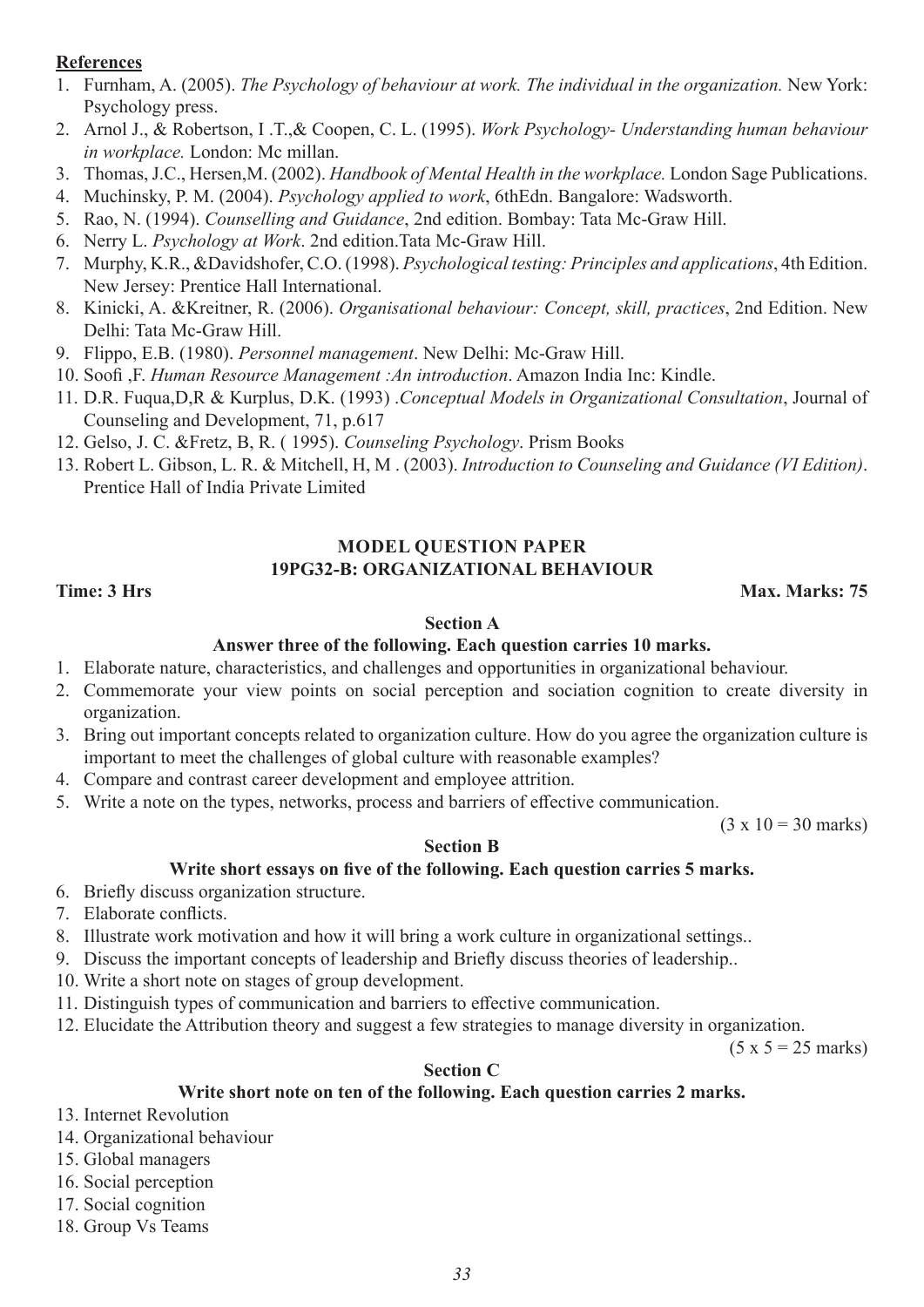19. Conflict 20. Virtual organizations 21. Contingency 22. Employee attrition 23. Organizational Chart 24. Equity 25. Expectancy 26. Job satisfaction 27. Employee retention

 $(10 \times 2 = 20 \text{ marks})$ 

#### **19PPG33-B: ASSESSMENT AND INTERVENION IN WORK PLACES**

#### **Course Outcome**

Learn the design of effective predictors of human behavior, ways to help employee function effectively in the organization, techniques to increase employee productivity and engagement, help employees adjust and integrate better, understand the dynamics of stress and its management; all of which is to understood within the organizational frame of reference. Employability skills are also fine-tuned owing to the application nature, and choice given to the skills sets that are preferred by employers.

#### **Unit 1**

Predictors- Psychological assessments. Assessing the quality of predictors, Reliability, Validity

Psychological testing in organizations: Test content: Intelligence test, Mechanical aptitude tests, Vocational aptitude tests, Sensory /motor abilities tests, Personality inventories, Integrity tests, Physical abilities testing, Multiple aptitude Tests, Computer adaptive testing, Values of testing.

Controversial methods of assessment: Drug testing, Polygraph or lie detection, Graphology, Tests of emotional intelligence, Letters of recommendation.

#### **Unit 2**

Interviews: Types of interviews, How to conduct interviews, The role of psychologist in interviews, The Do's and Don'ts of interviews, Using interviews as an effective tool during selection, orientation, performance appraisal, assessment, and attrition process( Exit interviews).

#### **Unit 3**

Training and Development

For Employees:

Life Skills Training, Ensuring Employee- Work fit in the selection process, increasing self-awareness through relaxation and meditation techniques

For managers:

Assessment Centres, Business game, work samples, In basket exercises. T-group training. Sensitivity training. Cultural diversity training, Sexual harassment training, 360 degree feedback, Mentoring- Shadowing technique, The post training environment, Evaluation criteria of training programs.

#### **Unit 4**

Counselling and Consultation in the organizational Set up: Its process, principles, skills.

Types of Consultation: Triadic Behavioural Consultation, Triadic Mental Health Consultation Process Consultation.

Consultation Process: Consultation Models, Consultation Skills, Blocher's seven models of consultation, Brown (1985) Five Stages in Consultation

Counselling for career planning & development, job changes, promotions, transfers, and dislocations, preretirement counselling. Counselling for displaced employees, lay off, employee assistance programmes.

#### **Unit5**

Effectively designing counselling sections and intervention strategies for special groups in organizational counselling - Chronic absentees, Accident prone, Employees with family problems, Employees with alcoholism & drug addiction, maladjusted employees, Undisciplined employees, Social dysfunctions, Anger, Hostility, Violence, Harassment and Discrimination, Passive –Aggressive Behaviour.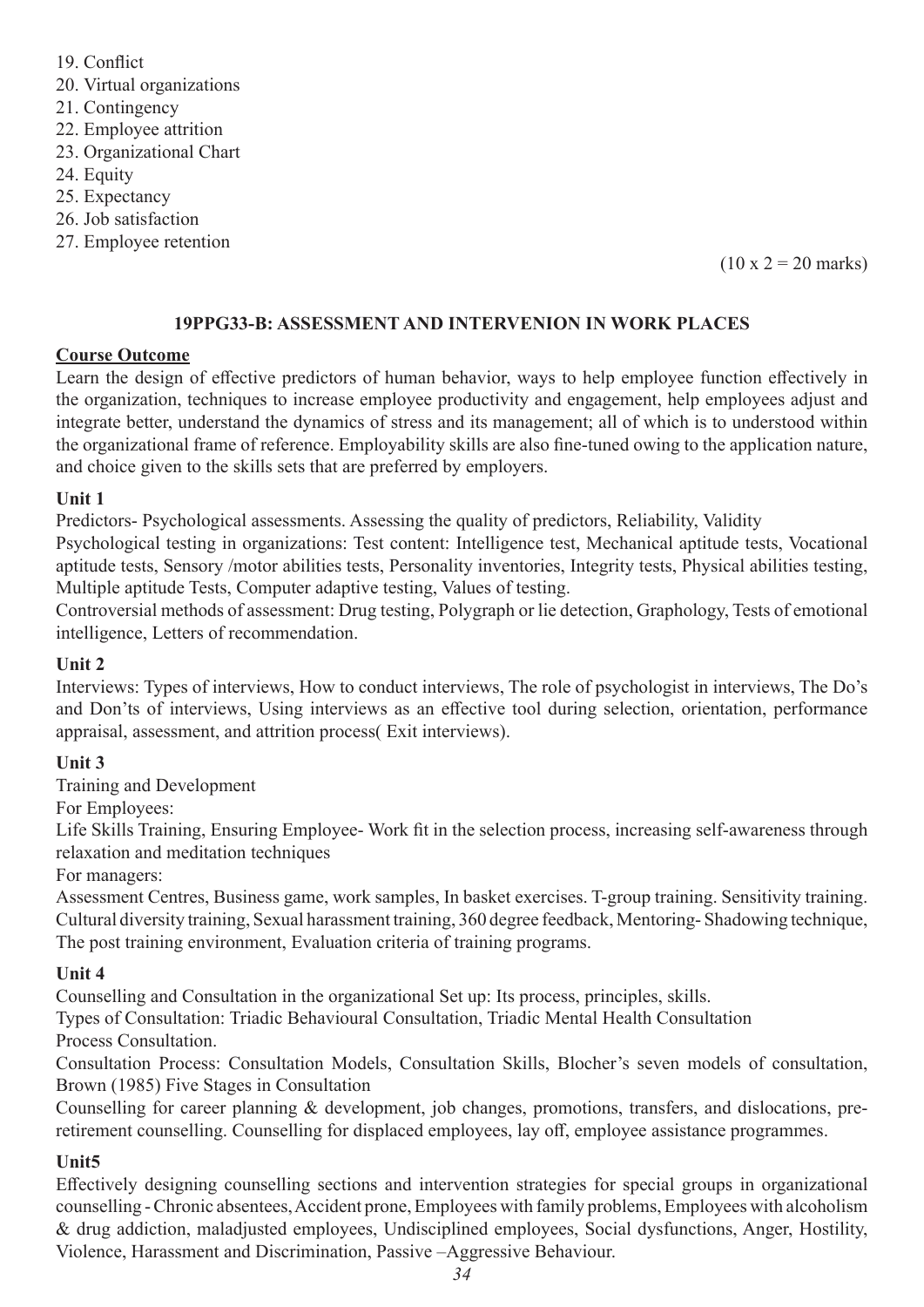### **Unit 6**

Stress and Work : Models of work stress, Effect of job stress on Mental and Physical Health, The unbalanced Life: Work and family conflict, Stressful occupations, Stressors, Individual differences, Stress and Safety ,Maintaining a healthy work environment, Occupational Hazards and risks, Accident process, Burnout. Interventions and techniques to reduce occupational stress.

# **Reference**

- 1. Furnham, A. (2005). *The Psychology of behaviour at work. The individual in the organization.* New York: Psychology press.
- 2. Arnol J., & Robertson, I .T.,&Coopen, C. L. (1995). *Work Psychology- Understanding human behaviour in workplace*. London: Mc millan.
- 3. Thomas, J.C., Hersen,M. (2002). *Handbook of Mental Health in the workplace*. London Sage Publications.
- 4. Muchinsky, P. M. (2004). *Psychology applied to work*, 6thEdn. Bangalore: Wadsworth.
- 5. Rao, N. (1994). *Counselling and Guidance*, 2nd edition. Bombay: Tata Mc-Graw Hill.
- 6. Nerry L. *Psychology at Work*. 2nd edition.Tata Mc-Graw Hill.
- 7. Murphy, K.R., & Davidshofer, C.O. (1998). *Psychological testing: Principles and applications*, 4th Edition. New Jersey: Prentice Hall International.
- 8. Kinicki, A. & Kreitner, R. (2006). *Organisational behaviour: Concept, skill, practices*, 2nd Edition. New Delhi: Tata Mc-Graw Hill.
- 9. Flippo, E.B. (1980). *Personnel management*. New Delhi: Mc-Graw Hill.
- 10. Soofi ,F. *Human Resource Management :An introduction*. Amazon India Inc: Kindle.
- 11. D.R. Fuqua, D,R & Kurplus, D.K. (1993) .*Conceptual Models in Organizational Consultation*, Journal of Counseling and Development, 71, p.617
- 12. Gelso, J. C. &Fretz, B, R. ( 1995). *Counseling Psychology*. Prism Books
- 13. Robert L. Gibson, L. R. & Mitchell, H, M . (2003). *Introduction to Counseling and Guidance (VI Edition)*. Prentice Hall of India Private Limited

# **MODEL QUESTION PAPER**

# **19PPG33-B: ASSESSMENT AND INTERVENTIONS IN WORK PLACES**

**Time: 3 Hrs** Max. Marks: 75

#### **Section A**

#### **Answer three of the following. Each question carries 10 marks.**

- 1. Elaborate uses and application of various psychological testing in organizations.
- 2. Elucidate controversial methods of assessment in organizational settings.
- 3. Bring out nature and characteristics of different interview methods.
- 4. Commemorate uses and application of training and development for employees and managers.
- 5. Write a note on the interventions and techniques to reduce occupational stress.

 $(3 \times 10 = 30 \text{ marks})$ 

#### **Section B**

#### **Write short essays on five of the following. Each question carries 5 marks.**

- 6. Briefly discuss different interview techniques used by psychologist in organization settings.
- 7. Elaborate consultation process in the organization set up.
- 8. Illustrate counselling for career planning and development in organizational settings.
- 9. How do you design counselling and intervention strategies for special groups in an organization?
- 10. Write a short note on models of work stress.
- 11. Discuss intervention and techniques to reduce occupational stress.
- 12. Elucidate occupational hazards and how do you maintain work-life balance.

 $(5 x 5 = 25$  marks)

### **Section C**

#### **Write short note on ten of the following. Each question carries 2 marks.**

13. Burnout

14. Hostility

15. Consultation skills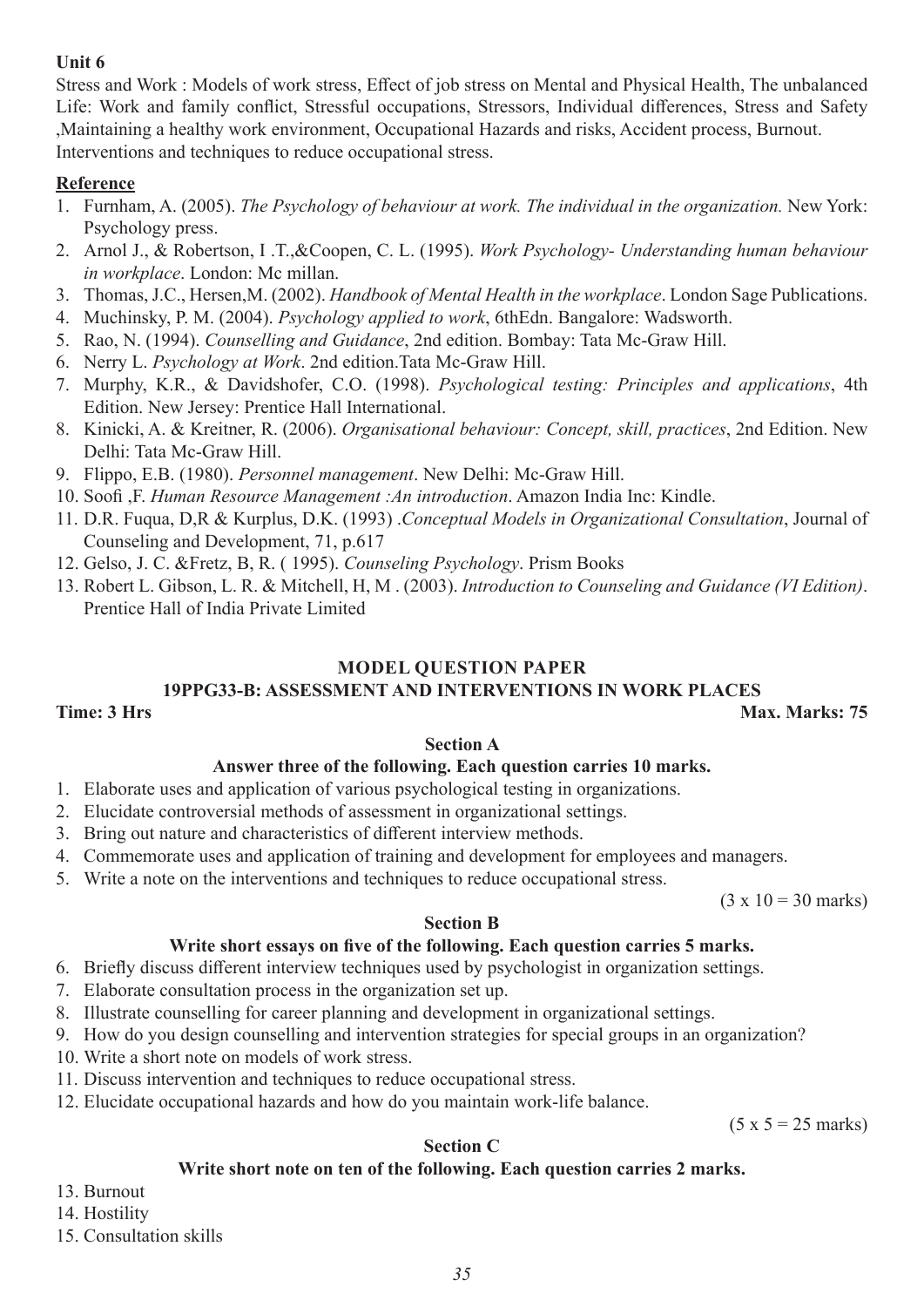- 16. Job change 17. Lay off 18. Occupational stress 19. Accident prone 20. Maladjusted employee 21. Social dysfunction 22. Violence
- 23. Passive aggressive behaviour
- 24. 360 degree feedback
- 25. Mentoring
- 26. Integrity test
- 27. Graphology

#### $(10 \times 2 = 20 \text{ marks})$

#### **19PPG34-B: HUMAN RESOURCE MANAGEMENT**

#### **Course Outcome**

Understand the evolution of human resource in organizations, the multiple ways to effectively manage the human and social capital, learn ways to improve quality of work life and also develop an understanding of the Human resource scenario in India.

#### **Unit 1**

Human Resource Management- Meaning, Definition, Difference between PM and HRM, Objectives, Functions, Evolution and development of HRM , HRM in Dynamic Environment – Globalisation and it's HRM implications – Reengineering work force for improved productivity

#### **Unit 2**

Recruitment & Hiring

Recruitment and foundations of selection, factors affecting recruitment, sources of recruitment,

recruitment process.

Selection: meaning and definition, Need for scientific selection, Selection devices (application form, employment tests, other tests, interviews, background investigation, etc). Key elements for successful predictors.

#### **Unit 3**

Orienting, developing and training employees

What is placement? Induction/Orientation, Socialisation

Employees training: Concepts, need, importance, steps in training program, methods, business games, icebreaking sessions, soft skills training, SWOT analysis.

#### **Unit 4**

Performance appraisal: Meaning, purpose and approaches of performance appraisal. Various performance criteria. Methods of performance appraisals. Problems of performance appraisal. Post appraisal Interviews-Need, Types.

Counselling, Feedback sessions.

#### **Unit 5**

Compensation

Significant factors affecting compensation policy, equity and compensation. Job evaluation: concepts, objectives, procedure, advantages, draw backs. Methods: simple ranking, Job grading, point systems and supplementary compensation. Fringe benefits.

#### **Unit 6**

Employee Grievance: Meaning, Causes, procedure Quality of work life and Quality circles, TQM, Six Sigma Workplace safety & Health, Job safety programs, Maintaining healthy environment,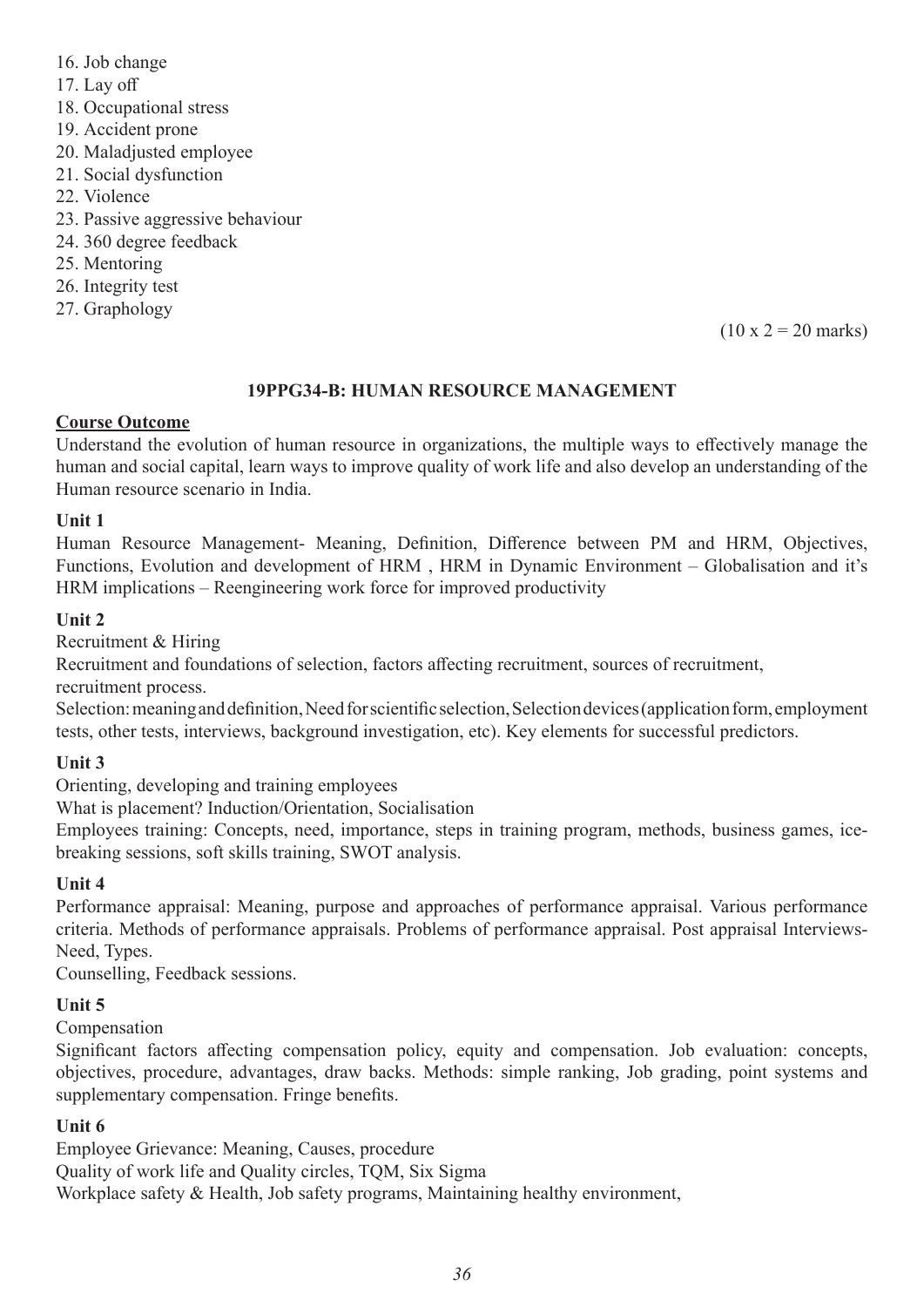# **Unit 7**

Legal considerations in HRM. Legislative aspects of grievance procedure in India Legal consideration and Employee rights, Equal employment opportunity, Employee rights and Ethical issues. Major Laws & Acts relating to HR welfare in India: Maternity/Paternity policy-need, Psychological Significance

# **References**

- 1. Khanka, S. S. (2003). *Human Resource Management*. New Delhi: S Chand & Company Ltd.
- 2. Manzoor, M. (2012). *Introduction to Human Resource Management*. Kindle Edition
- 3. Mejia, L.R., Balkin, D. B., & Cardy, R. L. *Managing HR*. 3rd edition. Prentice Hall.
- 4. Tripathi.(1996). *Personnel Management & Industrial Relations*.
- 5. Benton, D. A. *Applied HR-An organizational & skill Development approach*. 6th edition.
- 6. Deb, T .(2006). *Strategic Approach to Human Resources Management; concepts, Tools Application*. New Delhi: Atlantic Publishers and Distributors.

#### **MODEL QUESTION PAPER 19PPG34-B: HUMAN RESOURCE MANAGEMENT**

**Time: 3 Hrs** Max. Marks: 75

#### **Section A**

#### **Answer three of the following. Each question carries 10 marks.**

- 1. Elaborate nature, functions, and development of human resource management.
- 2. Elucidate importance of training and development in an organization.
- 3. Bring out nature of recruitment and selection procedures used in an organizational setting.
- 4. Commemorate role of employee grievance and workplace safety measures for healthy work environment.
- 5. Write a note on the meaning, purpose and approaches of performance appraisal.

 $(3 \times 10 = 30 \text{ marks})$ 

#### **Section B**

#### **Write short essays on five of the following. Each question carries 5 marks.**

- 6. Briefly discuss different legal consideration uses in HRM..
- 7. Elaborate major laws and acts relating to HR welfare in India..
- 8. Illustrate quality of work life and quality circles in organizational settings.
- 9. Define compensation and list out important methods to meet the demands of employee compensation.
- 10. Write a short note on methods of performance appraisals.
- 11. Discuss types of post appraisal interviews.
- 12. Elucidate placement.

 $(5 x 5 = 25$  marks)

#### **Section C**

#### **Write short note on ten of the following. Each question carries 2 marks.**

- 13. HRM
- 14. Hiring
- 15. Selection
- 16. Placement
- 17. Globalization
- 18. Performance appraisal
- 19. Compensation
- 20. Job evaluation
- 21. TQM
- 22. Six Sigma
- 23. Paternity
- 24. Psychological significance
- 25. Fringe benefits
- 26. Equity
- 27. Employee rights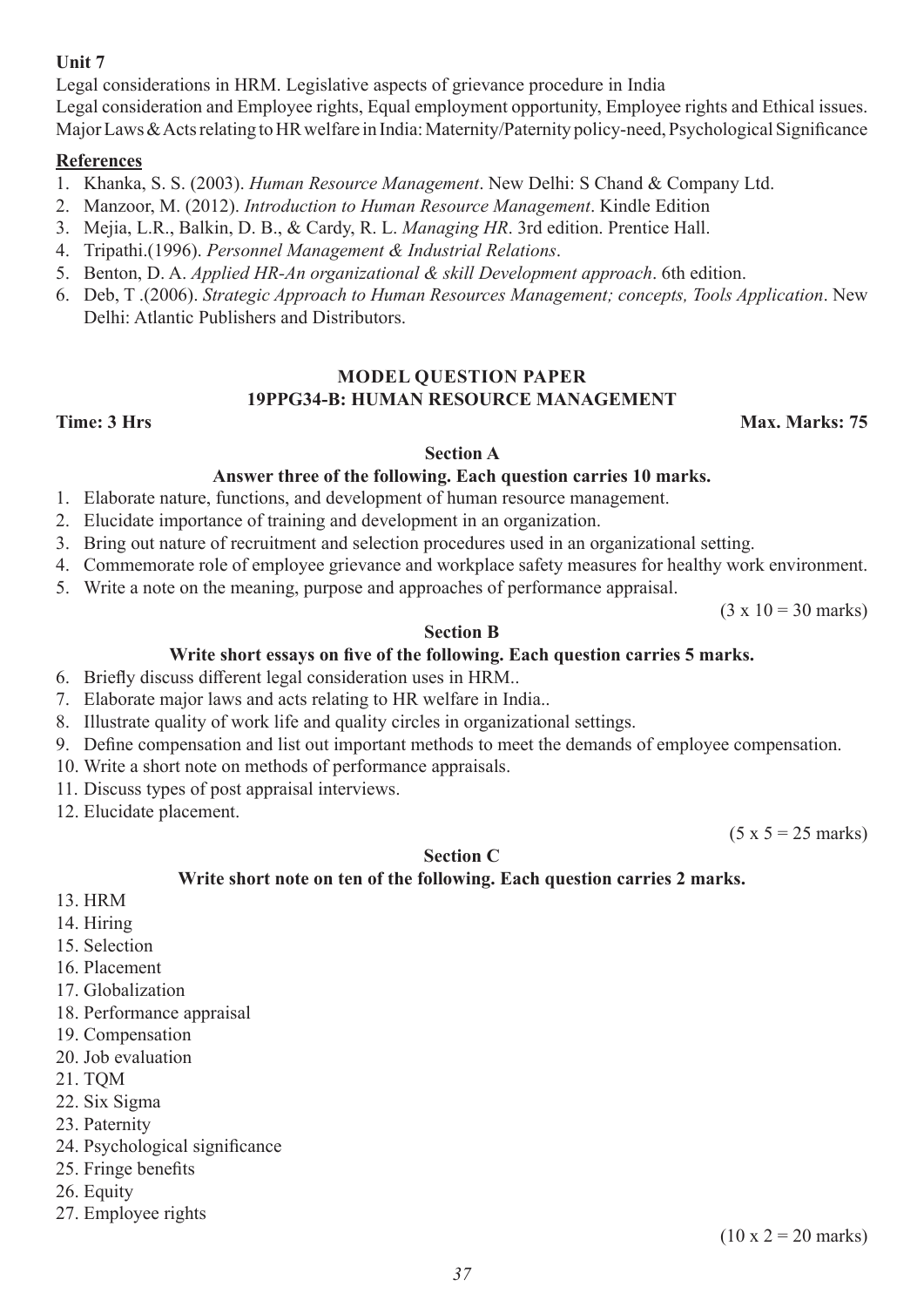# **19PPG32-C: FOUNDATIONS OF SCHOOL PSYCHOLOGY**

# **Course Outcome**

Develop an orientation about the field of school psychology, its origins and evolution as well as familiarization with its practice. Enable evaluation of the relevance of developmental theories in the educational context; and understand the foundational basis of assessment in schools. Understand evidence-based practice of School Consultation, and the legislative provisions relevant to the field of School Psychology. Have a know how about the ethics involved in School Psychology practice.

# **Unit I: Introduction**

History of School Psychology - Contributions of Lightner Witmer, Stanley Hall, Arnold Gessell, Stanford-Binet.

The contributions of Boulder Conference, Thayer Conference, Vail Conference, Spring Hill Symposium, Olympia Symposium, School Psychology Futures Conference.

Role and functions of School Psychologist.

Domains of School Psychology (National Association of School Psychology) and their detailed descriptions.

# **Unit II: Assessment in School Settings – Foundations**

Student Observation – formal and informal procedures Observation of the Instructional environment Functional Behaviour Assessment – Indirect and Direct Criterion-referenced testing and Curriculum-based Assessment Applied Behaviour Analysis Formative Vs Summative Assessment What is Authentic Assessment? Portfolio Assessment – purposes, advantages Assessment of Academic Skills – Purposes and Examples (with one example each) Readiness Skills, Reading Skills, Writing Skills, Spelling Skills, Arithmetic Skills Strength-based Assessment in Schools Individualised Educational Plan – Purposes, Components Ecological Assessment of Learning Environment

# **Unit III: Consultation – Theories and Models**

What is consultation? Need for Consultation, Role of the Consultant School Psychologist History of Consultation Models – Caplan's contributions,

Response to Intervention Model

- Problem-solving Model and Standard Treatment Protocol Model
- Other Models Mental Health, Behavioral, Cognitive Behavioral

# **Unit IV: Legal and Ethical Considerations**

UNESCO Salamanca Statement on Persons with Disability

The Individuals with Disabilities Education Act (IDEA), Principles of IDEA and other related legislation, No Child Left Behind Act

Current National and State policies, laws, acts, and bills affecting exceptional children

History of legislation in the field of special education in India – Persons With Disabilities Act Sarva Shikshak Abhiyan

Right of Children to Free and Compulsory Education (RTE) Act, 2009; National Policy of Education (1986) / POA 1992 and Person With Disability Act 1995, KishoriSakthiYojana

Initiatives in Kerala: Integrated Education for Disabled Cell (IED cell) under DPI, Counselling Cell in DHSE Ethical Consideration in the practice of School Psychology (Guidelines by NASP)

# **Assignment**

- Do a Functional Behaviour Assessment of a hypothetical case and submit the report. The report must include all the components in the FBA.
- Write an assignment evaluating the legal status of disabilities in our present system. Link it with the current status of assessment, identification and management of children with special needs in our system.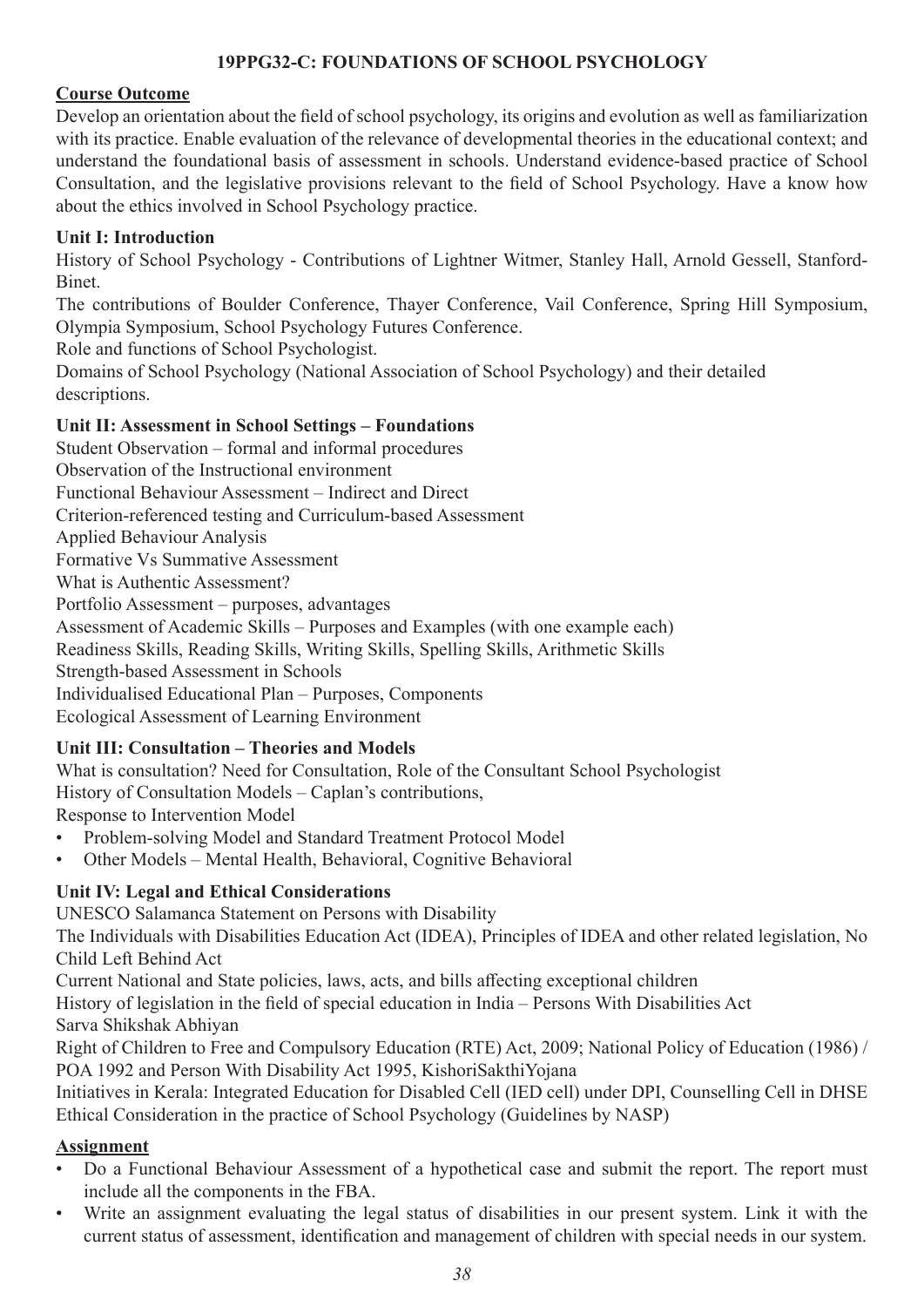# **References**

- 1. Bray, M.A., &Kehle, T.J. ( 2011). *The Oxford Handbook of School Psychology*. Oxford University Press.
- 2. Woolfolk, A. (2004). *Educational Psychology*, 9th Edition. Delhi: Pearson Education.
- 3. Lopez, S.J., & Louis, M.C. (2009). *The Principles of Strengths-Based Education*. Journal of College & Character VOLUME X, NO. 4.
- 4. Peacock, G.G., Erwin R.A., Daly III, E.J., & Merrell, K.W. (2010). *Practical Handbook of School Psychology – Effective Practices for the 21st Century*. The Guilford Press.
- 5. National Association of School Psychology *10 Domains with detailed descriptions*.
- 6. National Association of School Psychologists *Model for Comprehensive and Integrated School Psychological Services 2010.*
- 7. Rosenfield, S. *Best Practice in Instructional Consultation and Instructional Consultation Teams*. University of Maryland.
- 8. Sheridan, Susan M., Richards, Jaqui R., Smoot, &Tracine Y. (2000). *School Consultation*. Educational Psychology Papers and Publications.Paper 19.
- *9. Guidelines for the Practice of School Psychology*, State Department of Education, University of Connecticut.
- 10. Erchul W.P., Sheridan, & Susan M. (2014). *Hand book of Research in School Consultation*, Edited by II Edition. Routledge .
- 11. W. David Tilly III. *The Evolution of School Psychology to Science-Based Practice: Problem Solving and the Three-Tiered Model, in Science into School Psychology Practice*, Chapter 2, Volume 1.
- 12. Helgoth, S., & Sobansky, R. R. (2008). *The roles and functions of school psychologists: A global perspective*. Psyjournal.vdu.lt (1), 85-96.
- 13. Sheridan, S.M., Richards, J.R. & Smoot, T.Y. (2000). *School Consultation. In Encyclopedia of Psychology* (2000), volume 7, pages 167–170.

# **19PPG33-C: CHILDREN WITH SPECIAL NEEDSASSESSMENT AND MANAGEMENT**

# **Course Outcome**

Appreciate individual differences in learning, understand the concept of exceptionality and related terms, explore the role of a School Psychologist in the assessment and management of neurodevelopmental disorders, giftedness and other emotional/behavioral disorders; equip oneself in the field of assessment and management of these disorders. Much needed skills that increase the chances of employability, like the know-how of how to carry out assessment are developed.

#### **Unit I: Understanding Individual Differences**

Individual difference in learning - Multiple intelligence, Cognitive styles, Learning styles and preferences, Personality and temperament Who are exceptional children? Related terms - Impairment, Disability, Handicap, At-risk Mainstreaming, Segregation, Exclusion, Inclusion Least Restrictive Environment Individualized Educational Plan

#### **Unit II:Understanding the Family**

Implications of child exceptionality on the family Overview of parenting children with various exceptionalities Parenting Styles Parental Involvement Parenting Stress Role of the Parent in Education and Management of exceptionality

# **Unit III: Intellectual Disability (Intellectual Development Disorder)**

Definition according to DSM 5 Some Prenatal Conditions associated with Intellectual Disabilities – Down Syndrome, Fragile X Syndrome, Klinefelter Syndrome, Phenylketonuria, Prader-Willi Syndrome, William's Syndrome Characteristics of Children with Intellectual Disability – Implication in the school setting Assessment of Intellectual Disability - IQ tests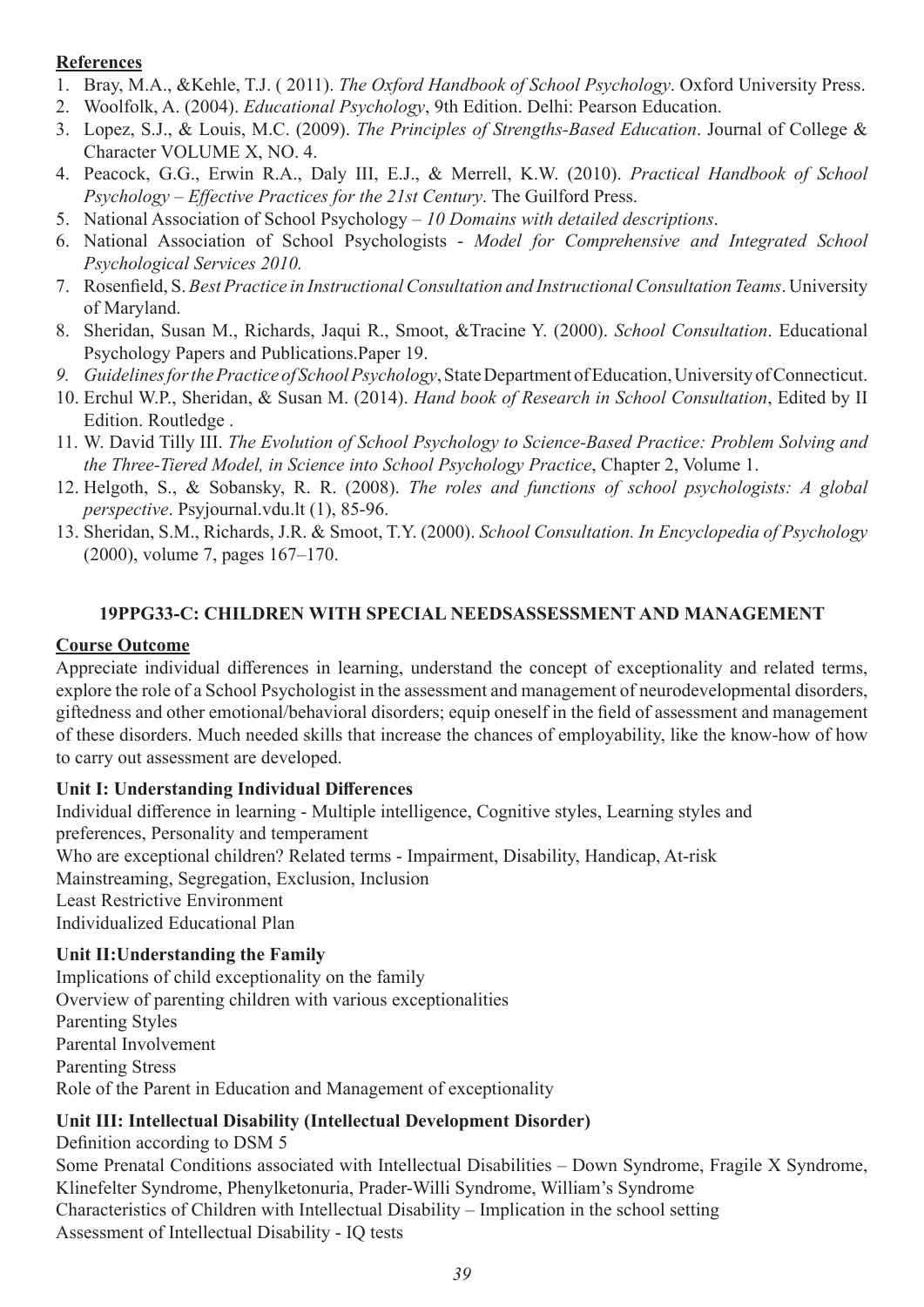Assessment of Adaptive Behavior – Vineland Adaptive Behavior Scales Assessment of Cognitive Functioning – Attention, Memory Educational Approaches – setting academic and functional curricular goals, Instructional methods, Educational Placement. Role of a School Psychologist

# **Unit IV: Autism Spectrum Disorders**

Definition according to DSM 5 Characteristics of children with Autism Spectrum Disorder – Implication in the school setting Assessment and Identification- Childhood Autism Rating Scale, other commonly used scales Educational Approaches – Academic interventions, teaching them social skills, classroom management, TEACCH Approach (briefly, its components and evidence-base) Role of a School Psychologist

# **Unit V: Attention Deficit Hyperactivity Disorder**

Definition according to DSM 5 Characteristics of Children with ADHD – Implications in the school setting Assessment of ADHD – Conner's Rating Scale Behavior Management of ADHD Psycho educating the parent Role of School Psychologist

# **Unit VI: Communication Disorders**

Definition according to DSM 5

Language Disorder, Speech sound disorder, Stuttering, Social Pragmatic Communication Disorder, Characteristics of children with Communication Disorders, Implications in the school setting, Assessment and Identification, Educational Approaches, Role of the School Psychologist

# **Unit VII: Specific Learning Disorder**

Diagnostic criteria according to DSM 5 Characteristic Features Implications in the school setting Assessment and Identification of SLD Interventions – Academic, Behavioural Role of the School Psychologist

# **Unit VIII: Emotional or Behavioural Disorders**

Diagnostic criteria and characteristics of children with Oppositional Defiant Disorder, Conduct Disorder. Separation Anxiety Disorder, Selective Mutism, Specific Phobias, Social Anxiety Disorder, Attachment Disorders, PTSD, Adjustment Disorders, Dissociative Disorders, Substance Dependence Screening Tests – Child Behaviour Checklist, Behavioural and Emotional rating Scale Use of Projective tests – Children's Apperception Test, Draw-a-person test Functional Behavioural Assessment Implications in the school Interventions and the role of School Psychologist

# **Unit IX: Sensory and Physical Impairments**

Implications of sensory and physical impairments in the school setting Assessment approaches to visual impairment and hearing impairment – brief overview Educational approaches to visual and hearing impairments Role of a school psychologist in helping these children

# **Unit X: Giftedness / Talentedness**

Gifted children Assessment and Identification of giftedness Educational approaches for gifted children Role of a School Psychologist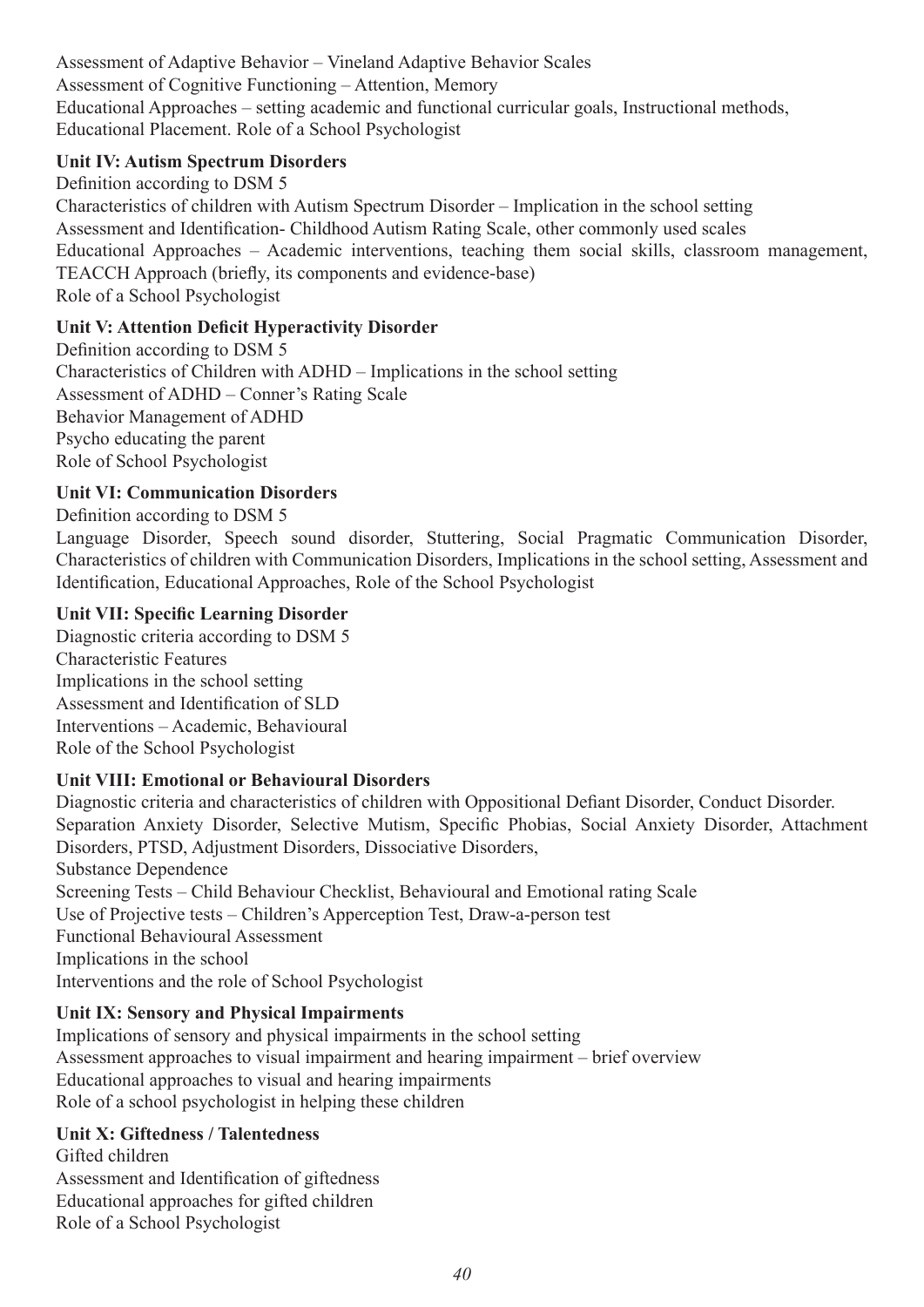# **Assignments Required** – (Minimum one)

- Write a report of observation of the instructional approach used with a child having a (any)
- sensory impairment.
- Write a report of the Child Behavior Checklist administered to understand a child's behaviour
- problem in a regular school.
- Interview a parent whose child has a language delay and submit a report. Focus on the
- implications the condition has over the academic/emotional/social functioning of the child.
- Psychoeducation with a Parent whose child has ADHD.

# **References**

- 1. Heward, W. L., &Orlansky, M. D. (1998). *Exceptional Children*, 3rd Edition. London: Merril Publication Co.
- 2. Haring, N. G., & Shiefelbusch, R. L. *Teaching Special Children*. New York: Mc Graw Hill Book Co.
- 3. Block, J., & Walter, E. *Day- To –Day Dyslexia in the class room*. London: Routledge.
- 4. Shamor, G. H., Willa E. H., & Wayne. (1994). *Human communication Disorders An Introduction*, 2nd Edition. New York: Macmillian Pub. Co.
- 5. Lindberg, J. A. (2007). *Common-Sense Classroom Management for Special Education Teachers*, Grades 6-12. Corwin Press.
- 6. Turnbull, A., Turnbull, H. R., &Wehmeyer, M. L. (2006). *Exceptional Lives: Special Education in Today's Schools*, 5th Edition.Prentice Hall.
- 7. Pierangelo, R., &. Giuliani, G. A. (2006). *Assessment in Special Education*, 2nd Edition. Allyn & Bacon.
- 8. Hallahan, D. P., & Kauffman, J. M. (2006). *Exceptional Learners: Introduction to*
- *9. Special Education (with Casebooks for Reflection and Analysis)*, 10th Edition. Allyn & Bacon.
- 10. Smith, D. D. (2007). *Introduction to Special Education: Making a Difference (with MyLabSchool)*, 6/E. Allyn & Bacon.
- 11. Bos, C. S., & Vaughn, S. S. (2006). *Strategies for Teaching Students with Learning and Behavior Problems*, 6/E. Allyn & Bacon.
- 12. Baumberger, J. P., & Harper, R. E. (2007). *Assisting Students with Disabilities A Handbook for School Counselors*, 2/E. Corwin Press.
- 13. Panda, K.C. (1999). *Education of Exceptional Children*. New Delhi: Vikas Publications.
- 14. Heward, W.L. (2009). *Exceptional Children An Introduction to Special Education*. IXth Edition, Pearson.

# **19PPG34-C: CHILD DEVELOPMENT- IMPLICATIONS FOR SCHOOL PSYCHOLOGY**

# **Course Outcome**

Understand developmental stages and theories to make a link between the critical periods in development and to understand theories in the practice of School Psychology and evaluate their significance

#### **Unit I: Childhood Development – overview**

Stages of development – Prenatal, infancy, early childhood, middle childhood and late childhood, adolescence (briefly cover all areas namely, physical, cognitive, social and emotional)

Critical Periods in development of all major milestones

Relevance of developmental stages to School Psychology – effective practices in curriculum design, implementation and evaluation

# **Unit II: Theories of Development and Implications in School Settings**

Jean Piaget Lev Vygotsky Erik Erikson Urie Bronfenbrenner Lawrence Kohlberg Theories of Play Play as a Context for Early Learning and Development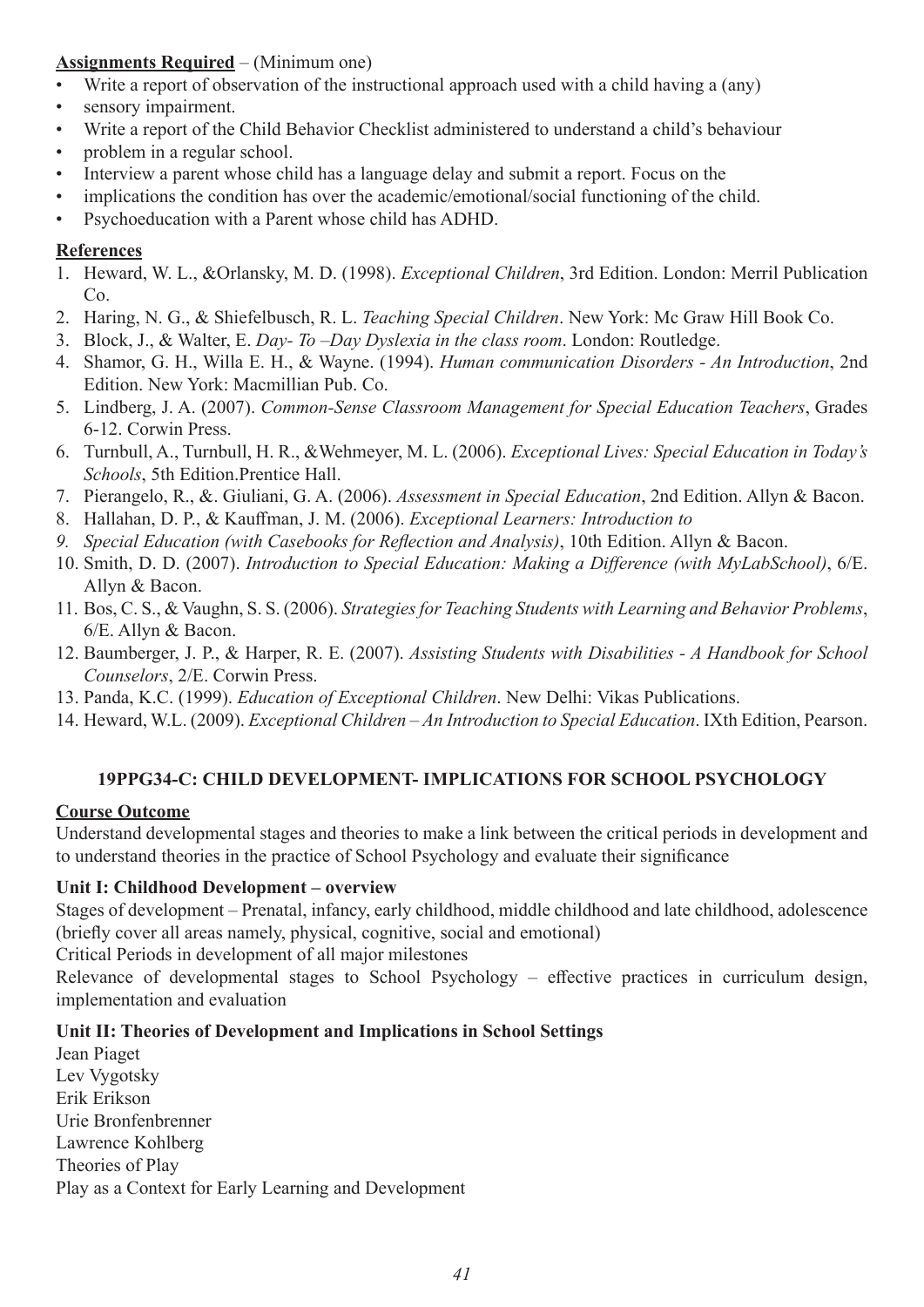# **Unit III: Curriculum Designing in Schools – Including Social and Emotional Learning**

Key Psychological Issues in Curriculum Development for Young Children

Evidence-based Practices in the Development of Social-Emotional Learning Curriculum for Early childhood - Pre-school, Primary School, Middle School and High School

Social and Emotional Learning in Curricula of Elementary, Primary, Middle and High School– the CASEL guide

Curriculum in higher schools: Curricular frameworks: Bloom's taxonomy, Stating Competencies, Learning Objectives and Learning Outcomes.

# **Unit IV: School Readiness**

Readiness in Academic Skills Skills children should have before they start pre-school Linking readiness and Curriculum Guidelines for Pre-school curricula

# **Unit V: Language and Literacy Development**

Pre-literacy Development, Emergent Literacy Development, Early Literacy Development Seven Areas of Early Literacy Learning and Development - Alphabet knowledge, print awareness, written language, reading comprehension, phonological awareness, oral language, and listening comprehension Learning to read Vs Reading to learn

# **Assignments required- Group activity**

Students are required to observe practices in Kindergartens and compare the curricula and evaluate them on the basis of evidence based practices.

# **References**

- 1. Kernan, M. (2009). *Play as a context for Early Learning and Development A research paper Aistear: the Early Childhood Curriculum Framework*
- 2. Dunst, C.J. et al. (2006). *Framework for Developing Evidence-Based Early Literacy Learning Practices Center for Early Literacy Learning* Volume 1 Number 1
- 3. Santrock, J. W. (2009). *Life-span development*. Boston, MA: McGraw-Hill.
- 4. Starting Strong Curricula and Pedagogies in Early Childhood Education and Care five curriculum outlines. Directorate for Education, OECD 2004
- 5. Ackerman, D. J., & Barnett, W. S. (2005). *Prepared for Kindergarten: What Does" readiness" Mean?*. Nieer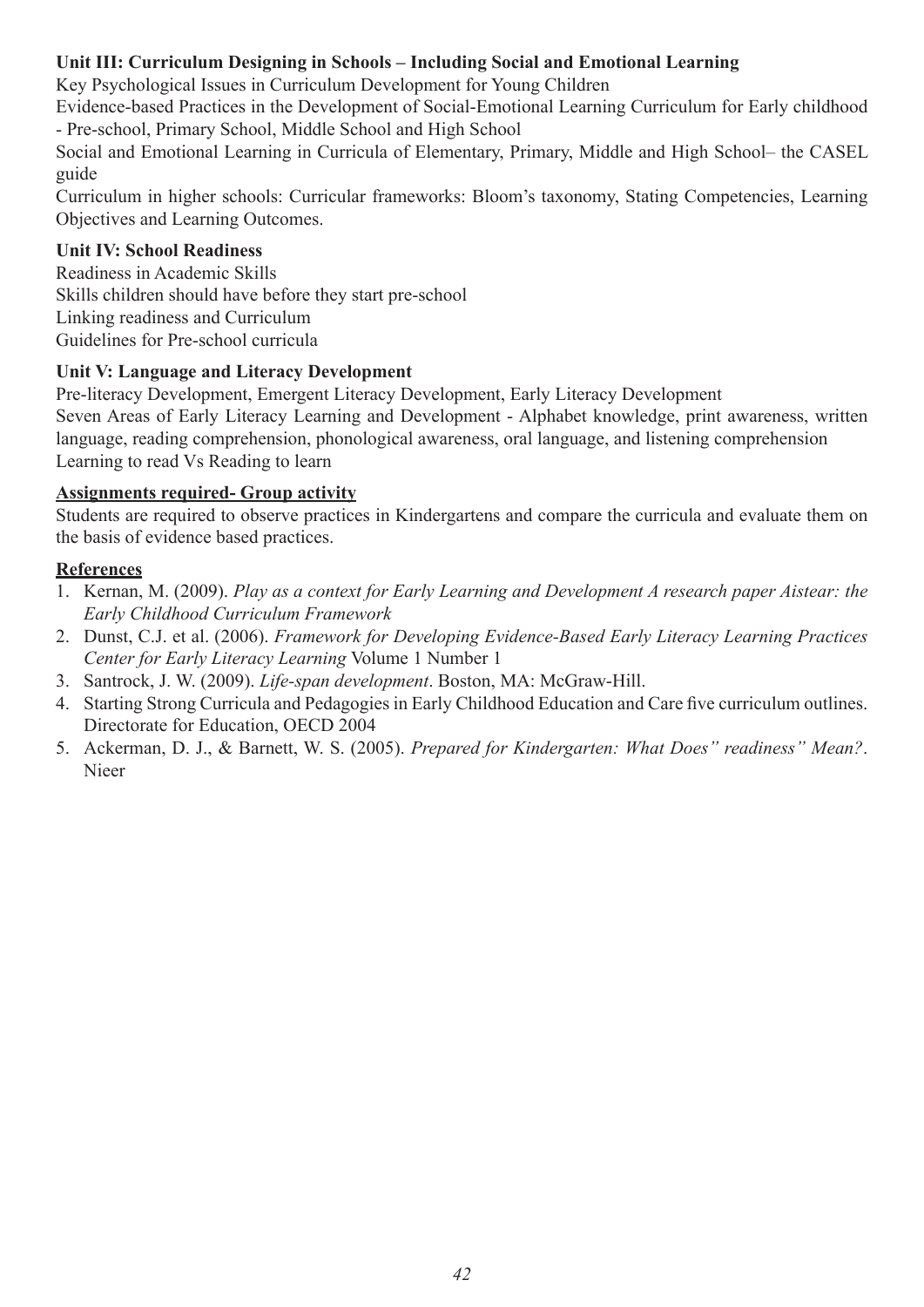# **SEMESTER IV**

# **19PPG41: PSYCHOTHERAPY AND BEHAVIOUR MODIFICATION**

# **Course Outcome**

Be familiar with the basic foundations of psychotherapy and behavior modification, understand the rationale, the goals and the techniques of various forms of psychotherapy aimed at bringing about behavior change

# **Unit I: Psychotherapy - Introduction**

Definition of Psychotherapy Basic Ingredients of Psychotherapy Goals of Psychotherapy The Process of Psychotherapy - Importance of the therapeutic relationship Psychotherapy as 'corrective emotional experience' Process and Outcome Research in Psychotherapy

# **Unit II: Psychoanalytic Psychotherapy**

Psychoanalytic Psychotherapy Contributions of Freud- Free Association, Dream Analysis, Analysis of Resistance, Analysis of transference, Working through

# **Unit III: Behaviour Therapy and Behavior Modification**

Principles and Assumptions in Behaviour Therapy Assessment in Behaviour therapy Jacobson's Progressive Muscular Relaxation – technique Systematic Desensitization – rationale, theory and technique Contingency Management – use of reinforcement and punishment, Differential reinforcement techniques Modeling and Behaviour Rehearsal Procedures Aversive Techniques Response Elimination and Extinction procedures Self-control procedures Assertiveness Training – theory and technique

# **Unit IV: Cognitive-Behaviour Therapy**

Principles and Assumptions in Cognitive-Behaviour Therapy Assessment in Cognitive-Behaviour therapy Beck's Cognitive therapy – principles and techniques Ellis's Rational Emotive Therapy – principles and techniques Mindfulness-based cognitive therapy – principles and techniques Motivational Interviewing for Behaviour Change

# **Unit V Client-centered Therapy, Gestalt therapy and Supportive Therapy**

Principles, Assumptions, Goals and techniques in:

- Client-centered Therapy
- Gestalt therapy
- Supportive Therapy

# **Unit V: Family Therapy and Interpersonal Psychotherapy**

Systems Theory Family as a System – characteristics Approaches (briefly) – Systemic, Strategic, Behavioural, Psychodynamic Psychoeducation – Foundations, principles, goals and techniques Interpersonal Psychotherapy – Assumptions, Concepts, Techniques

# **Unit VI Other therapies**

Principles, Assumptions, Goals and techniques in Group therapy Concepts, Goals and techniques in Transactional Analysis Crisis Intervention – models, theory and techniques Creative therapies – Music therapy, Art therapy, Dance and Movement therapy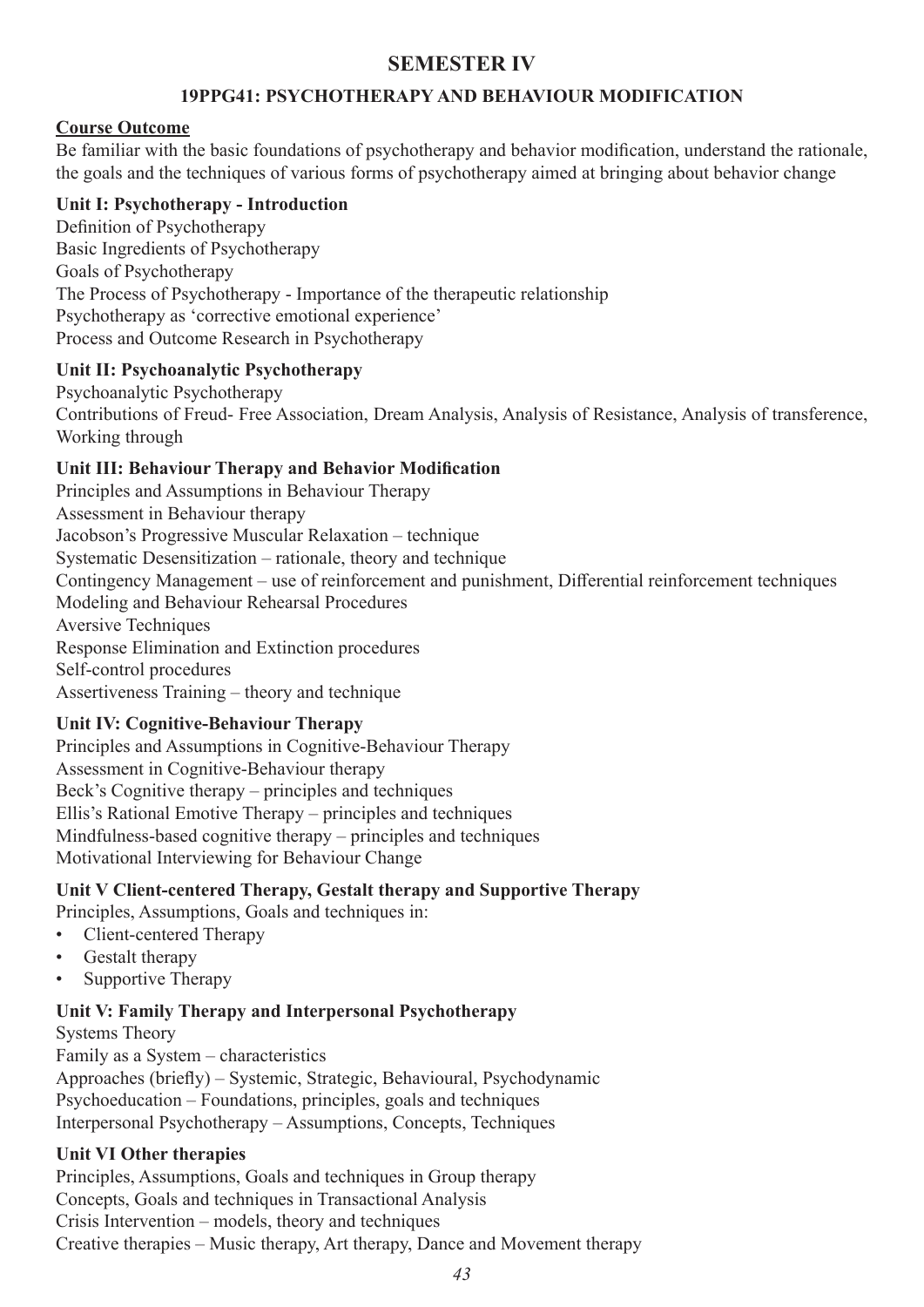# **Assignment**

- The student is required to write assignments evaluating process issues underlying therapeutic processes. Articles from Journals relating to Psychotherapy Research could be used for this purpose. The student has to review the article (in not more than 500 words) and submit the same.
- The student has to take up two or more therapy systems and compare and contrast them.

#### **References**

- 1. Rimm, D. C & Masters, J. C. (1979). *Behaviour Therapy; Techniques and empirical findings*. New York: Academic Press.
- 2. Carson, R. C., Butcher, J. C. & Mineka, S. (2000.) *Abnormal Psychology and Modern Life.* New Delhi: Pearson Education.
- 3. Hofmann, S. G. (2012). *An introduction to Modern CBT*. USA: Wiley-blackwell.
- 4. Kaplan, H. &Sadock, B. J.(1998). *Synopsis of Psychiatry* (9<sup>th</sup> ed.). New Delhi: B.I. Waverly
- 5. Korchin, J. S. (2004 ). *Modern clinical psychology: Principles of intervention in the clinic and community*. CBS Publishing Co.
- 6. Gabbard et.al.(2005). *Oxford text book of psychotherapy*. Oxford: University press.
- 7. Garfield, S.L. and Bergin.A.E.(1986). *Handbook of psychotherapy and behaviour change*.
- 8. Wolman, B.B. (1965). *Hand book of psychotherapy*. New York: Mc-Graw Hill Inc.
- 9. Corey, G. (1986). *Theory and practices of counseling and psychotherapy*. California: Brooks/cole.
- 10. Golan, N. *Treatment in Crisis Situations –Treatment Approaches in the Human Services*. The Free Press, Macmillan Pub Co. Inc.

#### **MODEL QUESTION PAPER**

#### **19PPG41: PSYCHOTHERAPY AND BEHAVIOR MODIFICATION**

#### **Time: 3 Hrs Max. Marks: 75**

#### **Section A**

#### **Answer three of the following. Each question carries 10 marks.**

- 1. List out the basic ingredients of Psychotherapy
- 2. Discuss the contributions of Freud to Psychoanalytic Psychotherapy
- 3. Prepare a note on contingency management in behaviour therapy.
- 4. Discuss the principles and assumptions in Cognitive Behaviour Therapy.
- 5. Write a note on the principles, assumptions, goals and techniques in Client Centered Therapy.

 $(3 \times 10 = 30 \text{ marks})$ 

#### **Section B**

#### **Write short essays on five of the following. Each question carries 5 marks.**

- 6. Explain the importance of systems theory in family psycho-therapy.
- 7. Discuss the principles, assumptions, goals and techniques in group therapy.
- 8. Write a short note about Crisis Intervention
- 9. Reflect on "Psychotherapy as a corrective emotional experience".
- 10. Explain the steps and the importance of JPPMR technique
- 11. How is assessment done in CBT
- 12. Distinguish how the creative therapies differ from the classical therapy forms.
- 13. Explain the rationale, the theory and the techniques involved in Systematic Desensitization.

 $(5 x 5 = 25$  marks)

#### **Section C**

#### **Write short note on ten of the following. Each question carries 2 marks.**

- 14. Modelling
- 15. Aversion
- 16. Self-control procedures
- 17. Self-talk method
- 18. Mindfulness
- 19. Systemic therapy
- 20. Interpersonal psychotherapy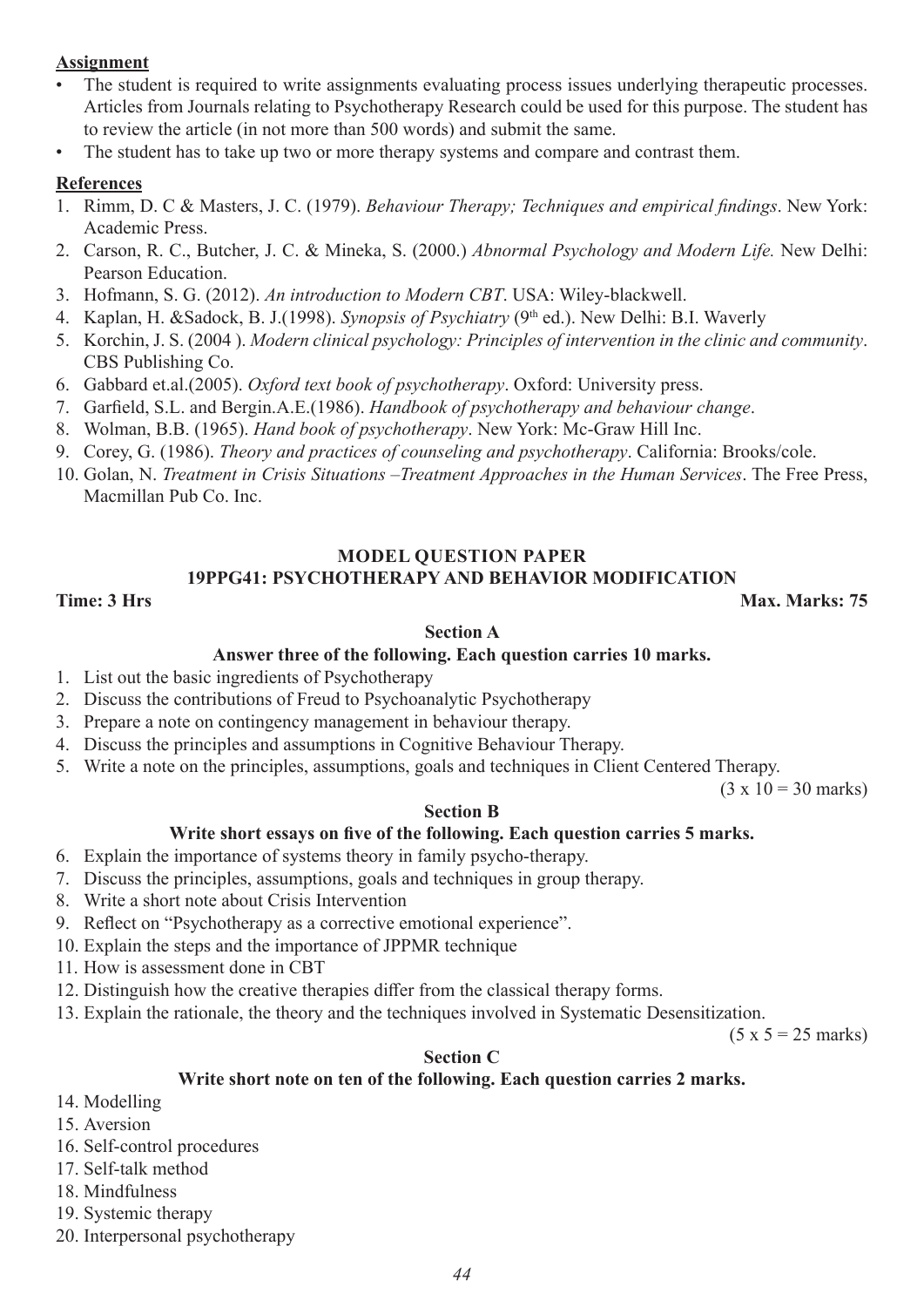- 21. Role play
- 22. EFT
- 23. Yoga Walking
- 24. Motivational interviewing
- 25. Therapeutic interview
- 26. Psychoeducation
- 27. Assertiveness

 $(10 \times 2 = 20 \text{ marks})$ 

# **19PPG42-A: CLINICAL INTERVENTIONS**

# **Course Outcome**

Understand the process of clinical formulation in major psychiatric disorders, learn the approaches to management of major psychiatric disorders

# **Unit I: Clinical Interventions in Anxiety Disorders**

Behavioural and Cognitive-behavioural Formulation and therapy in:

- Panic Disorders
- Specific Phobia
- Social Anxiety
- Generalised Anxiety Disorder
- OCD

Mindfulness-based Cognitive Therapies for Anxiety Disorders (overview) General Psychodynamic Formulation for Anxiety Disorders and Therapy (briefly)

# **Unit II: Clinical Interventions in Mood Disorders**

Behavioural and Cognitive-behavioural Formulation and therapy for Depression Interpersonal Psychotherapy and IPSRT for Mood Disorders Brief Psychodynamic Therapy for Depression (briefly)

# **Unit III: Clinical Interventions in Schizophrenia**

Psychoeducation Family Interventions Behavioral Management Cognitive Therapy for Psychotic Symptoms Social Skills Training

# **Unit IV: Clinical Intervention in Somatic Symptom Disorder**

Cognitive-behavioural Formulation and Therapy in Somatic Symptom Disorder Psychodynamic Formulation and Therapy in Somatic Symptom Disorder Reattribution Therapy and Skills Therapy for Somatic Symptoms

# **Unit V: Clinical Interventions with Dissociative Disorders, PTSD, Acute Stress**

Problem-solving Training Coping Skills Training EMDR (briefly) Family Interventions

# **Unit VI: Clinical Interventions with Addictive Disorders**

Psychoeducation Behavioural and Cognitive-Behavioural Formulation and Interventions Motivational Interviewing Family Interventions Coping Skills Training Relapse Prevention Training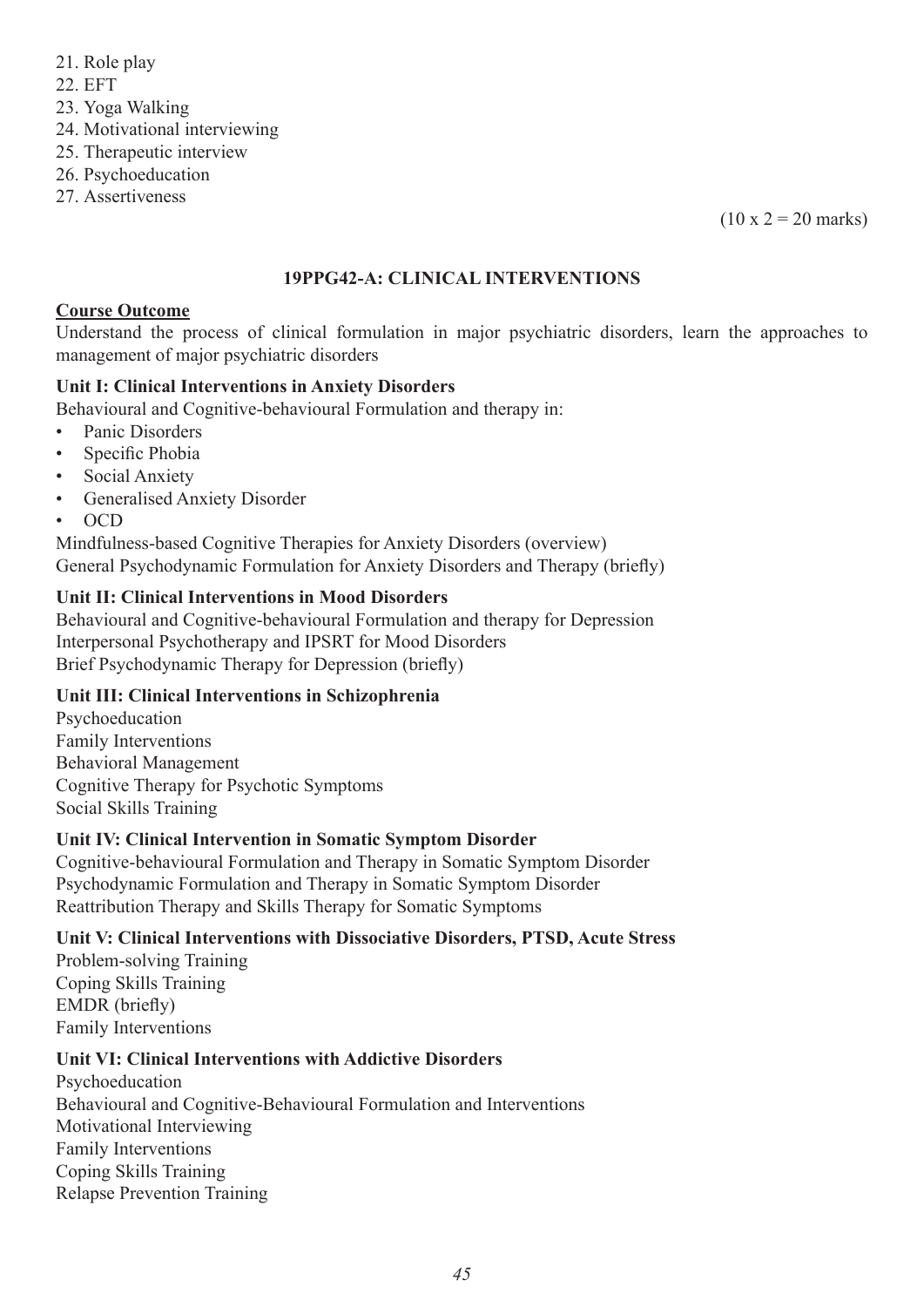# **Unit VII: Clinical Interventions with Childhood Disorders**

Psychoeducation and Parent Management Training Behavioural Modification Family Interventions Play Therapy ADHD - Behaviour charting, Contingency Management, Parent Management Training Autism Spectrum Disorders – Psychoeducation, Parent Management Training ODD/Conduct Disorders - Behaviour charting, Contingency Management, Family Interventions. Other Emotional Issues – Play Therapy, Art Therapy

# **Unit VIII: Interventions in Personality Disorders**

Cognitive-behavioural Formulation of PDs Dialectical Behaviour Therapy Family Interventions

#### **Unit IV: Couple and Family Problems**

Assessment in Family Therapy briefly- Genogram, Circular assessment, Family life cycle stages. Psychoanalytic Family Therapy Structural Couple and Family Therapy Behavioral Couple and Family Therapy Emotion Focused Couple and Family Therapy

#### **Assignment Required**

The student has to formulate a case (hypothetical) based on any specified theoretical model and plan an intervention and write a report of the same.

#### **Assignment Suggested**

The student can take up a real case and formulate it and do a basic psychoeducation.

### **References**

- 1. Bongar, B., &Beutler, E. L. (1995). *Comprehensive Textbook of Psychotherapy Theory and Practice*, Oxford University Press
- 2. Brammer, M. L., & Shostrom, L. E. (1960). *Therapeutic psychology Fundamentals of Actualization Counselling and Psychotherapy*. Prentice Hall.
- 3. Coombs, R. (2005). *Family Therapy Review*. Lawrence Erlbaum Associates Publishers New Jersey.
- 4. Carson, R.C, Butcher; J. and Mineka, S. (1998). *Abnormal psychology and modern life*. N.Y.: Harper Collins College publishers.
- 5. Kaplan and Sadock.(1988). *Comprehensive text book of psychiatry*. Baltimore: Williams Wilkin
- 6. Wolberg, R.L. (1954). *Technique of psychotherapy*. London: Grune& Stratton.
- 7. Rimm, D and Masters, J.C (1979). *Behaviour therapy*. N.Y: Academic Press.

#### **MODEL QUESTION PAPER 19PPG42-A: CLINICAL INTERVENTIONS**

#### **Time: 3 Hrs** Max. Marks: 75

#### **Section A**

#### **Answer three of the following. Each question carries 10 marks.**

- 1. Explain how clinical intervention is done in social anxiety
- 2. Discuss the applicability of IPSRT for Mood Disorders
- 3. Prepare a note on the Behavioural Management of schizophrenia.
- 4. Discuss the role played by reattribution and skills Therapy for somatic symptoms.
- 5. Write a note on Cognitive Behavioural Formulation of PD's.

 $(3 \times 10 = 30 \text{ marks})$ 

#### **Section B**

#### **Write short essays on five of the following. Each question carries 5 marks.**

- 6. Explain Psychoanalytic Family Therapy.
- 7. Discuss how Dialectical Behaviour Therapy works.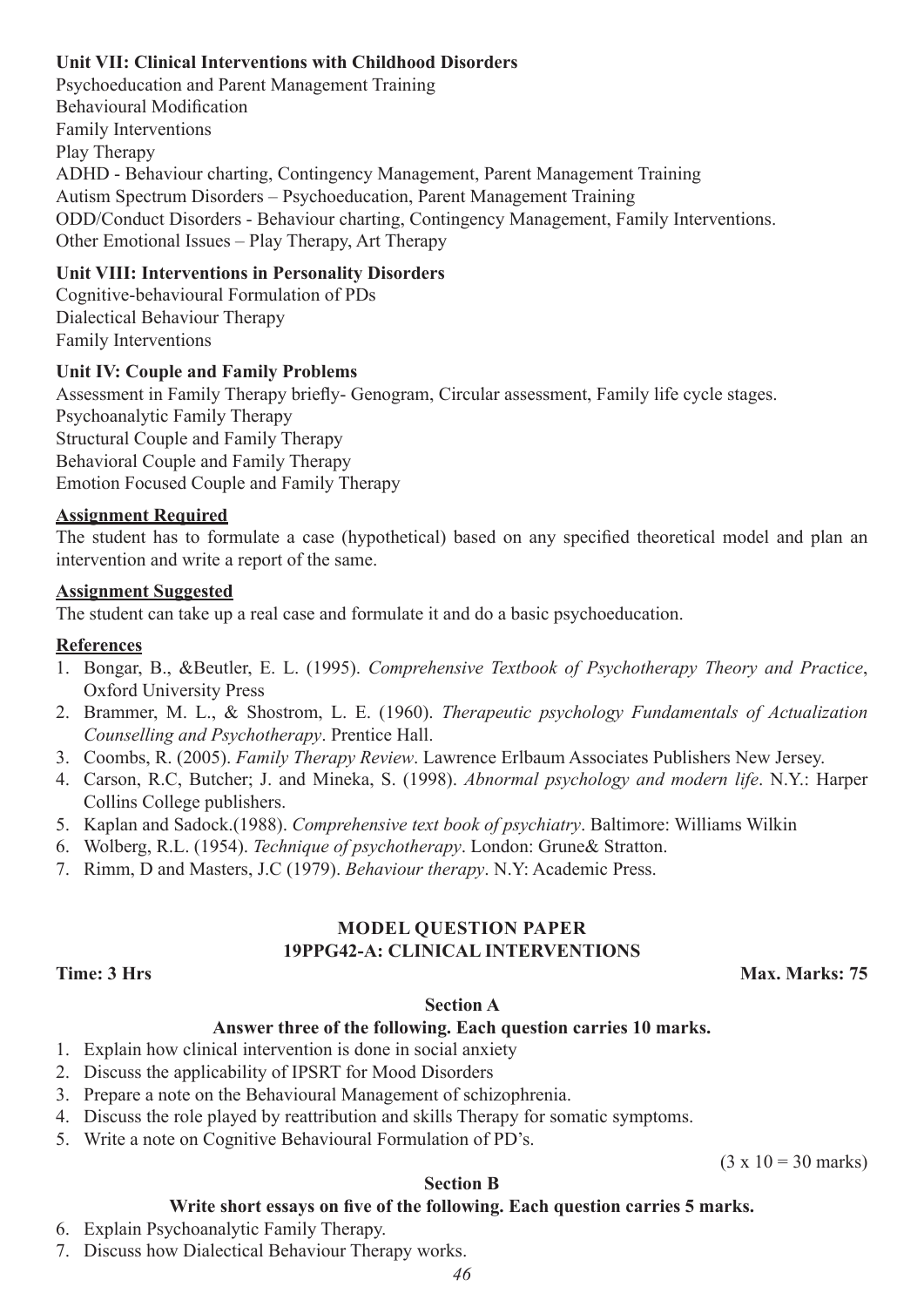- 8. Write a short note ODD/ conduct disorder management
- 9. How does family interventions work with addictive disorders.
- 10. Explain the role of problem-solving training in the management of Acute Stress
- 11. How is Social skill training relevant for a person with schizophrenia
- 12. Write a short note on Brief Psychotherapy for Depression.
- 13. Explain how OCD is clinically intervened with.

 $(5 x 5 = 25$  marks)

# **Section C**

#### **Write short note on ten of the following. Each question carries 2 marks.**

- 14. Phobia
- 15. Somatic Symptoms
- 16. Relapse
- 17. Behaviour charting
- 18. Play Therapy
- 19. Coping skills
- 20. EMDR
- 21. Structural couple therapy
- 22. Venting
- 23. Catharsis
- 24. Addiction
- 25. Aversion
- 26. Weaning
- 27. Resilience

 $(10 \times 2 = 20 \text{ marks})$ 

#### **19PPG42-B: CURRENT TRENDS AND APPLICATION OF ORGANIZATIONAL PSYCHOLOGY**

#### **Course Outcome**

Understand the emerging trends in the organizational scenario, learn ways to motivate individuals to maximize their potential, as well as the essential techniques that helps employees deal with life and work stress. Understand the basic concepts of business communication in the organizational context, new techniques for assessing employee productivity, help organization deal with change, as well as understand aspects of sustainable business and social behaviour of organization.

#### **Unit 1: Enhancing personal productivity through motivational strategies.**

Job Analysis and Design: Concepts, Why Job Analysis? Process, Concepts of Job Design, Factors affecting job design, Methods / Techniques. Job enlargement, Enrichment policies.

Human factor and Ergonomics- Work place designs- Need, Significance, Fundamental elements in workplace design. Working scheduling and motivation, rewarding the productive employee, Flexi time- Work from home option.

Effective strategies for dealing with gender discrimination- glass ceiling.

#### **Unit 2: Business Communications:**

The Nature and Process of communication, Role, Classification, purpose, Elements, Major difficulties and barriers (Psychosocial Barriers), Conditions of Successful Communication, Seven C's of Communication, Universal Elements of communication, Communication and Electronic Media, Social Media.

How Communication is used by Managers, Communication concerns of managers

**Oral Communication-Importance, forms, principles, guidelines & barriers. Three aspects of oral** communication.

**Written Communication**-Skills required, purpose, principles of effective writing.

Types of Written Business Communication: Business Letters, Memos, Emails.

Report writing- What is a report? Purpose, Types of report, Objectives

Preparation of resume and job applications, guidelines for preparing a good CV

Preparing a Presentation: Presentation Skills, Purpose, How to design an effective presentation.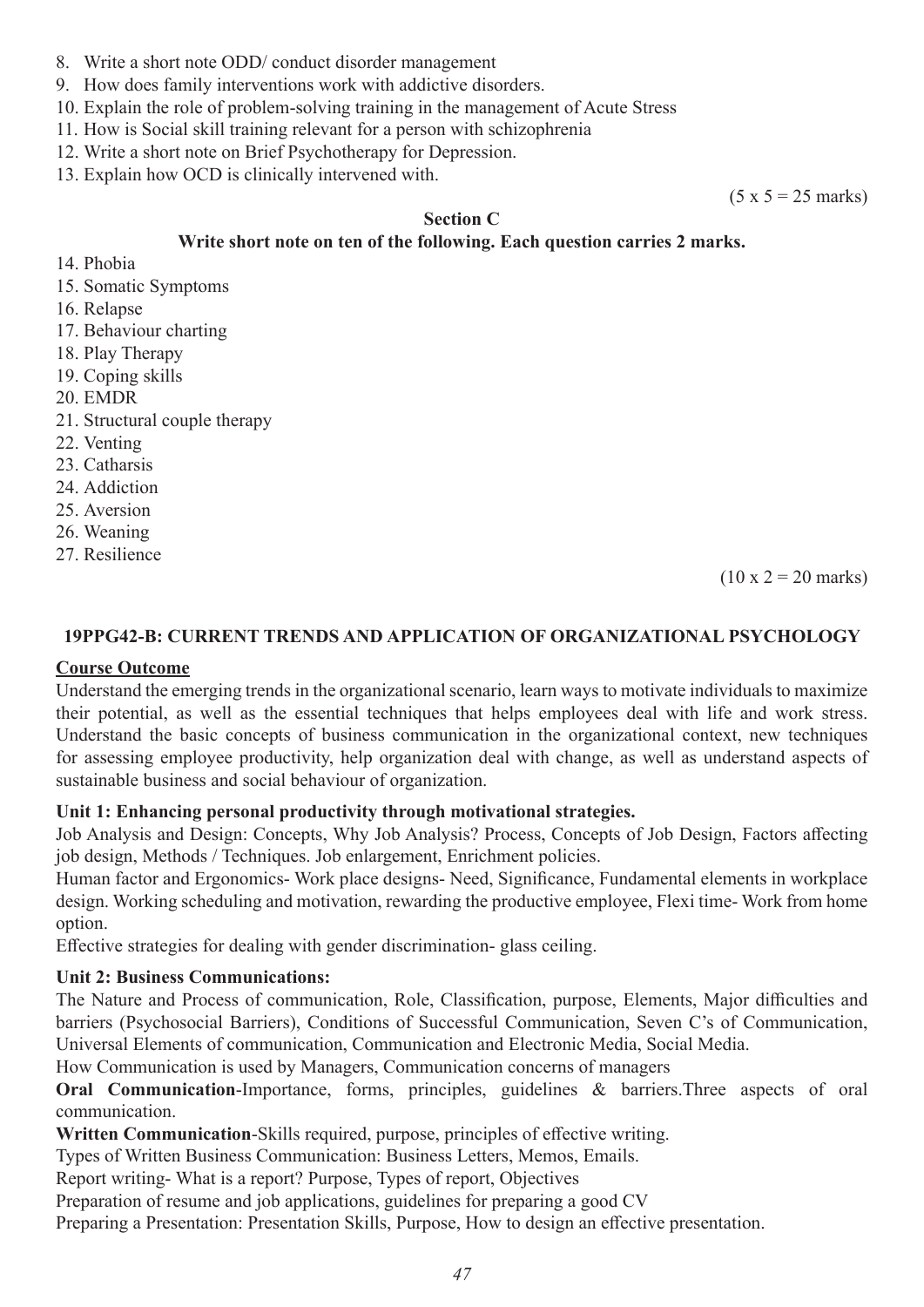**Non verbal Communication**- characteristics, classifications, positive/negative gestures. Guidelines for developing non-verbal communications

# **Unit 3: Negotiation Skills**

Negotiation: Nature, Need, Situation requiring negotiation, Factors affecting negotiation, location, timing, subjective factors, persuasive skills, stages, strategies, Deadlocks.

# **Unit 4**

Business Etiquette: What is Business Etiquette, Introduction-self/others, handshakes and non -verbal gestures, Telephone/cell phone etiquette, Business Dining-table manners, Business manners in different countries. Inter organizational etiquette.

# **Unit 5: Employee Assessment Trends**

Competency: What is a competency? Competencies for competitive advantage, Developing competency models, Developing competency framework.

Employee Engagement –Definition, Theories, Need and Significance, Tools for assessing Employee Engagement - Q12 Survey, Organizational Citizenship Behaviour (OCB), Charactersitics and Significance of OCB in today's organizations, Spiritual organizations.

# **Unit 6: Promoting relaxation through Training in Organization**

General aspects of relaxation training. Physical methods of relaxation- progressive relaxation training, passive muscular relaxation, applied relaxation.

Behavioural relaxation training, The Mitchell method, The Alexander method, differential relaxation stretching, physical exercise, Breathing.

Mental approaches to relaxation – self-awareness, Imagery, Goal-directed visualization, Autogenic training, Meditation, The relaxation response. On-the-spot techniques.

# **Unit 7: Organizational Change and Development**

Measuring change and organizational learning

Forces of change, models of planned change, Levin's model, Kotter's model measuring resistance, Organizational Development-Meaning, models, OD interventions.

# **Unit 8: Sustainable Development and Corporate Social Responsibility**

Concept of Sustainable Development,

Business and Society – business culture and ethics in India, responsible corporate citizenship-Environment Impact Assessment (EIA) and Social Impact Assessment(SIA) – Current Practices in India, Future Trends, Triple bottom line approach- Understanding CSR, Dimensions and importance of CSR, History of CSR in India, Significance on CSR in Indian Scenario.

# **References**

- 1. Buckingham, M., & Coffman, C. (1999). *First break all the rules: What the World's Greatest Managers Do Differently*. Great Britain: Pocket Books.
- 2. Chatterji , M. (2011). *Corporate Social Responsibility*. New Delhi: Oxford University Press.
- 3. Guffey, M.E., &Seefer, C. M.(2010). *Essentials of Business Communication. Cengage Learning*.
- 4. Khanka, S. S .(2003). *Human Resource Management*. New Delhi: S Chand & Company Ltd.
- 5. Kinicki, A., &Kreitner, R. (2006). *Organisational behaviour: Concept, skill, practices*. 2nd edition. New Delhi: Tata Mc-Graw Hill.
- 6. Lesikar& Raymond V. (2005). *Basic Business Communication*. Mc Graw Hill.
- 7. Payne, R.A. (1995). *Relaxation Techniques. A Practical Handbook for the Health care Professional Edinburgh*. Churchill Linvingston.
- 8. Sanghi, S. (2007). *The Handbook of Competency Mapping: Understanding, Designing and Implementing Competency Models in Organizations*. New Delhi: Sage Publications India.
- 9. Torrington, D., Hall, L., Taylor,S., &Atkinson,C. (2014). *Human Resource Management*. Pearson Publications.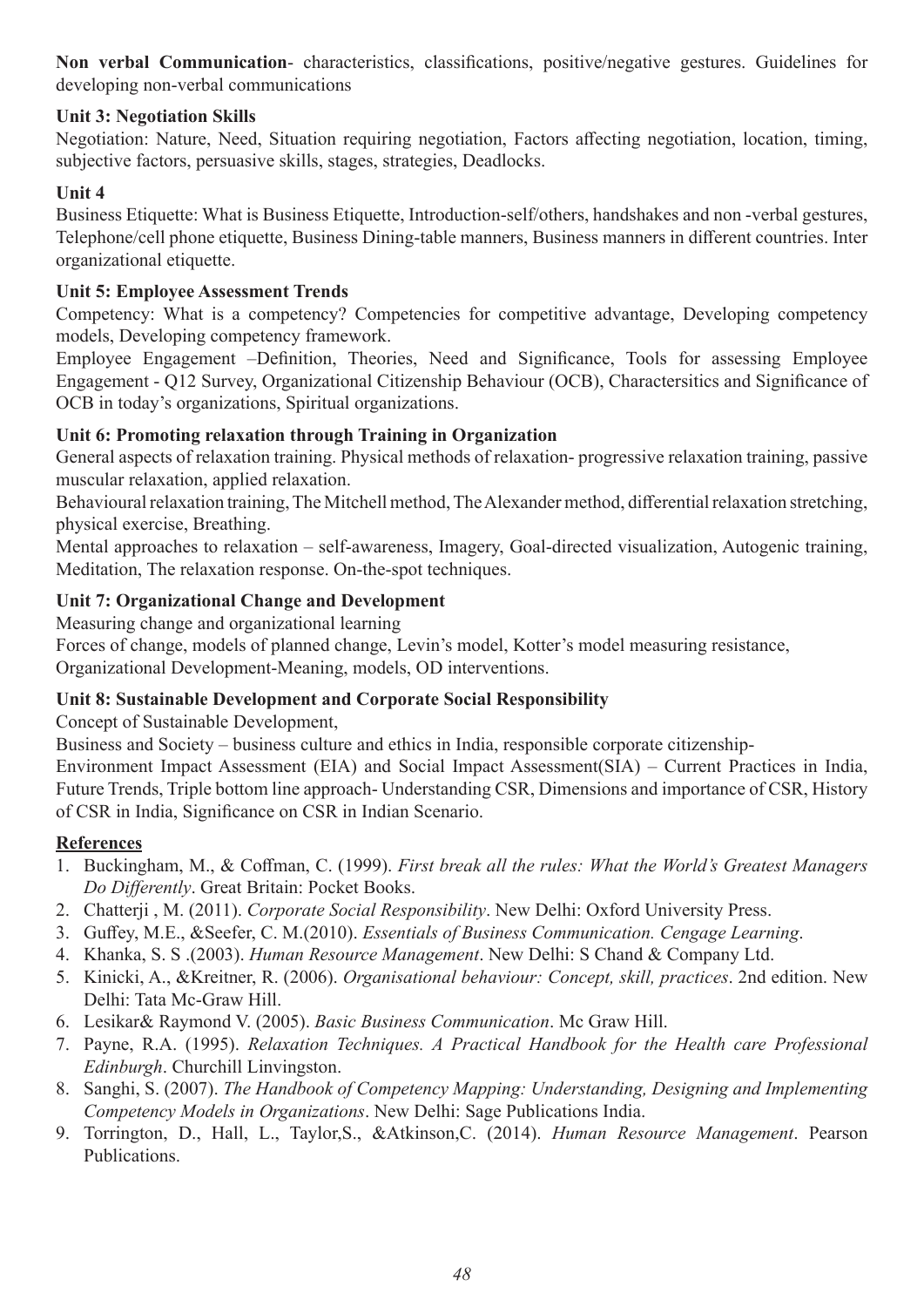#### **MODEL QUESTION PAPER**

# **19PPG42-B: CURRENT TRENDS AND APPLICATION OF ORGANIZATIONAL PSYCHOLOGY Time: 3 Hrs** Max. Marks: 75

#### **Section A**

#### **Answer three of the following. Each question carries 10 marks.**

- 1. Elaborate nature and processes of business communications.
- 2. Elucidate nature and factors affecting negotiation.
- 3. How do you enhance personal productivity though motivational strategies in an organization.
- 4. Commemorate sustainable development and corporate social responsibility.
- 5. Write a note on the required skills, purpose and principles of effective writing.

 $(3 \times 10 = 30 \text{ marks})$ 

#### **Section B**

#### **Write short essays on five of the following. Each question carries 5 marks.**

- 6. Briefly discuss organizational change and development.
- 7. Elaborate sustainable development..
- 8. Illustrate mental approaches to relaxation.
- 9. Define competency and employee engement..
- 10. Write a short note on behavioural relaxation training..
- 11. Discuss types of general relaxation training..
- 12. Elucidate business etiquette.

 $(5 x 5 = 25$  marks)

#### **Section C**

#### **Write short note on ten of the following. Each question carries 2 marks.**

- 13. Autogenetic training
- 14. Meditation
- 15. Resistance
- 16. Planned change
- 17. Social Impact Assessment (SIA)
- 18. Q12 Survey
- 19. Cell phone etiquette
- 20. Deadlocks
- 21. Organizational Citizenship Behaviour (OCB)
- 22. Glass ceiling
- 23. Business letters
- 24. Memos
- 25. Nonverbal communication
- 26. Flexi time
- 27. Report writing

 $(10 \times 2 = 20 \text{ marks})$ 

# **19PPG42-C: INTERVENTIONS IN SCHOOL SETTINGS**

#### **Course Outcome**

Understand the broad framework for the delivery of school related services, orient oneself to the major approaches to counseling that can be applied to the school setting, equip oneself in the processes underlying the planning, designing and implementation of evidence-based practices in prevention and interventions in school settings.

#### **Unit I: Framework for Delivery of School Psychology Services – an overview**

- Direct service Psychological and Behavioral Assessment, Educational Assessment, Psychological Treatment and Counseling
- Indirect service Consultation with parents, teachers and others
- Whole school service Prevention, intervention and post-intervention practices targeted at the whole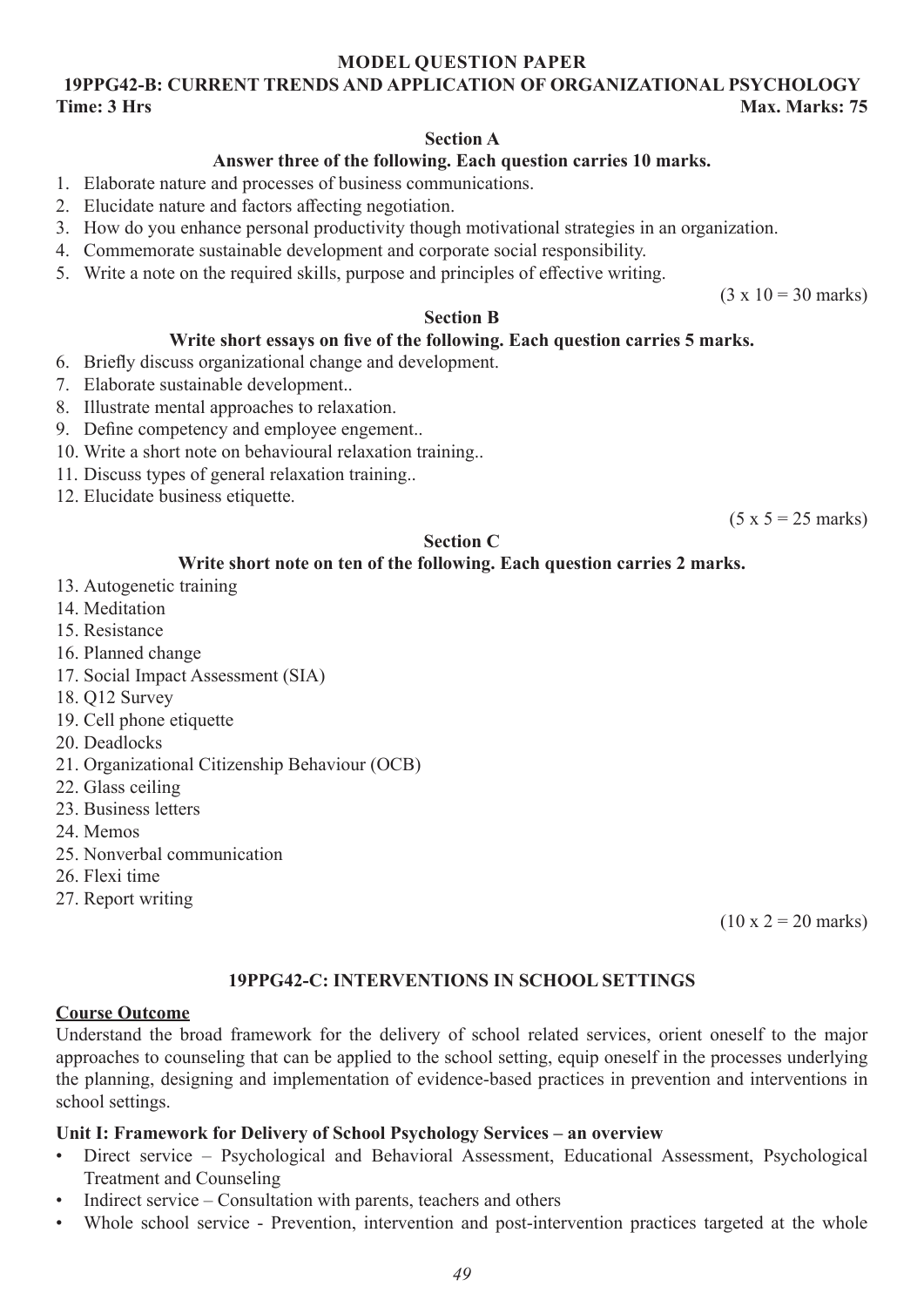school, providing support for planning, implementation and evaluation of educational and psychological strategies

Systems service – Liasoning with outside agencies

# **Unit II: School Counseling - Major Approaches and its Applications**

Behavioral Cognitive-behavioral Problem-solving Skills Training Attachment-based approaches Solution-focused Counseling Psycho education and Family Counseling Parent Training Self-Management Interventions

# **Unit III: Evidence-based Instructional Practices**

Evidence-based Instructions for Reading, Writing and Math – Development and Implementation of Programs for these skills at core, supplemental and intervention levels Interventions for Homework Problems Peer-Mediated Interventions Teaming, Collaborating, Co-teaching

# **Unit IV: Consultation in Schools**

Evidence-based Practices in Consultation in Schools Consultation with parents Consultation with teachers Consultation with other support staff

#### **Unit V: Prevention in Schools**

Proactive Strategies for Promotion of Learning and Emotional-social competence and Resilience Evidence-based Practices in Prevention in the School Settings Positive Behavior Supports – Foundations, Objectives, Strategies Life skills Education – Foundation, Objectives and Strategies Strategies to Promote Student-engagement Implementation of Strengths-based Approach in Teaching Strength-based approach to education

#### **Unit VI: Specialized Interventions**

Crisis Intervention in Schools Play Approaches – Basics, Objectives and Applications Strategies for working with Severely Violent Behavior Working with the Sexually Abused Child

# **Assignments**

- 1. Consult with a School teacher in helping a student who has an emotional/behavioural problem. Make a plan for the management of the problem. Write the steps you would go through to implement the same. (Use the Problem-solving Framework)
- 2. Hold a Parent Training Session with parents of children Talk to them about the importance of Parental Involvement in the child's overall development. Write a report of the same.
- 3. Hold a class for teachers Talk to them about classroom strategies to improve student engagement in their classroom. Write a report of the same.
- 4. Hold a class for all the staff (teaching and non-teaching) to promote positive behaviours in children studying in their school. Any theme could be chosen. Write the report of the same.

# **References**

- 1. Children's Mental Health Promotion and Support: Strategies for Educators, NASP
- 2. Dettmer, P., Thurston, L.P., & Dyck, N.J. (2005) *Consultation, collaboration, and teamwork for students with special needs*. In Contexts for Working together in Schools, Part I.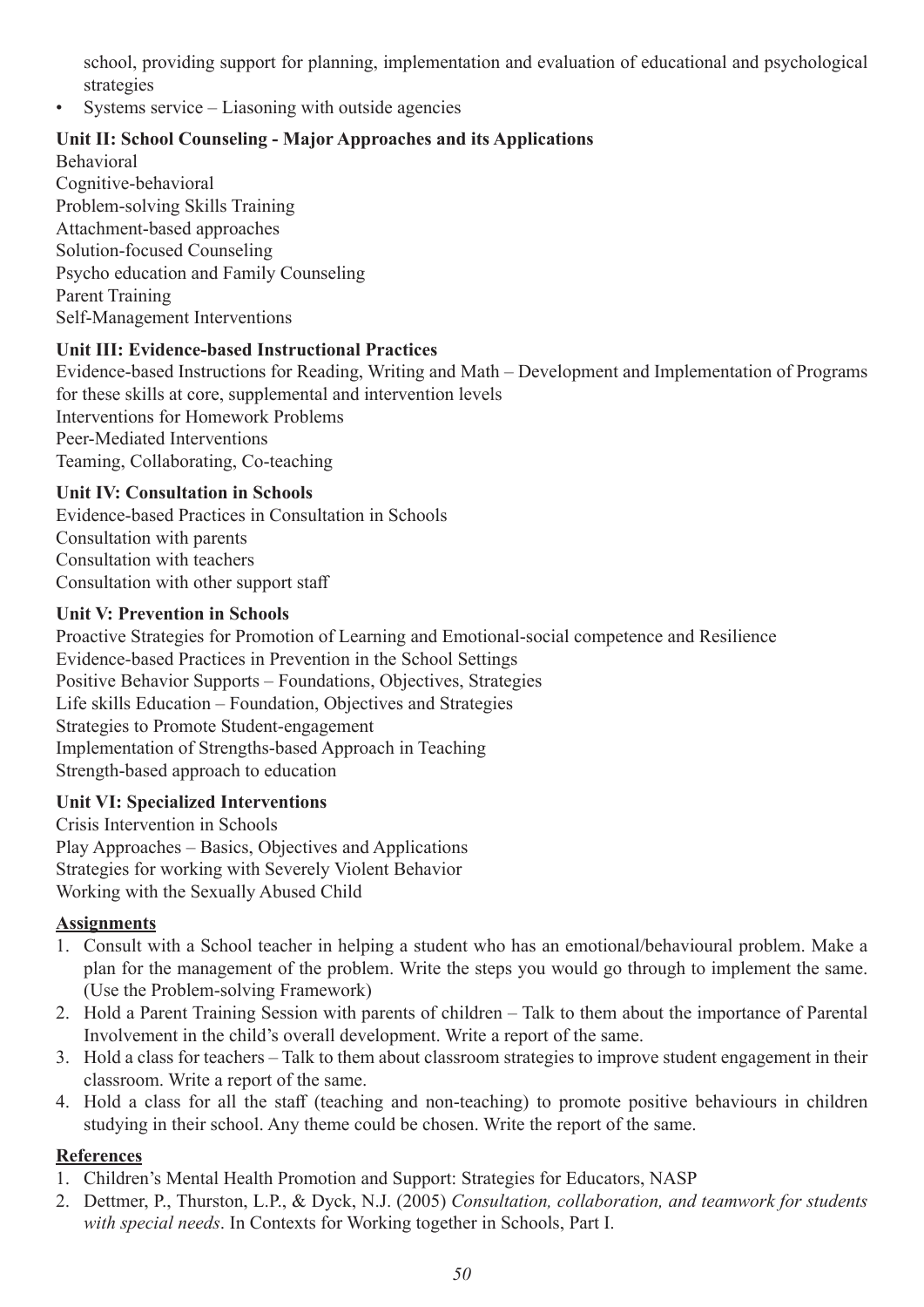- 3. Powers, K., & Hagans, K. (2008). *School Psychologists as Instructional Consultants in a Response-to-Intervention Model*. The California School Psychologist, Vol. 13, pp 41-53.
- 4. Guidelines for Conducting Functional Behavioral Assessment and Developing Positive Behavior
- *5. Intervention and Supports/Strategies*, Virginia Department of Education Division of Special Education and Student Services, 2015.
- 6. Caplan, G. (1963). *Types of mental health consultation*. American Journal of Orthopsychiatry, 33(3), 470.
- 7. Lopez, S.J., & Louis, M.C. (2009). *The Principles of Strengths-Based Education*. Journal of College & Character.VOLUME X, NO. 4.
- 8. Christner, R.W., & Mennuti, R.B. (2009). *School-Based Mental Health A Practitioner's Guide to Comparative Practices*. Routledge.

# **19PPG43-A/B/C: TRAINING AND PRACTICE**

# **Clinical Psychology/ Organizational Behaviour/ School Psychology**

# **Course Outcome**

Ensure hands on experience of each student in training and in his/her area of specialization, enhance employability potential of each student undertaking the course, give opportunities for applying theoretical knowledge acquired during course work, enable students to pick up new skills and strategies followed by professionals, enable students to gain practical exposure to their chosen field, improve interaction between educational institution and the relevant professional sector.

This is a theory cum practical paper, the ESA of which is conducted as practicals at the end of the fourth semester.

# **Components:**

# **Component 1. Training: Theory and Practicum**

*There is no ESA for this component.* **1A. Training theory**

# **Unit 1: Essential Skills for trainers**

Interpersonal skills: decision making, problem solving, communication, leadership & assertiveness. Presentation skills.Writing, data collection, analytical, technical & evaluation skills.

#### **Unit 2: Modes of presentation and levels of learner involvement**

Warm up activities & creating a climate of learning

Presentation modes: Lecture, Demonstration. Group learning: panel debate, brain storming, role play, drama, case study, critical incident, in-basket

#### **Unit 3: Conducting, concluding and evaluating the program**

Time scheduling. Pacing, starting & stopping, dealing with hostility, disinterest and other forms of participant behaviours.

Maintaining health and avoiding burn out. Establishing norms & credibility. Valuation: session feedback & outcome feedback

#### **Self study unit**

Psychologist as a trainer.

Concept of primary prevention. Brief analysis of Community (public health) and social action models of mental health. Caplan's preventive psychiatry.Ecological model, general systems theory. Mental health promotion programs

# **References**

- 1. Hart, L. B. (1991). *Training methods that work: A handbook for trainers*. USA: Crisp publications, Inc.
- 2. Korchin, S. J. (2004). *Modern Clinical Psychology: Principles of prevention in the clinic and community*. Delhi: CBS publishers.
- 3. Loughary, J. W. & Barrie, H. (1979). *Producing workshops, seminars and short term courses: A trainer's Handbook*. USA: Follett Publishing Company.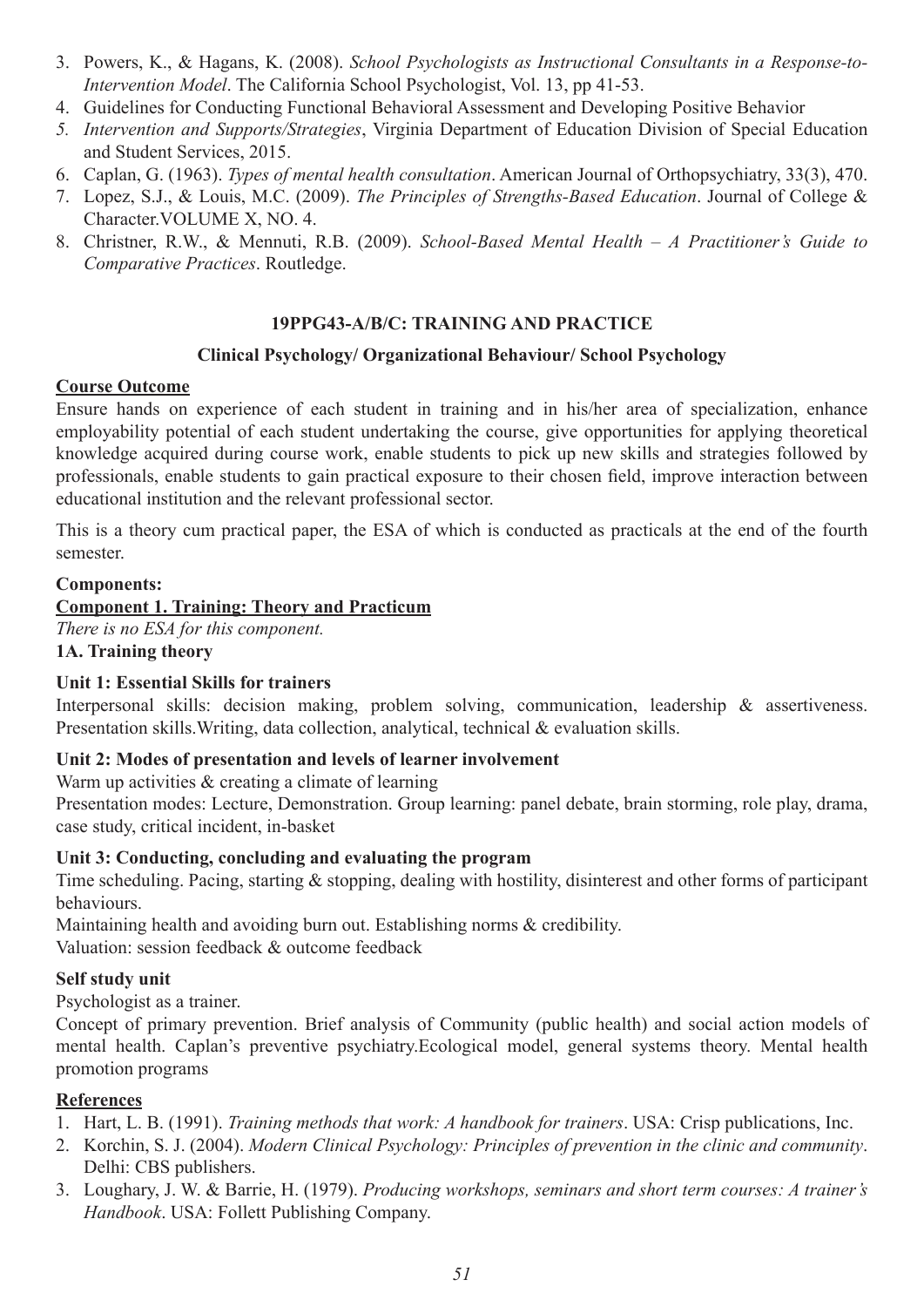# **Component 1B. Training Practicum**

Students are required to design and prepare the modules of a training program on any of the following topics:

- Life skills training
- Stress management training
- Time management training
- Parental education training
- Anger management training
- Study skills training
- Assertiveness training
- Leadership training
- Soft skills training
- Presentation skills training
- Communication training
- Team building training
- Diversity management
- Change management
- Organizational Development
- Work Life equilibrium

This module has to be presented, preferably so as to train a group of not less than 10 participants, for the purpose of Continuous Assessment. (These modules are intended to train non-clinical target groups.) During internship, the same module has to be presented at the institution where the student undergoes internship or to a similar group of participants. A report of the same has to be attached in the Practical record alongwith photographs and preferably a report in an audiovisual format.

A student is required to attend a minimum of 2 training workshops and volunteer in any one intervention programs during the course of the program. The proof of the same shall be attached in the record.

# **Component 2: Internship**

Each student from all the specializations has to undergo supervised internship in institutions or centres related to their respective areas for a minimum of two months.

#### *Objectives of the internship:*

- To gain a basic understanding of how to apply the knowledge acquired during course work.
- To gain hands-on experience to the specialized specialization of choice.
- To gain understanding of the most recent trends in the specialization of choice.
- To gain practical exposure and use this learning experience for individual development.
- To radically improve the employability skills and relevance of the learner.

#### **Component 3: Record**

Report of all the works done by the student during the fourth semester are to be included in the practical record of Applied Psychology that is submitted for the ESA of Semester IV.

#### **Record must include:**

- 1. A minimum of **2 case studies** to be taken from the setting specific to learner's chosen specialization and presented in a structured format in the record
- 2. A minimum of **one community work/activity** are to be done and reported by the student.
- 3. A report of the **active training** conducted by the student in her chosen specialization (Not included in ESA).
- 4. A brief report of the study tour (Not included in ESA)

#### **Note:**

Besides these, any other psychologically relevant activity can be undertaken by the student under the supervision of the teacher.

A brief description of the work done may be included in the record.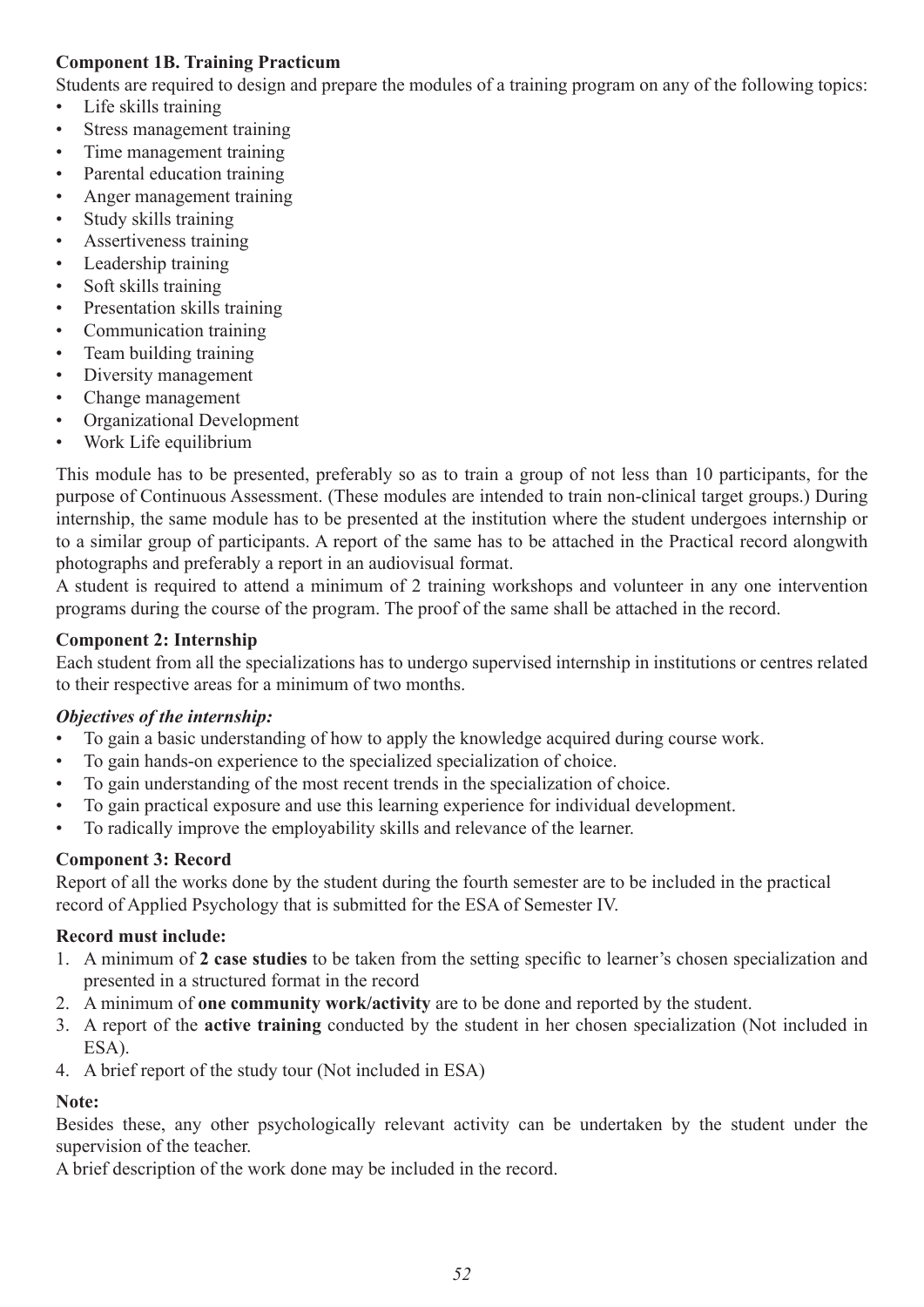# **Study Tour:**

A study tour is to be conducted, in the third or fourth semester, ideally visiting the setting of student's specialization, ensuring interaction with relevant population and exposure to the live settings, the report of which is to be submitted by each student along with the case submission.

**CA:** Continuous Assessment should be based on 1. Case studies, 2. Community work, 3. Training module presentation

# **ESA:**

Marks for Record at End Semester Assessment should be based on1and 2.

ESA should comprise of a case analysis specific to the option of the student.

# **19PPG43- C: TRAINING AND PRACTICE – Organizational Behaviour (Theory cum Practicum)**

# **Course Outcome**

Ensure hands on experience of each student in his/her area of specialization, enhance employability potential of each student undertaking the course, give opportunities for applying theoretical knowledge acquired during course work, enable students to pick up new skills and strategies followed by professionals, and gain practical exposure to their chosen field.

This is a theory cum practical paper, the ESA of which is conducted as practicals at the end of the fourth semester.

Each student from all the specializations has to undergo supervised internship in institutions or centres related to their respective areas for a minimum of two months.

# **Objectives of the internship:**

**Organizational Psychology**-Students of the organizational stream are required to learn important organizational screening and selection tools, problem solving skills, management skills and organizational counselling skills.

# **Record must include:**

5. A minimum of **3 case histories** are to be taken and presented in a record that will be evaluated during the ESA.

Case histories options may include –

- Details of performance appraisal followed by the organization
- Report of counselling undertaken for an individual employee
- Experience of mentor-mentee during guidance process
- Competency model followed by the organization
- Subjective report of job satisfaction level of an employee with reasons
- Subjective report on employee engagement level of the employees
- Incidents of Organizational Citizenship Behaviour
- CSR initiatives undertaken by the organization
- Case studies of dealing with employee dispute
- 6. A minimum of **one community work/activity** is to be done by the student.

Options include workshops or training programs on any one of the area

- Leadership in an organization.
- Effective communication/ organizational efficiency.
- Negotiation Skills
- **Business Etiquette**
- Life skill training
- Emotional intelligence and its strategies
- Competency mapping
- Relaxation training
- Work life balance

#### **Note:**

Besides these, any other psychologically relevant activity can be undertaken by the student under the supervision of the teacher. Examples: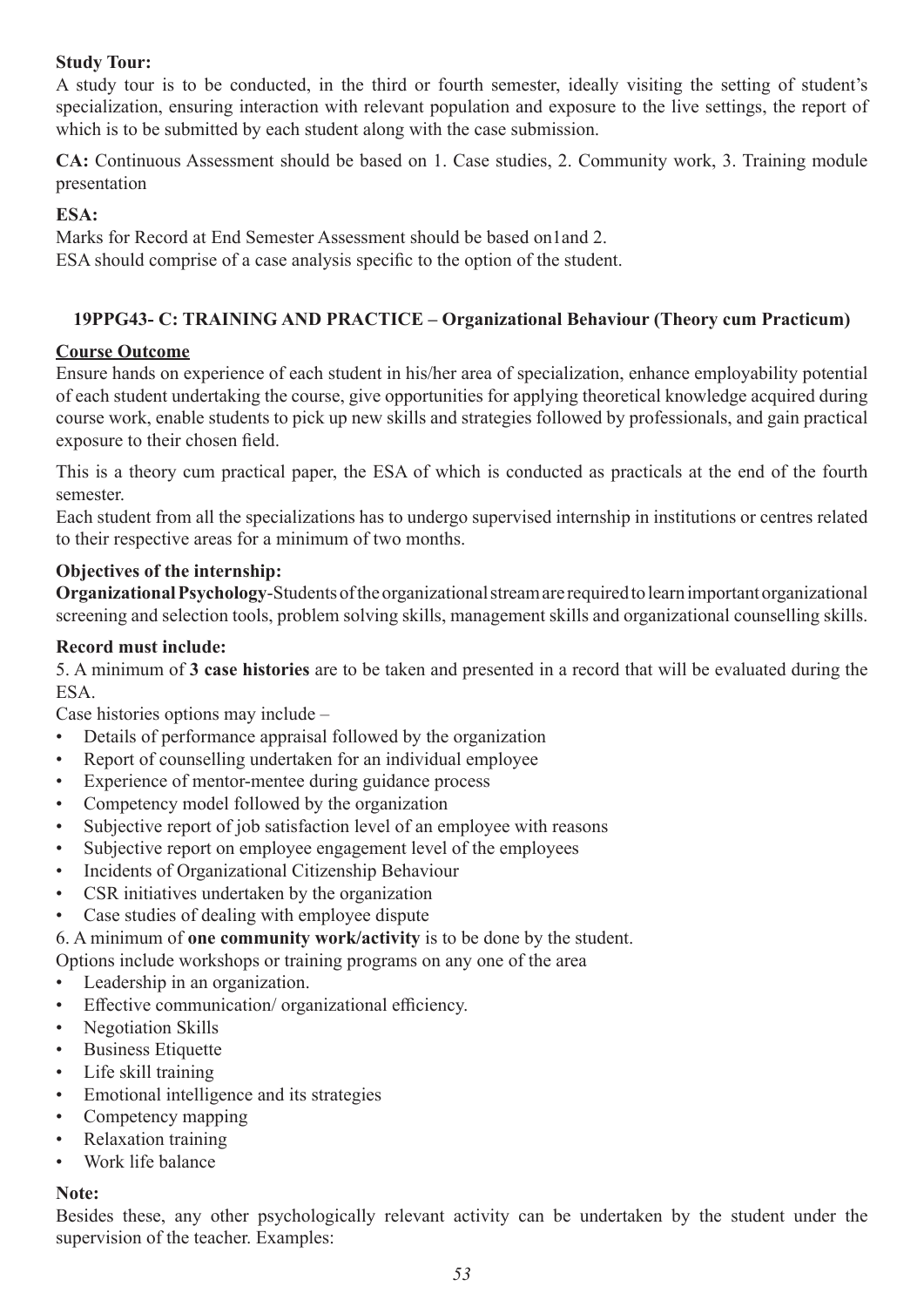Reports in the areas of systematic observation assignments on

- Organizational structure
- Organizational culture
- Compensation Structure of the organization
- Report on company employee policy
- Maternity and other fringe benefit procedure followed by the organization with employee opinion
- Organizational Ergonomics followed to aid productivity
- Employee Assistance programme
- CSR policy of the organization

A brief description of the work done may be included in the record.

# **End Semester Assessment:**

- Report of all the works done by the student during the fourth semester are to be included in the practical record that is submitted for the ESA of Semester IV.
- ESA should comprise a case analysis specific to the option of the student.

An organizational scenario is presented and student has to suggest best possible solution for the problem presented.

- Designing an ideal CV for a candidate after being presented with a job profile for an organization.
- Enumerating the Business Etiquette to be followed for interaction with employees from a different culture (American, Indian, UK).
- Design behavioural event interview for assessing competencies or leadership skills for a particular job role presented.
- Designing a training module for specific set of employees(Fresh graduates who just joined the organization or Senior employees)
- Designing a particular life skill training module after being presented with the organization's specific needs.
- Designing a leadership competency model after being given the organizational profile and need requirement.
- Suggesting the best leadership style after being given an organization's profile.
- Suggesting the personality profile of an employee after being given job description.
- Analyze the psychological merits/demerits and relevance of employee policy of an organization, after being presented with description of the employee policy.
- Analyze merits and relevance of CSR policy and suggesting best method of implementation of the policy.
- Designing a business communication, after being presented with the issue.
- Suggesting the negotiation skills used for resolving a presented conflict situation.
- Designing effective strategies for dealing with (rumours) grapevine communication after being presented with such a communication circulating in the organization.
- Suggesting the best type of assessment for assessing employee competency for a particular job.
- Suggest ways for dealing with discrimination in work places after being presented with case of employee discrimination (gender, religion, caste based discrimination, glass ceiling effect)
- Maternity and paternity policy Design a proper maternity/paternity policy rooted on organization's values and employee policy keeping in view the significance of parental presence in child's foundation years.
- Suggest effective work schedule changes for people facing work life imbalance.
- Design strategy for motivating a de-motivated employee in an organization.
- Design effective relaxation strategy for an individual employee based on the type of stress he/she face on the job, keeping in mind his/her physical conditions.
- Design a counselling session for an employee presented with a problem (absenteeism, alcoholism, aggressive behaviour, discrimination).
- Suggest the best training method for a manager based on the roles he/she is expected to perform in the organization.
- Design ways for improving employee engagement in an organization facing employee disengagement.
- Design industry specific ways to curb heavy attrition rates in an industry facing high rates of employee attrition.
- Design comprehensive exit interview for an employee about to leave an organization to work with a competing organization.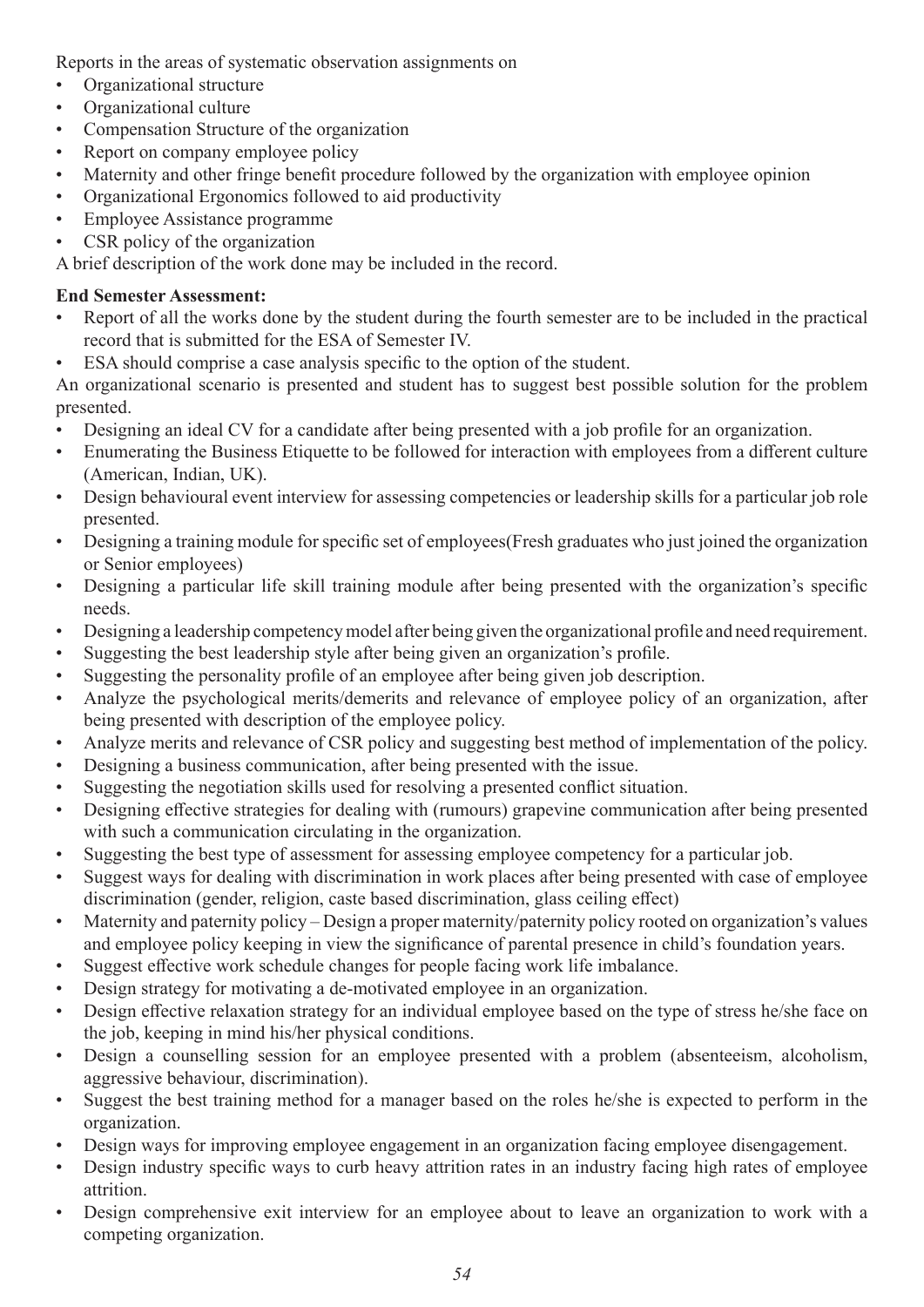# **19PPG44-A/B/C: (Practical)**

# **PSYCHOLOGICAL ASSESSMENT**

# **Course Outcome**

Understand the process of assessment, and administration of tests, involving a wide variety of social situations. Be capable to write reports, and have the know how to ethically provide psychological guidance.

In this paper the student has to conduct a minimum of 10 tests.

- 1. Youth Problem Inventory
- 2. Mobile Phone Addiction Scale
- 3. Dimension of Rigidity Scale
- 4. Eight State Questionnaire
- 5. Family Pathology Scale
- 6. Leadership Behaviour Scale
- 7. Interpersonal Exploitation Scale
- 8. Medico-Psychological Questionnaire
- 9. Trauma Assessment Scale.
- 10. State Trait Anxiety Scale.
- 11. Sentence Completion Test
- 12. Social Phobia Scale
- 13. Emotional Abuse Scale
- 14. Conduct Disorder Test
- 15. Suicidal Ideation Scale

# **DISSERTATION**

Each student is required to do a dissertation work which will be evaluated at the end of the last semester.

#### **Objectives**

- To familiarize the student with the methodology of psychological research
- To enable her/him to carry out a psychological work on her own, and gather knowledge on her own, and
- To sensitize the student to various psychological factors involved in the problems and needs of the society, and to explore those factors.

Students are to be encouraged to do works of contemporary social and psychological relevance.

Works with suitable and preferably simple statistical procedures or qualitative/ exploratory works should be encouraged, instead of doing mere confirmatory research with a large quantum of data and complex statistical procedures. Methodological accuracy, exploration and relevance should be stressed upon.

Before commencing the work, students are required to submit and present a research proposal of the study to be pursued, prepared in the prescribed format and defend the proposal before the supervisors in the Department. The report of the dissertation should be written following the APA format.

The following standard format is suggested for the report.

- Before the first chapter, provide a brief & comprehensive summary in a single paragraph as the abstract. Organization of the report should be as follows:
- Introduction (General introduction, Theoretical review, Problem, Variables, Hypotheses, Rationale of the present study)
- Review of related work
- Method (Design, Sample, Tools, Data analysis)
- Results and Discussion
- Summary and Conclusion (Summary of the work, Conclusion, Implications, Limitations, Suggestions for further research)
- Reference

A synopsis/abstract in a single page, printed separately is also to be submitted alongwith the dissertation. In case of a qualitative/ exploratory work, appropriate changes can be made in the format.